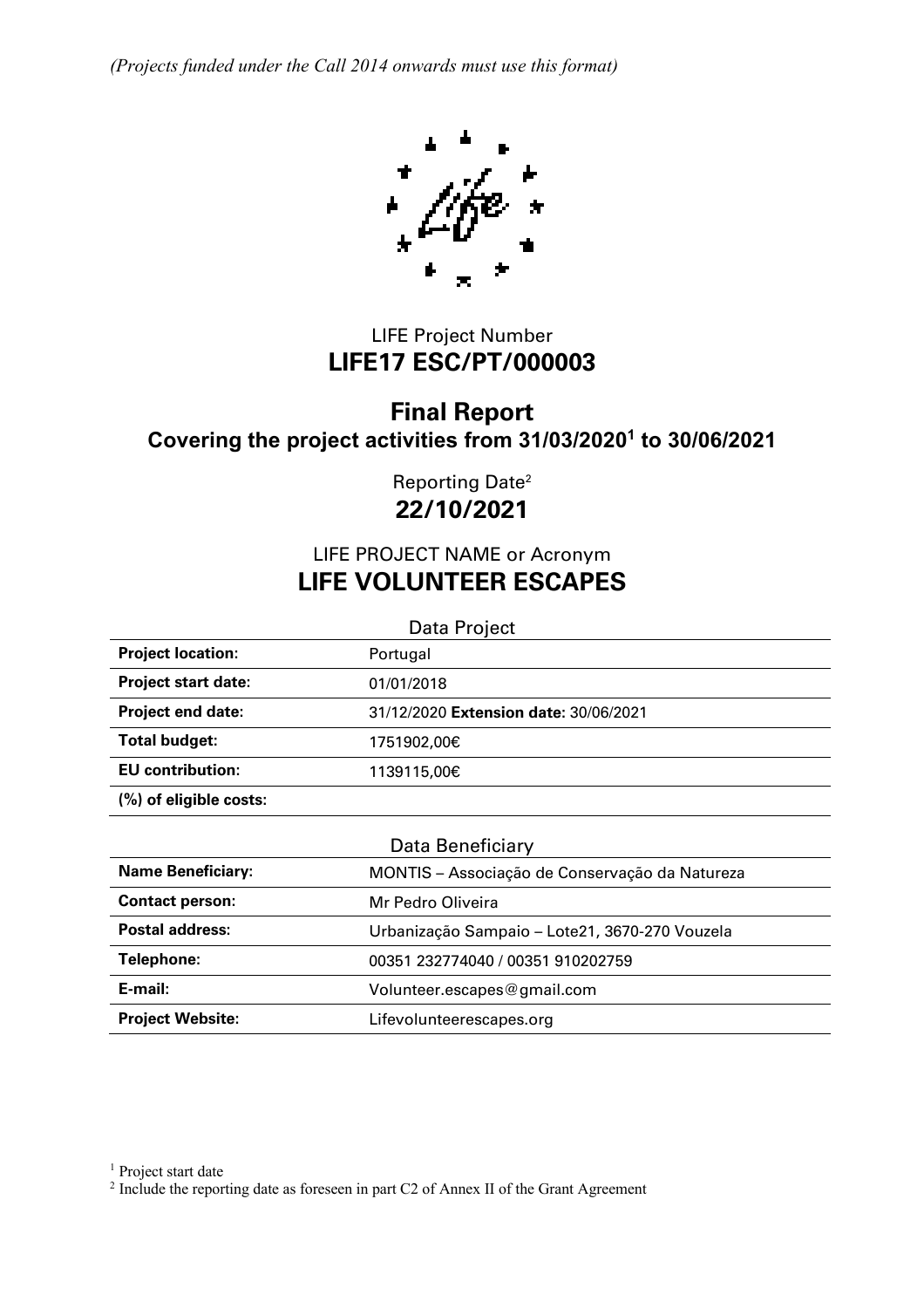# *Instructions:*

Please refer to the General Conditions annexed to your grant agreement for the contractual requirements concerning a Mid-term/Final Report.

Both Mid-term and Final Reports shall report on progress from the project start-date. The Final Report must be submitted to the EASME no later than 3 months after the project end date.

Please follow the reporting instructions concerning your technical report, deliverables and financial report that are described in the document "Guidance on how to report on your LIFE 2014-2020 project", available on the LIFE website at:

http://ec.europa.eu/environment/life/toolkit/pmtools/life2014\_2020/documents/how\_to\_report on your lifeproject.pdf. Please check if you have the latest version of the guidance as it is regularly updated. Additional guidance concerning deliverables, including the layman's report and after-LIFE plan, are given at the end of this reporting template.

Regarding the length of your report, try to adhere to the suggested number of pages while providing all the required information as described in the guidance per section within this template.

# 1. Table of contents

# 2. List of key-words and abbreviations

APA-ARHAlgarve – Agência Portuguesa do Ambiente – Administração da Região Hidrográfica da Região do Algarve

ASSOL – Associação de Solidariedade Social de Lafões BCSD Portugal – Conselho Empresarial para o Desenvolvimento Sustentável de Portugal CEV – Centro Europeu de Voluntariado CPV – Confederação Portuguesa do Voluntariado CNPV – Conselho Nacional para a Promoção do Voluntariado CASES – Cooperativa António Sérgio para a Economia Social EC – European Commission ESC – European Solidarity Corps ELIP - Interpretation Centre of Lagoa Pequena IAS – Invasive Alien Species ICNF – Instituto de Conservação da Natureza e Florestas ICNF-PNSC – Instituto de Conservação da Natureza e das Florestas – Parque Natural de Sintra-Cascais ISPA- Instituto Universitário de Ciências Psicológicas Social e da Vida MARCA ADL – MARCA Associação de Desenvolvimento Local MONTIS – MONTIS Associação de Conservação da Natureza MTV – Município de Torres Vedras P1A – Plantar uma Árvore PASS – Placement Administration and Support System Platform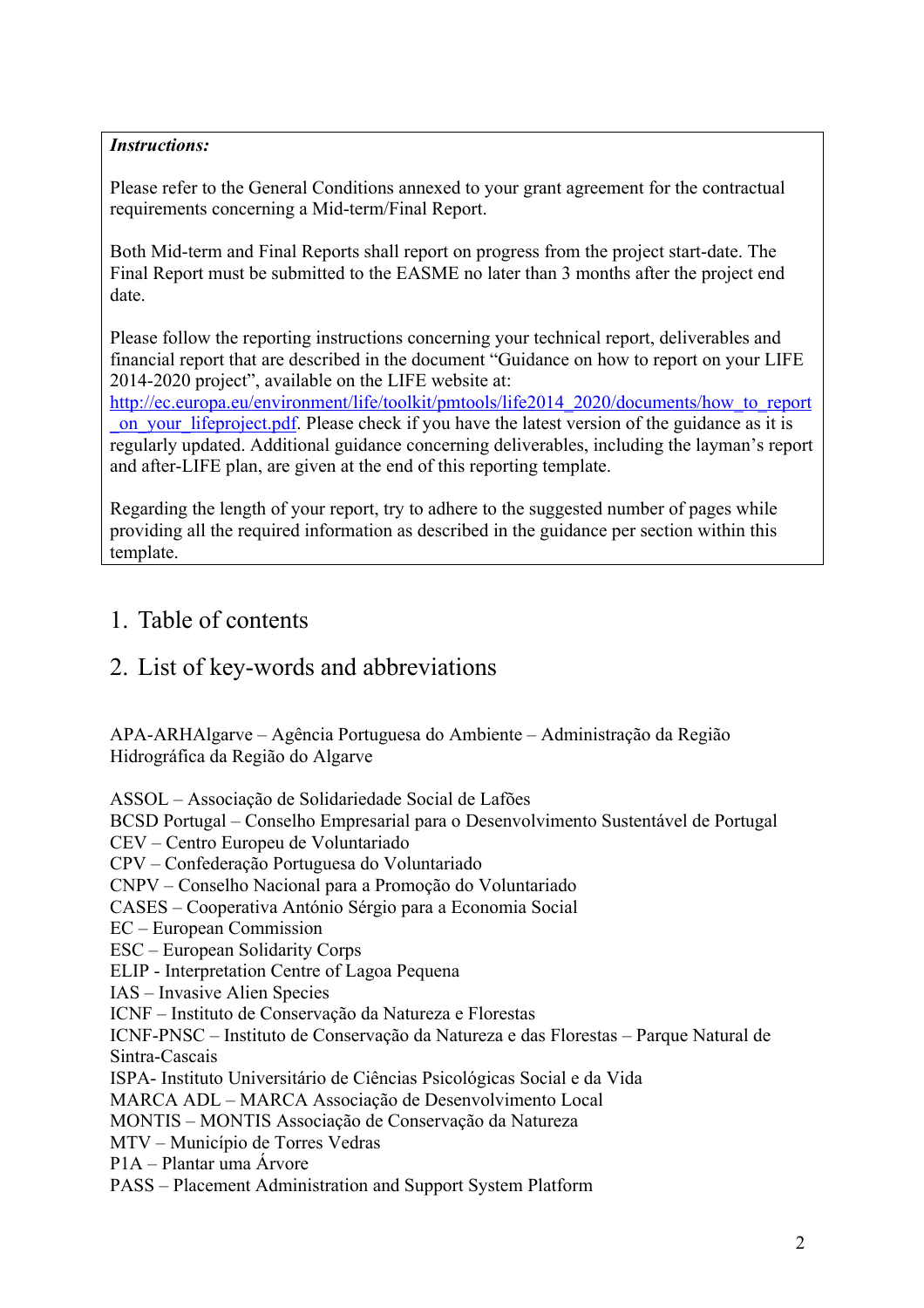PCP – Project Coordination Team Play Solutions – Playsolutions – Audiovisuais, Unip, Lda PSML – Parques de Sintra – Monte da Lua RRN – Rede Rural Nacional RV – Rota Vicentina – Associação para a promoção do turismo de natureza na Costa Alentejana e Vicentina SIC – Sociedade Independente de Comunicação, SA SPEA – Sociedade Portuguesa para o Estudo das Aves VO.U – Associação de Voluntariado Universitário

Key-words

**Biodiversity** 

Conservation Invasive Alien Species

European Solidarity Corps

Habitat management

Habitat restoration

LIFE Programme

Nature

Portugal

Volunteering

# 3. Executive Summary

The main goal of LIFE VOLUNTEER ESCAPES was to receive 175 ESC, corresponding to 23688 volunteering days to develop nature related tasks within the 9 beneficiaries of the project. Even though the project has faced several difficulties and unexpected problems, the reception of 93,2% of the volunteering days for the regular volunteers foreseen and 34,2% of volunteering days for the joint volunteers foreseen has been achieved. Considering the severity of some of the problems faced as described below, we believe this is quite a satisfactory execution rate. Also, the achievement of most of the indicators, deliverables and milestones was satisfactory. Most of the deliverables and milestones foreseen for 2018, 2019 and 2020 for all actions have been achieved. The indicators regarding conservation works and engagement of communities and entities in activities of the project related to actions A.4 to A.11 have developed well and been, in the majority of the beneficiaries, exceeded.

With the project a total of 240,6 ha of land have been intervened with restoration actions by volunteers, inside nature 2000 sites.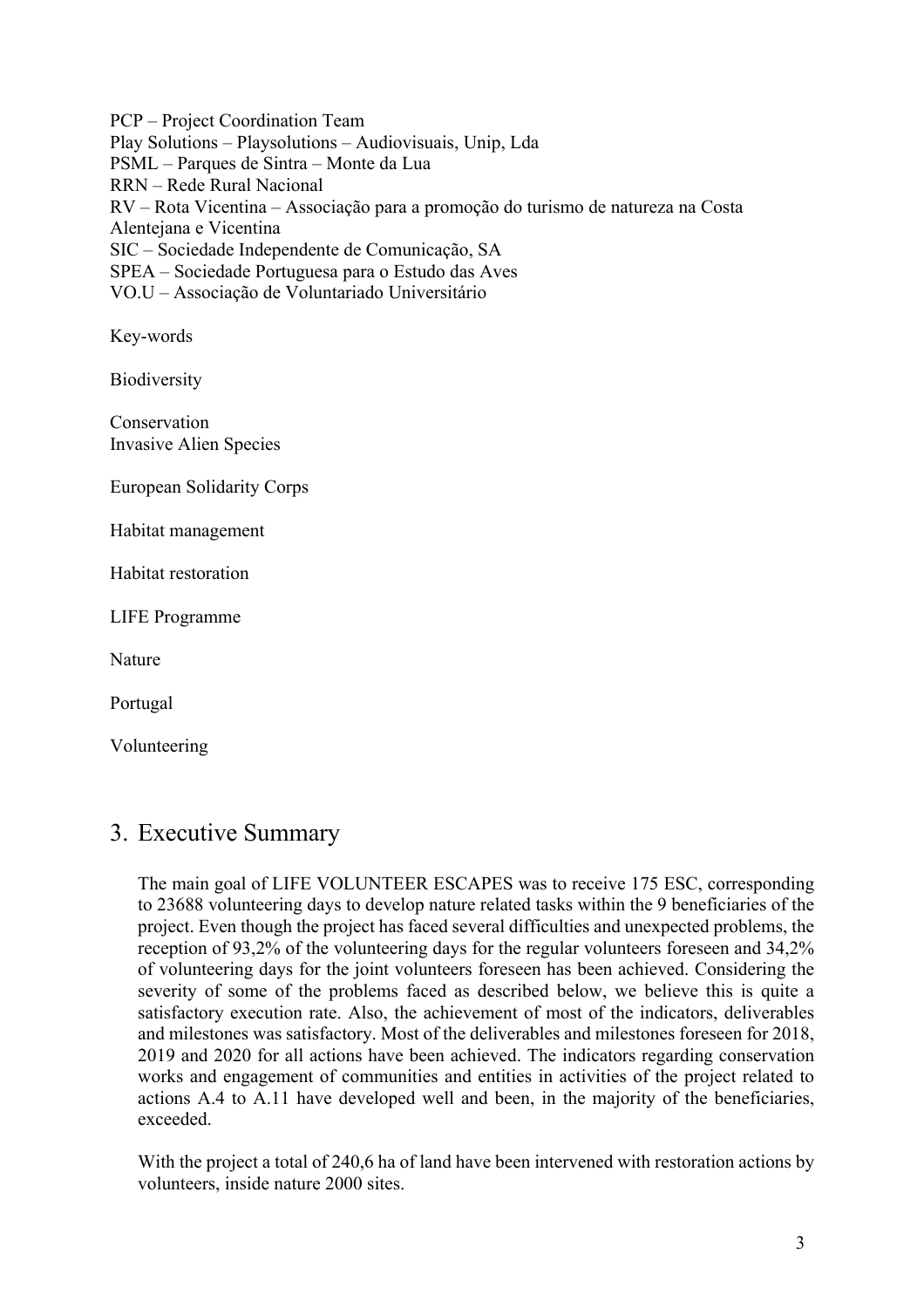The TV-series has also been fully broadcasted by the time of the final report delivered, with 12 episodes (however in a shorter version required by SIC Notícias) were broadcasted on SIC Notícias, since the  $16<sup>th</sup>$  July 2021 until the 1<sup>st</sup> October 2021. The series was also published on SIC Notícias website and SIC International platform, as well as the communication channels of LIFE VOLUNTEER ESCAPES.

Regarding problems and unexpected issues that had a significant impact in the project, they were several and are described below.

- In the beginning of the project there was a lack of stability and definition considering the rules that would guide the reception of the ESC volunteers and some other specificity for this project's call. Even though both the EC and EASME have been extremely supportive during the whole project, the lack of information provided, together with the malfunction of the PASS platform, had a very significant impact on the reception of volunteers. Project beneficiaries, especially the ones with a higher number of volunteers to engage, have been forced to seek and recruit volunteers using alternative methods, such as social media, digital advertising, natural volunteer's databases, municipalities, universities, current volunteers' social media, and direct contact in PASS platform. This led to a lack of efficiency on the reception of the volunteers (eg: for 100 direct contacts, only 3 volunteers or less engaged with the project).
- Logistic difficulties to provide international and non-local volunteers, such as accommodation and mobility. Some of the beneficiaries have encountered constraints when trying to receive non-local or international volunteers, due to the difficulties finding accommodation or reasonable priced accommodation for the volunteers. These beneficiaries have searched to overcome these constraints by increasing the number of local volunteers accepted to the project using local volunteer banks, schools/universities, and local platforms.
- Motivation and in-between volunteers' periods. A six-month period of volunteering has proven to be an extensive time for volunteers to commit, especially national volunteers. To overcome this constraint the beneficiaries, and accepted by the EC, settled the time of engagement to a more flexible period, between a minimum of 2 months to 1 year. Even though this flexibility has proven to be useful to increase the number of volunteers appleade to the project, it creates a bigger gap of non-volunteering days between new volunteers recruited. The logistics for the recruitment of new volunteers, acceptance of the volunteers in the project, introducing the volunteer's and preparation of a new team of volunteers increase with this flexibility and this problem has led to some discrepancy between the days of volunteering foreseen in the application and the ones really achieved.

Since the beginning of 2020, the situation of Covid-19 pandemic outbreak had strong repercussions on the project. Travel restrictions, social distancing and other well-known measures had a big impact on the reduction of volunteers received. Specially partners operating in urban areas, or partners that are public entities, have faced very strong restrictions, and had to stop the project until they could resume volunteer work. Other partners, such as MONTIS, operating in remote areas faced fewer restrictions and were able to avoid stopping the reception of volunteers, but still felt a significant reduction.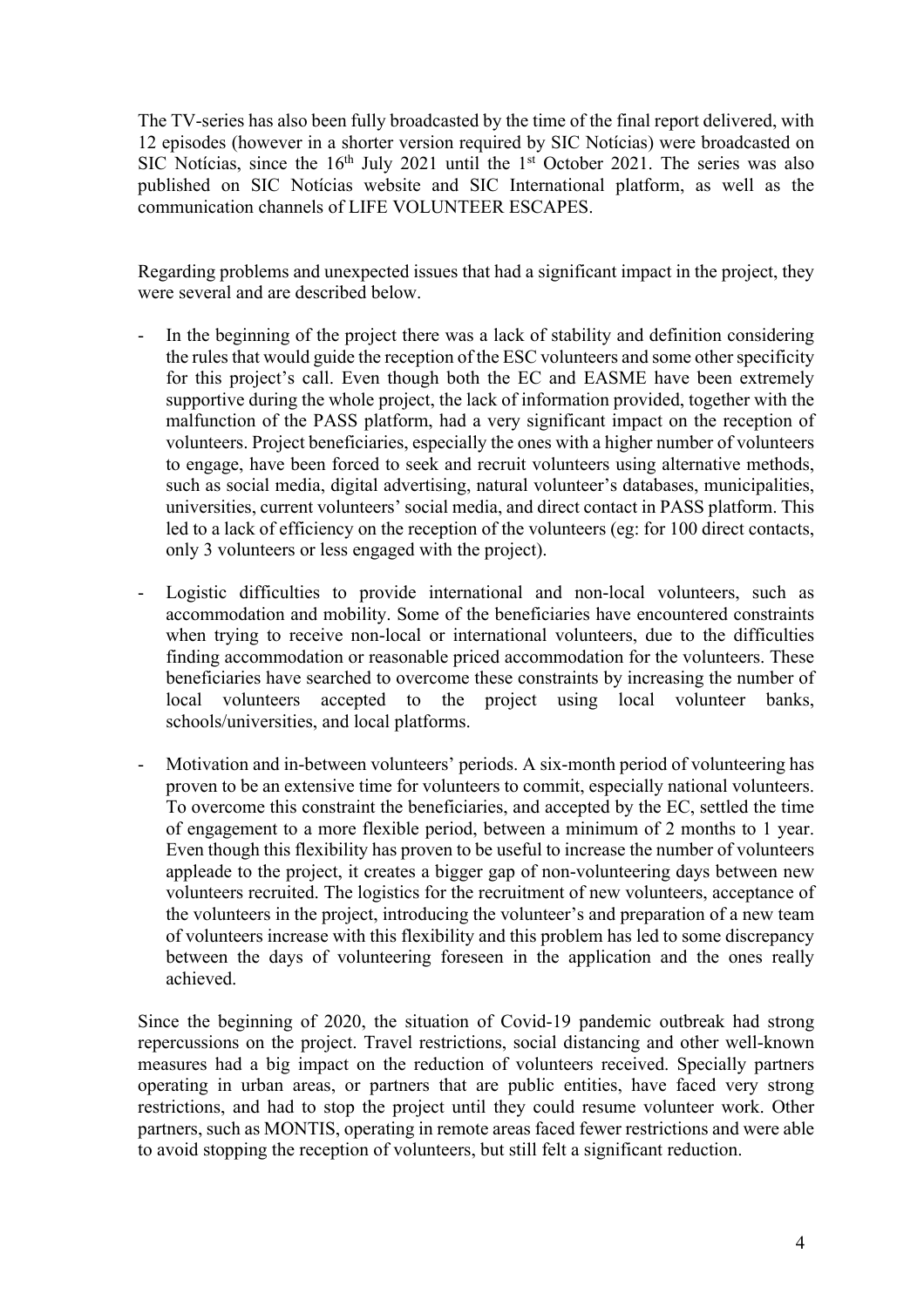All project beneficiaries have been deeply committed to overcome the problems described, putting an extra effort on the recruitment of volunteers. Due to all the delays and problems, an extension of 6 months to the end date of the project was requested and approved. Only 6 of the 9 partner beneficiaries on the project participated in this extension with the aim of increasing the number of volunteers received. This extra effort has had a very significant impact on the total of received volunteers, with a total by June 2021 of 240 volunteers received and a global execution of 83% (93,2% of regular volunteers and 34,2% of joint volunteers). At the end of December 2020, the partnership had received, as reported on the Yearly Report 2020 (Annex II – "Deliverables of the Project" – C.2 Yearly Report 2020) 196 volunteers, corresponding to 15815 volunteering days and an execution of 66,7% of the reception of volunteers. With the project's extension was possible to increase the execution by almost 20% and receive more 44 volunteers.

# 4. Introduction

The LIFE VOLUNTEER ESCAPES project aims to explore the potential of using volunteer work for environmental protection activities, mainly targeted to Nature 2000 sites and species protected by the Birds and Habitats Directive by means of LIFE preparatory projects built on the mobilization and deployment opportunities of volunteers provided by the European Solidarity Corps. This project seeks a set of combined objectives such as the deployment of at least 175 ESC volunteers to focus on activities on environmental protection, nature conservation and restoration of natural areas. A partnership of 9 Portuguese organizations with different aims and national coverage on the deployment/management of the ESC volunteers deployed. Increase the offer opportunities for ESC volunteers and assess their impact in environment protection activities as well as the capacitation of the participating organizations on volunteering programs. Promote and increase the management of N2000 sites.

Nature conservation results were expected during and after the project's implementation. The testing of the volunteers working for nature conservation was expected to produce specific results. These results are listed in Annex II "Deliverables of the project" – A.2 Action Report.

# 5. Administrative part

The project was managed by the coordinating beneficiary, MONTIS. To ensure the flow, efficiency and organization of the project, monthly meetings were held with all beneficiaries to discuss the projects development, constraints, solutions, and outcomes. The meetings were held in person and via online (via Skype) during the projects' course, until the second half of 2020 due to the pandemic outbreak where the meetings were only held online. The presential meetings have allowed the gathering of the volunteers from different partners, to experience the conservation work done in different sites and share experiences with other project volunteers. It has also allowed the coordinating beneficiary and associated beneficiaries to have a better insight of the project progress at other beneficiaries.

During the course of, the project there were significant changing in personnel on some beneficiaries. The project manager on the coordinating beneficiary has changed two times since the start of the project, with the first project manager leaving in November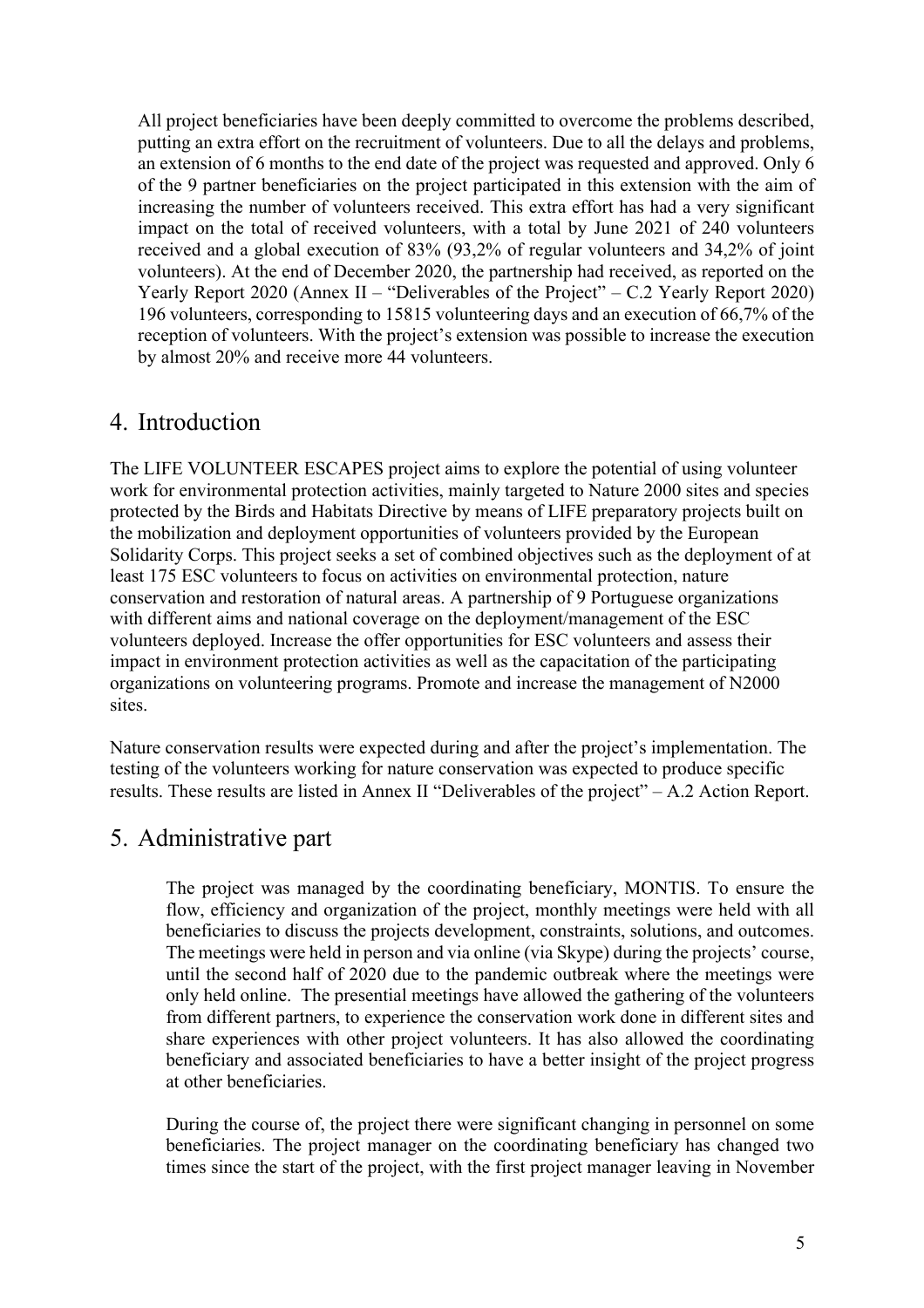2018 being replaced by the at-the-time Assistant to Project Manager. The second project manager left the project in September 2019 being replaced by the Assistant to Project Manager. With these replacements new assistants to project manager were hired for the position on both occasions. During 2019 and 2021 was added to the project an assistant to field work to allow the increase of volunteers deployed simultaneously.

The beneficiaries, SPEA, APA ARH-Algarve, BCSD Portugal, Rota Vicentina, MTV had changes on their personnel allocated throughout the project reported under the 1<sup>st</sup> and 2nd Progress Reports. Mentioned changes have not influenced the course of the project's actions and development.

Due to the difficulties faced by the Covid-19 pandemic and the cancellations of volunteer periods until mid-2020, the partnership decided to ask for an extension of the project's period of action in order to increase the indicators of the reception of volunteers until the end of 2020. With the worsening of the contingency measures, the decision was taken to proceed with the extension for 6 months of the project in its entirety until June 2021, with only 6 partners taking part in this extension of the project (MARCA, MONTIS, Plantar um Árvore, Municipality of Torres Vedras, Audiovisual Playsolutions, APA ARH-Algarve).

This extension allowed for an extra effort on the part of the beneficiaries in receiving volunteers in the project in order to make up for delays in the execution of volunteer days. With the departure of the MONTIS fieldwork assistant in 2020 by the reduced team of volunteers, in 2021 a new fieldwork assistant was hired again to support a second team of volunteers stationed in the Pampilhosa da Serra area.

All the project information, technical and financial, has been shared using the support of a virtual cloud where all the documents were uploaded and organized to facilitate the consulting by all beneficiaries.

The communication with the external team from NEEMO was very regular on an e-mail and phone basis, and the partnership held the last monitoring visit to the project on June 2021, with a visit to the intervention areas of MTV and Plantar uma Árvore Sintra.

Since the beginning of the project, the VOLUNTEER ESCAPES has seen four amendments to the Grant Agreement, as listed below:

- 13/02/2018, change of monitoring team for the project to EASME.
- 18/12/2018, change of monitoring team for the project to EC.
- 26/06/2019, adjustments to the financial section of the Grant Agreement
- 10/11/2020, approval of project extension

# 6. Technical part (maximum 25 pages)

6.1.Technical progress, per Action

## **A.1 Co-Definition of Joint Volunteering Program and Preparation of Individual Volunteering Plans**

State: completed Foreseen start date: 01/01/2018 Actual start date: 01/01/2018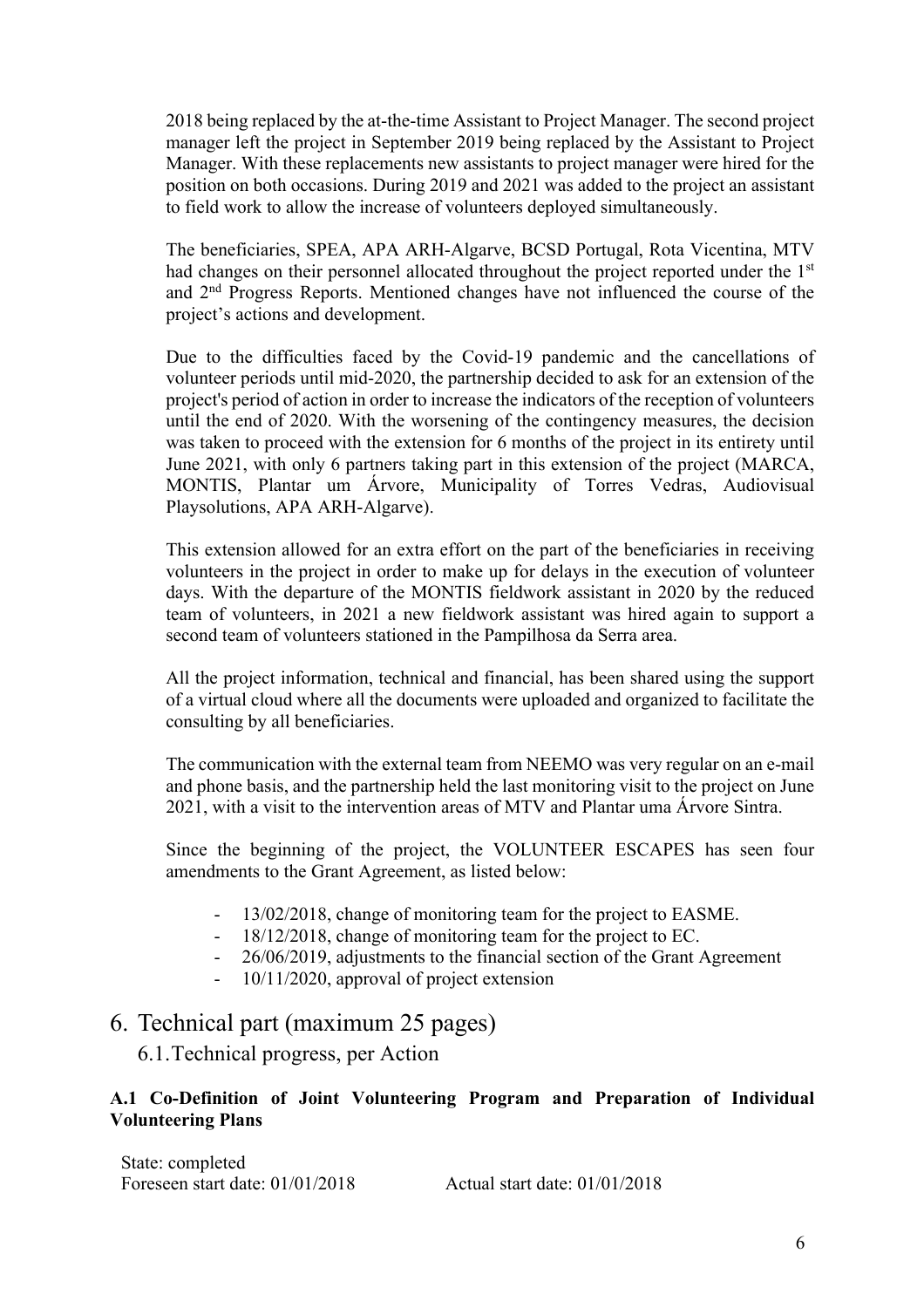The action has suffered changes, as reported in previous reports, regarding the preparation of the Individual Volunteering Plan (IVP) and was completed successfully taking in account these changes.

The Individual Volunteering Plans of the volunteers as already explained in previous reports were being prepared alongside the welcoming of each volunteer, as opposite to what was foreseen in the application. This led to the delay on the end date of the action, without any consequences on the project or welcoming of volunteers. The *deliverable* "Individual Volunteering Plans" and the *milestone* "Approval and Public Deployment of all Individual Volunteering Plans concluded" were completed with the reception of the last volunteer of the project received, from MONTIS, on 01/05/2021.

The IVPs and Volunteer Agreements produced from March 2020 to June 2021 can be found in Annex II – "Deliverables of the Project" – A.1 IVPs and Volunteering Agreements.

The *milestone* "Approval and Public Deployment of the first package of Individual Volunteering Plans" was achieved in the beginning of October 2018 with the welcoming of the thirtieth volunteer, with a delay to the foreseen in the application for 31/03/2018, as already reported previously on the project's progress reports.

The project partners together have received a total of 240 ESC volunteers, which concludes a total of 242 IVPs and 240 Volunteer Agreements produced. During the course of, the project there were some adjustments made to action A.3 in order to try to overcome the difficulties of recruiting volunteers for the joint volunteer program. These adjustments also influenced the foreseen in the application for action A.1. Initially the partnership had decided to formulate a IVP for each entity to be part of the volunteer period of the joint volunteer, and a joint contract in the host organizations and the volunteer. However, the partnership has started to consider discontinuous volunteers and volunteers that were already in the project and showed interest in the joint volunteering as joint volunteers. The logistics associated with the rewriting of volunteering contracts and IVP's for volunteers these mentioned volunteers were found to be complicated and unnecessary. The contracts and IVP's would have to be rewritten at every new possibility of a joint volunteer, signed again by all beneficiaries involved, returned copies to each beneficiary which was not efficient. Thus, the number of contracts signed with volunteers hosted in the project and the associated PIV's presents a discrepancy between what would be initially proposed (see folder Annex II – "Deliverables of the Project" – A.1 IVPs and Volunteering Agreements). During the volunteering periods, many volunteers have decided to extend their volunteering period, due to liking of the projects work and contribute for nature conservation. In these cases, an addendum to their volunteering contract was produced (see folder Annex II – "Deliverables of the Project" – A.1 IVPs and Volunteering Agreements).

Until the end of the projects actions the beneficiaries that have participated on the project's extension, continued using the channels previously mentioned on past reports to recruit volunteers, such as, volunteering banks, conferences, workshops or initiatives, contacts with previous volunteers or current volunteers with their social media or the PASS platform. The later, has however, during the duration of the project proven to be a constraint when recruiting volunteers as previously reported on other reports. The most effective method of recruitment of volunteers seems to have been the direct contact made with potential volunteers found on social media, PASS platform and other channels. However, this method is also the less resourceeffective method, as for a small number of received/accepted volunteers at least 3 times more volunteers need to be contacted.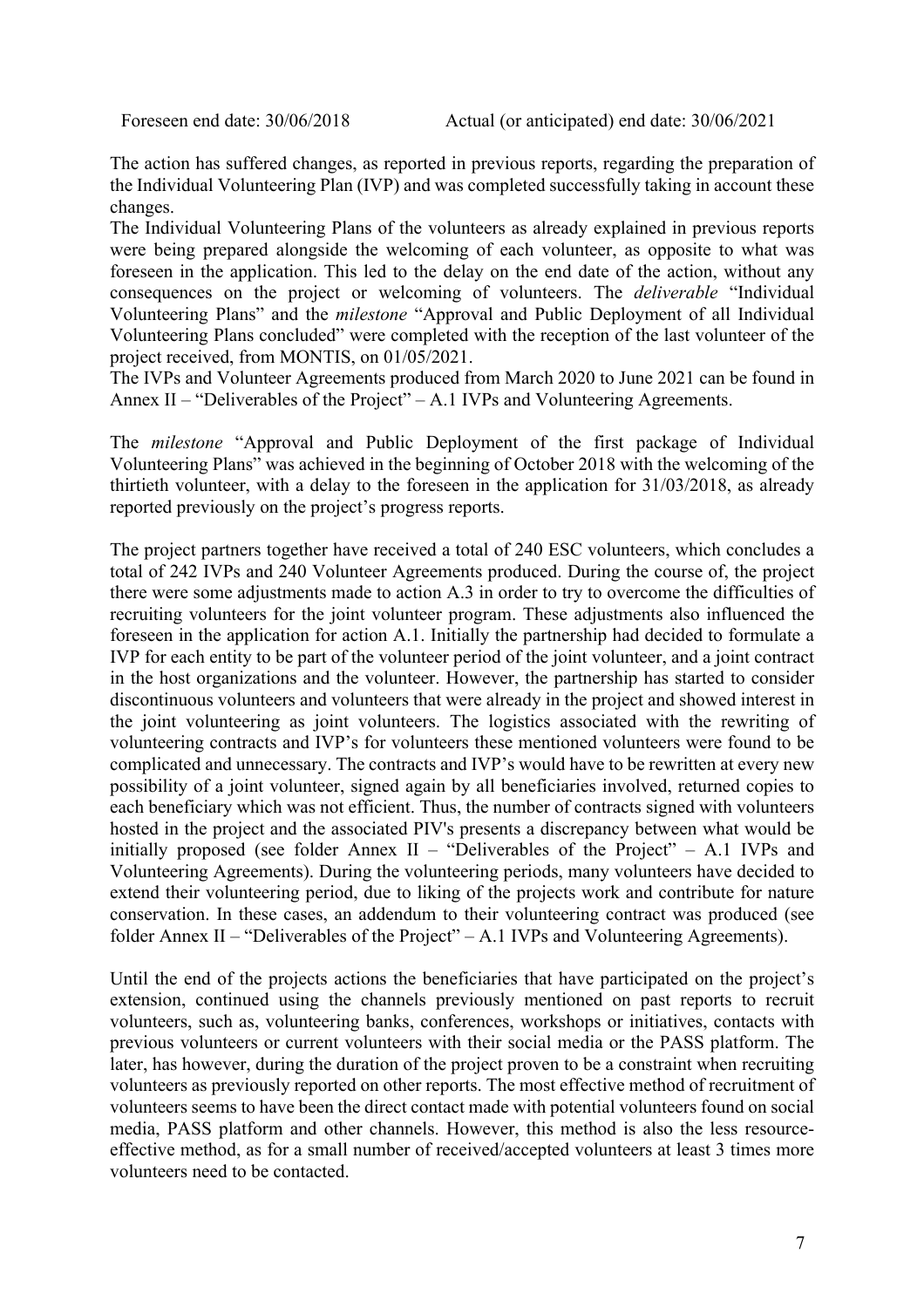## Progress Indicators

| Indicator                           | Foreseen in the application | <b>Final Report</b> |
|-------------------------------------|-----------------------------|---------------------|
| $%$ of IVP approved/delivered   100 |                             | 100                 |
| for each action                     |                             |                     |
| Number of joint work $3$            |                             |                     |
| meetings                            |                             |                     |
| Number of external 18               |                             | 10                  |
| stakeholders contacted to           |                             |                     |
| prepare IVPs                        |                             |                     |

# **A.2 Updating Information on Concrete Conservation Areas and Detailing Conservation Activities/Tasks**

| State: completed                  |                                              |
|-----------------------------------|----------------------------------------------|
| Foreseen start date: $01/01/2018$ | Actual start date: $01/01/2018$              |
| Foreseen end date: $30/06/2018$   | Actual (or anticipated) end date: 15/03/2019 |

The action was finished on the 15th March 2019. As previously reported, the main *deliverable*  "Action Report" was completed by all the beneficiaries on the 15/03/2019, with a delay of 9 months from the foreseen date (30/06/2018), due to a set of difficulties found from the beneficiary APA ARH-Algarve. These issues have delayed the preparation of the characterisation files for the intervention sites. All the remaining beneficiaries involved on this Action have delivered the intervention sites materials on the 08/06/2018.

With the inclusion of the data from APA ARH-Algarve, the partnership has improved and delivered this *deliverable* as expressed on the last report, Annex III – "Deliverables of the Project".

The partnership has also produced an updated report for the Action Report A.2, in which is mentioned the results achieved for each intervention areas, the results that were achieved, and why and new relevant information such as new areas intervened with the volunteers from LIFE VOLUNTEER ESCAPES. This report can be found on Annex II "Deliverables of the project" – A.2 Action Report.

Progress Indicators

| Indicator                          | Foreseen in the application | <b>Final Report</b> |
|------------------------------------|-----------------------------|---------------------|
| Number of maps with 7              |                             | 53                  |
| operational plots delivered        |                             |                     |
| by project partners                |                             |                     |
| $%$ of concrete conservation   100 |                             | 100                 |
| areas with updated field           |                             |                     |
| information and proposal of        |                             |                     |
| operational plots                  |                             |                     |
| Number of joint work $ 3$          |                             | 4                   |
| meetings                           |                             |                     |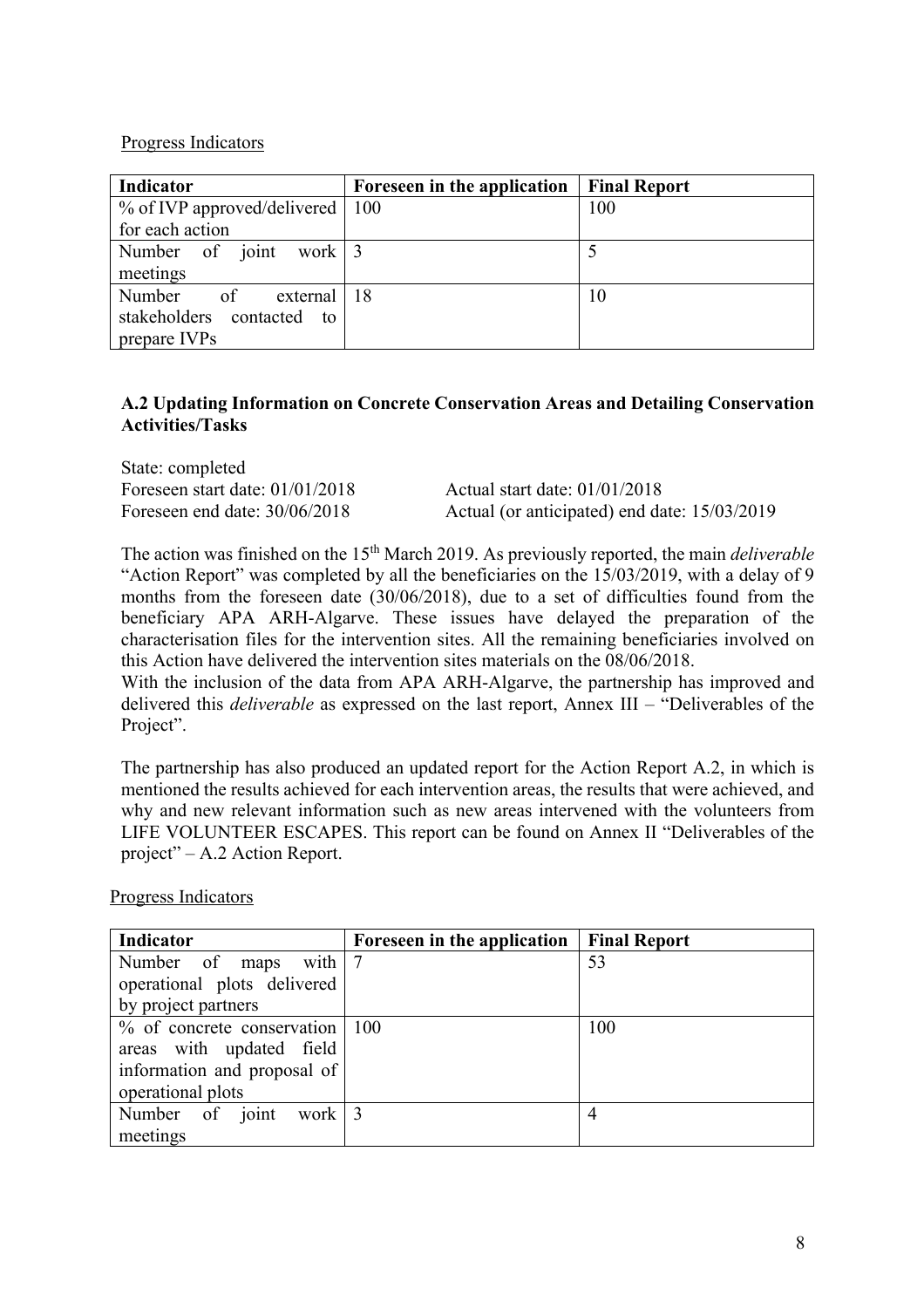## **A.3 Joint Volunteering Program for integration of ESC with nature and biodiversity conservation**

State: completed Foreseen start date: 01/07/2018 Actual start date: 24/10/2018 Foreseen end date: 30/03/2020 Actual (or anticipated) end date: 30/06/2021

The action was accomplished below the goals foreseen in the application. Only 17 jointvolunteers from the 32 foreseen in application were welcomed to the project during its course.

The 17 joint-volunteers received by ROTA VICENTINA, MONTIS, MARCA, Plantar uma Árvore and SPEA have completed 1379 volunteering days of 4032 foreseen corresponding to 34% of joint-volunteer received execution (18% of the execution of the original number of joint-volunteers).

The action was scheduled to start on the beginning of July 2018, being the first joint-volunteer welcomed, as already reported, at 24/10/2018, completing the *milestone* "Welcome to the first volunteers".

The main reasons for the underachievement of the actions goals, namely receiving joint volunteers, was that volunteers were not interest in the joint-volunteering programme; Longer time commitment from the volunteers or even difficulties accommodating joint-volunteers with the volunteers teams in each beneficiary with no placements left or scheduled volunteers has proven to be more challenging than expected; Synchronization of the availability of acceptance of volunteers between the associations.

During the course of the project, the beneficiaries have tried to overcome these difficulties by adopting and readjusting the joint-volunteering criteria foreseen in application. Resulting from these adjustments, and as previously reported to the EC, the adjustments were:

- Discontinuous volunteers that have engaged with the project with more than one partner beneficiary as a normal volunteer were considered joint volunteers.
- It was allowed for volunteers that were already in a beneficiary to change their volunteering contract from normal volunteer to joint volunteer.
- The joint volunteer could engage in the project without having to complete a period of 2 month in the coordinating beneficiary
- It would be possible, although as avoidable as possible, to accept joint volunteers for 1 month as long as the sum of their volunteering period on each beneficiary would correspond to 2 months or more, being eligible for the project.

These adjustments proved that they would not impose a different experience on the volunteer than that described in the application. The volunteer would have access to the same training, monitoring, learning and experiences. The possibility for volunteers to choose when and which organizations to volunteer with was noted to be one of the advantages and factors for potential volunteers to choose this program.

Despite the adjustments made to Action A.3, the difficulties in engaging volunteers with the joint programme continued throughout the project.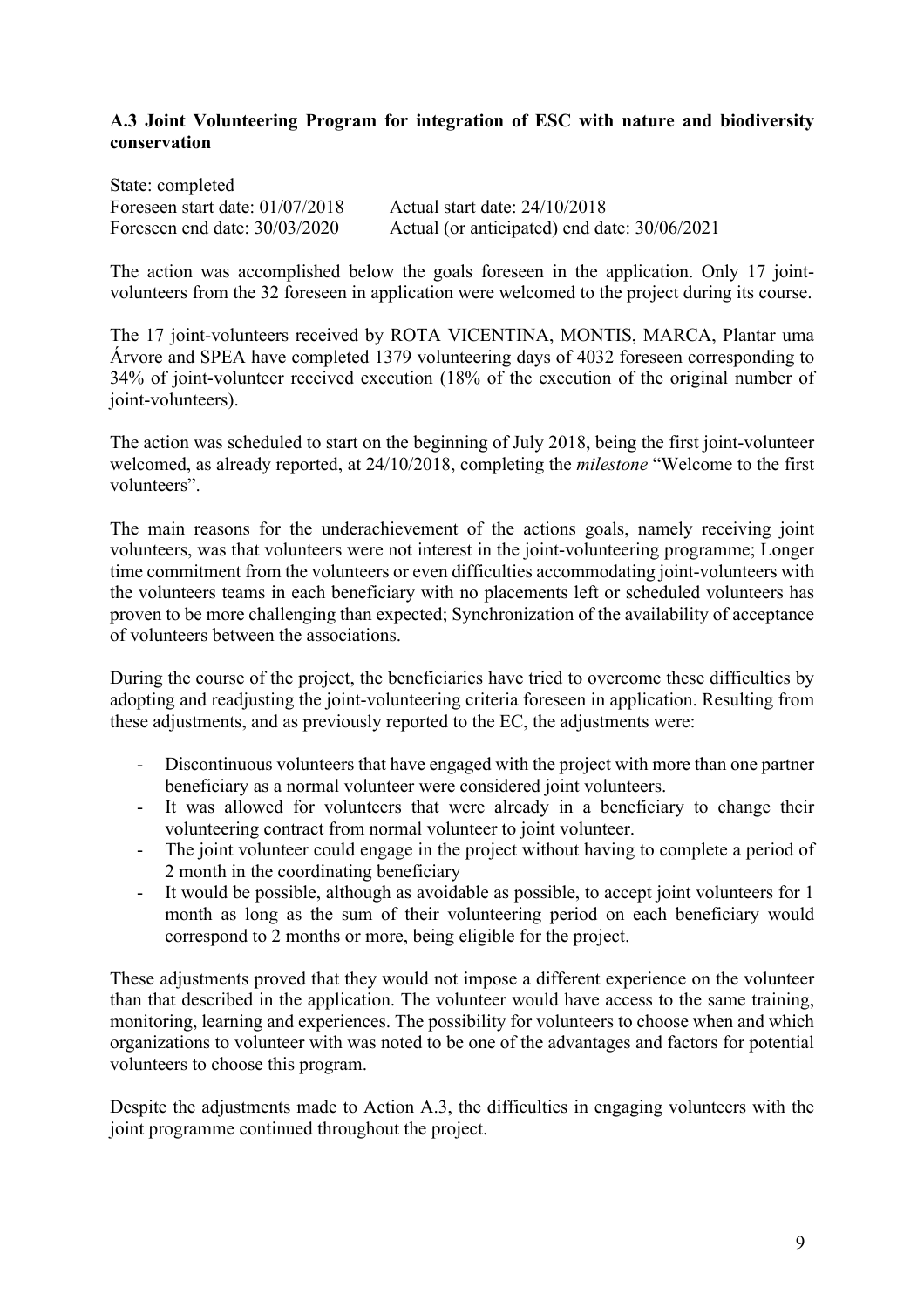By the end of the project, the partnership had more experience with raising rotating volunteers, and we believe that it would be possible to advance further in the execution of this action with more project time and with an improvement in the synchronization of the availability of acceptance of volunteers between the associations specially with a partnership of 9 beneficiaries. Having two volunteer programs available, regular, and joint, to coordinate and plan, also proved to be an obstacle to getting more rotating volunteers. Sometimes, despite the possible availability of the volunteer, the beneficiary or chosen beneficiaries could not respond to the demand because project partners had no room for more volunteers "Annex VII - Volunteers (foreseen and executed)".

The volunteers received under this action have integrated the teams of regular volunteers from the beneficiaries and have engaged with the same nature conservation management tasks as the normal volunteers, as for the results are expressed from Action A.4 to A.11.

As reported previously in the application it was foreseen the reception of 30 joint-volunteers, corresponding to 7560 volunteering days. However, each partner as only foreseen the reception of 2 joint-volunteers which indicates that MONTIS has 8 volunteers that do not have a beneficiary to rotate to. Therefore, as a correction MONTIS would only have 16 joint volunteers to receive and each remaining beneficiary 2. As proposed on the last progress report, with the budget for the joint volunteers, that are not foreseen in the other partners and therefore not distributed in the application, the partnership discussed the distribution of this amount between the partners that could accept more joint volunteers that expected during the extension of the project. If not possible the budget would be shared between the actions A.4 to A.11 for beneficiaries that could receive more regular volunteers. Ultimately, MONTIS increased the number of regular volunteers received in Action A.6

It was not possible to establish, during the course of the project, any project/programme with national aim that included/worked with joint volunteering. Unfortunately, due to the pandemic, the level of national aimed project calls has decreased, and it was not possible to approved or structure a project for these last years in which we had acquired more significant experience. On an international aim, however, the coordinator beneficiary was contacted by Instituto Federal Farroupilha of Panambi from Brazil to develop an application to replicate the LIFE VOLUNTEER ESCAPES project and that could incorporate the joint-volunteering programme. More details about the development of this contact can be found under item 6.4.4 of the current report.

| Indicator                            | Foreseen in the application | <b>Final Report</b> |
|--------------------------------------|-----------------------------|---------------------|
| $%$ of ESC volunteers                | 100                         | 100                 |
| acquiring new competencies           |                             |                     |
| and skills, useful for nature        |                             |                     |
| conservation                         |                             |                     |
| % of ESC volunteers fully   90       |                             | 80                  |
| satisfied with<br>their              |                             |                     |
| deployment                           |                             |                     |
| Average number of new $\vert$ 2 to 4 |                             | 4                   |
| skills competencies acquired         |                             |                     |
| by ESC volunteers useful for         |                             |                     |

#### Progress indicators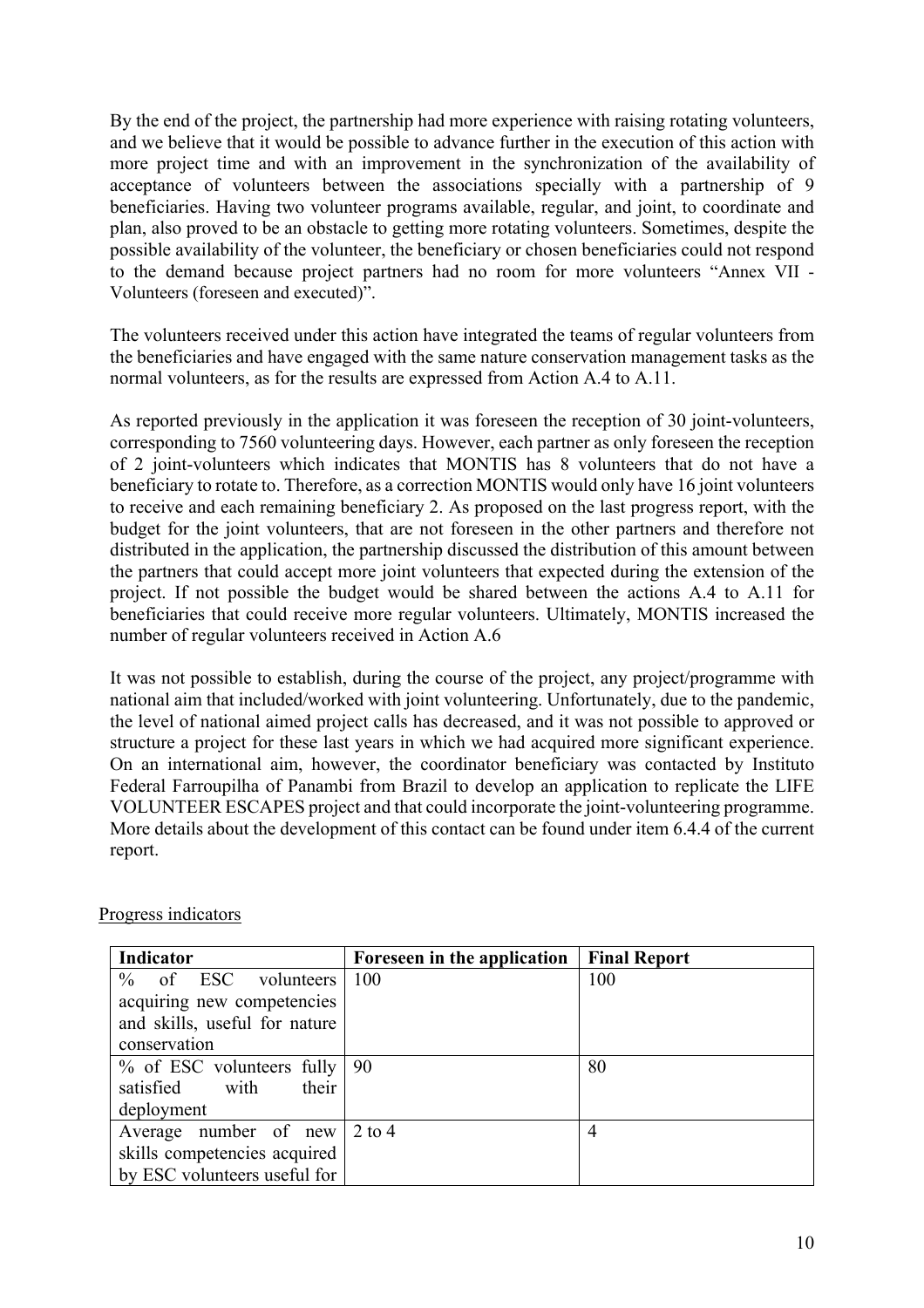| nature conservation               |   |     |
|-----------------------------------|---|-----|
| $\%$ of increase in number of 125 |   | 125 |
| activities for nature             |   |     |
| conservation deployed by          |   |     |
| partner organizations,            |   |     |
| compared to historical work       |   |     |
| Number of organisations 9         |   | 9   |
| capacitated for undertaking       |   |     |
| new activities for nature         |   |     |
| conservation                      |   |     |
| Number of joint volunteering      | 1 | 0   |
| programs with national aim        |   |     |
| in operation after the project    |   |     |
| ends                              |   |     |

### **A.4 Volunteering for awareness-raising on natural capital protection, conservation, and enhancement**

State: completed Foreseen start date: 01/07/2018 Actual start date: 01/08/2018 Foreseen end date: 30/06/2020 Actual (or anticipated) end date: 30/03/2021

The goals of Action A.4 have overall been successfully met and with regards to several indicators, they have gone beyond what was foreseen in the application (Annex II "Deliverables of the project" – A.3 to A.11 Assessment Report). Due to a higher number of candidates, BCSD hosted four volunteers instead of the two volunteers that were foreseen in the application, corresponding to 545 volunteering days – the first volunteer was hosted from September 2018 until July 2019; the second volunteer, who left before the hosting period ended, was hosted from October 2019 until January 2020; the third volunteer was hosted from January 2020 until June 2020; the fourth volunteer was hosted from June 2020 until December 2020. This led to an average number of 18 activities organized and implemented by each volunteer, instead of 32 as foreseen in the baseline, leading to a total of 64 activities organized by the four volunteers.

The process of selecting, recruiting, preparing, and training of the volunteers was carried out successfully, and an Individual Volunteering Plan (IVP) was made for each successful candidate. A working-plan which included the scheduling and planning of the activities was also developed.

With regards to the number of good practices sharing sessions among companies and their stakeholders (A.4.3), the total number of sessions carried out was seven, while the application foresaw eight. Two sessions took place in the second semester of 2019 and were attended by 72 participants overall; one session was held in the first semester of 2020, attended by 20 participants; the remaining four sessions were held in the second semester of 2020 and were attended by an additional 83 participants, thus bringing the total of participants to 175, which is 25 participants short of the 200 foreseen in the application.

While the first three sessions were held in-person and included field visits to eco-trails, the remaining four sessions during the second semester of 2020 were all held online due to the Covid-19 pandemic. Two sessions planned for the second semester of 2020, with The Navigator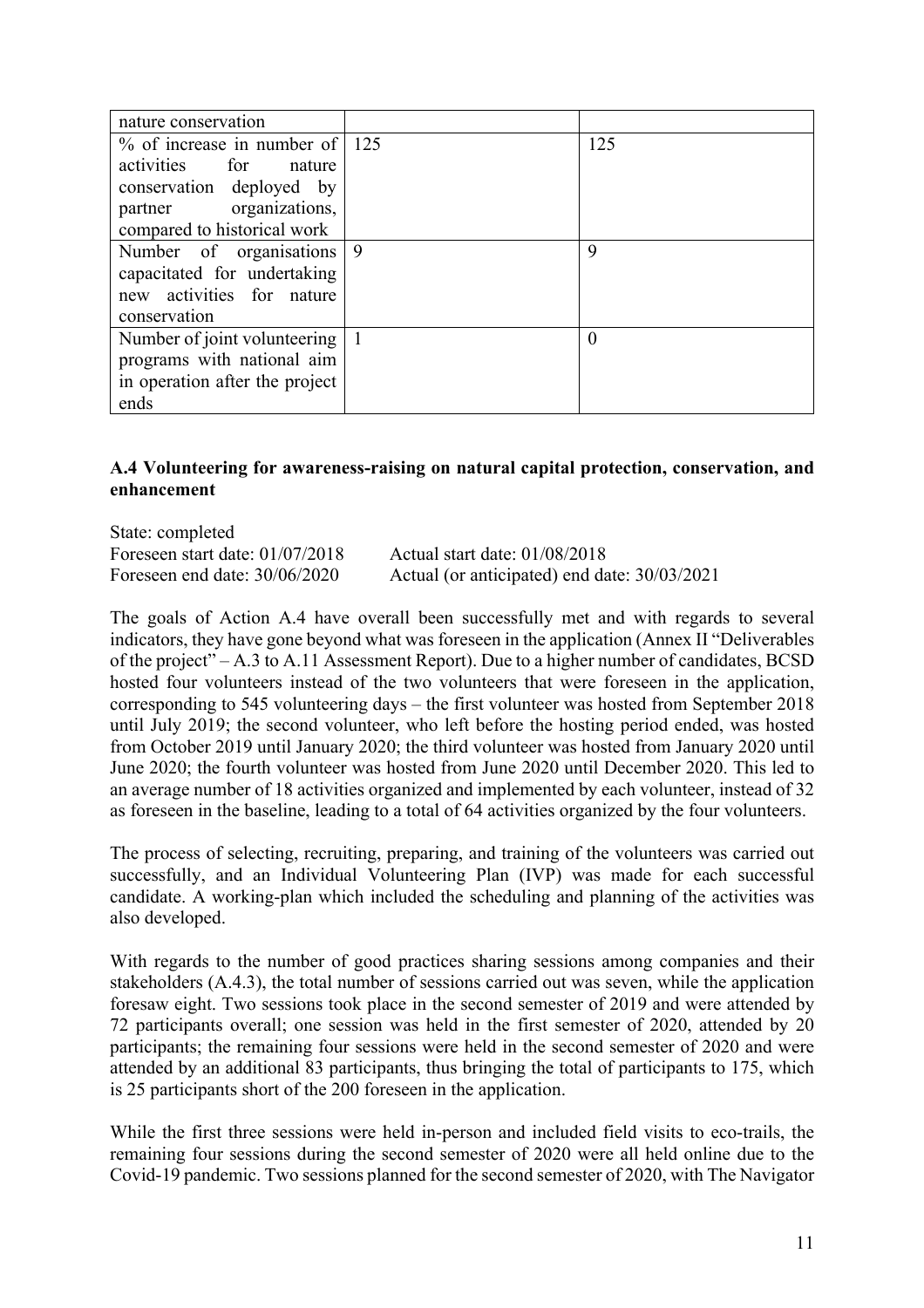Company and SUMOL+COMPAL, were cancelled by both companies. In the former case, the company left the partnership with BCSD, claiming it would not be possible for them to host the planned session this year. In the latter case, the person responsible for the project at SUMOL+COMPAL was diagnosed with Covid-19 and it was therefore not possible to hold the planned session. Constraints caused by the pandemic also led to additional difficulties with regards to the scheduling of sessions and finding suitable dates. These difficulties were handled by increasing the number of contacts made.

The number of awareness-raising sessions for young entrepreneurs, start-ups, and SMEs (A.4.4) was 8, matching the number foreseen in the application. The first two sessions were held during the first semester of 2020 and gathered 78 participants, whereas six sessions were held during the second semester of the year, bringing a total of 64 participants between them. One session scheduled for the second semester of 2020 with Casa do Impacto was cancelled due to a low turnout at the time of the session – the participants were forwarded to an upcoming A.4.3 session with SECIL, who supported this decision. In order to compensate for this cancelled session, an attempt was made to hold another partnership with Impact Hub which could act as a double partnership, or as a replacement partnership, but Casa do Impacto was not available in the dates proposed. The overall number of entrepreneurs and start-ups representatives in these awareness-raising sessions was 142, which went beyond the 120 foreseen in the application.

Similarly, the remaining indicators under Action A.4 too performed beyond what was foreseen in the application. The number of awareness-raising sessions for secondary school students (A.4.5), implemented during the school year of 2018/2019, reached 56, whereas the number foreseen in the application was 48. The number of secondary students in the awareness-raising sessions is by far, the top performing indicator – the number foreseen in the application was 960, but a total of 3 457 students attended those sessions, representing a total number 3.5 times above the original target. These sessions consisted of a PowerPoint presentation that framed the issue of natural capital and the dangers represented by environmental issues, as well as the relevance of individual and business contributions towards mitigating these problems, accompanied by case studies. The evaluation, made by the teachers responsible for each class that attended the sessions, was very positive. 28 responses were submitted, with a satisfaction degree of 77%, and 50% considered the students' participation was good and that the contents and approach used were positive, with an overall good contribution towards improving school programs in the fields covered. The relevance of the topics was also pointed out by the teachers as a positive element.

Finally, and regarding the number of businesses that gave a positive evaluation to the usefulness of ESC volunteers for awareness raising and good practice dissemination, the performance of this indicator matched the number foreseen in the application  $-20$ . The evaluation made by attendants to the webinar with Porto Business School also highlighted that 66.67% of respondents considered that natural capital in a context of sustainability is a 'very relevant' topic, 55,56% held the same view on the topic of a need for action on behalf of the business community, and 66.67% considered as exceptionally relevant the advantages of integrating natural capital in corporate management. Overall, there were 61 responses to the evaluation forms on the participants' satisfaction with the awareness-raising sessions, with 52 respondents answering they were 'very satisfied' or 'fully satisfied' with the event, representing 85% of the answers. Still on the uptake, the project inspired the companies to attach more importance to the issue of natural capital and environmental protection.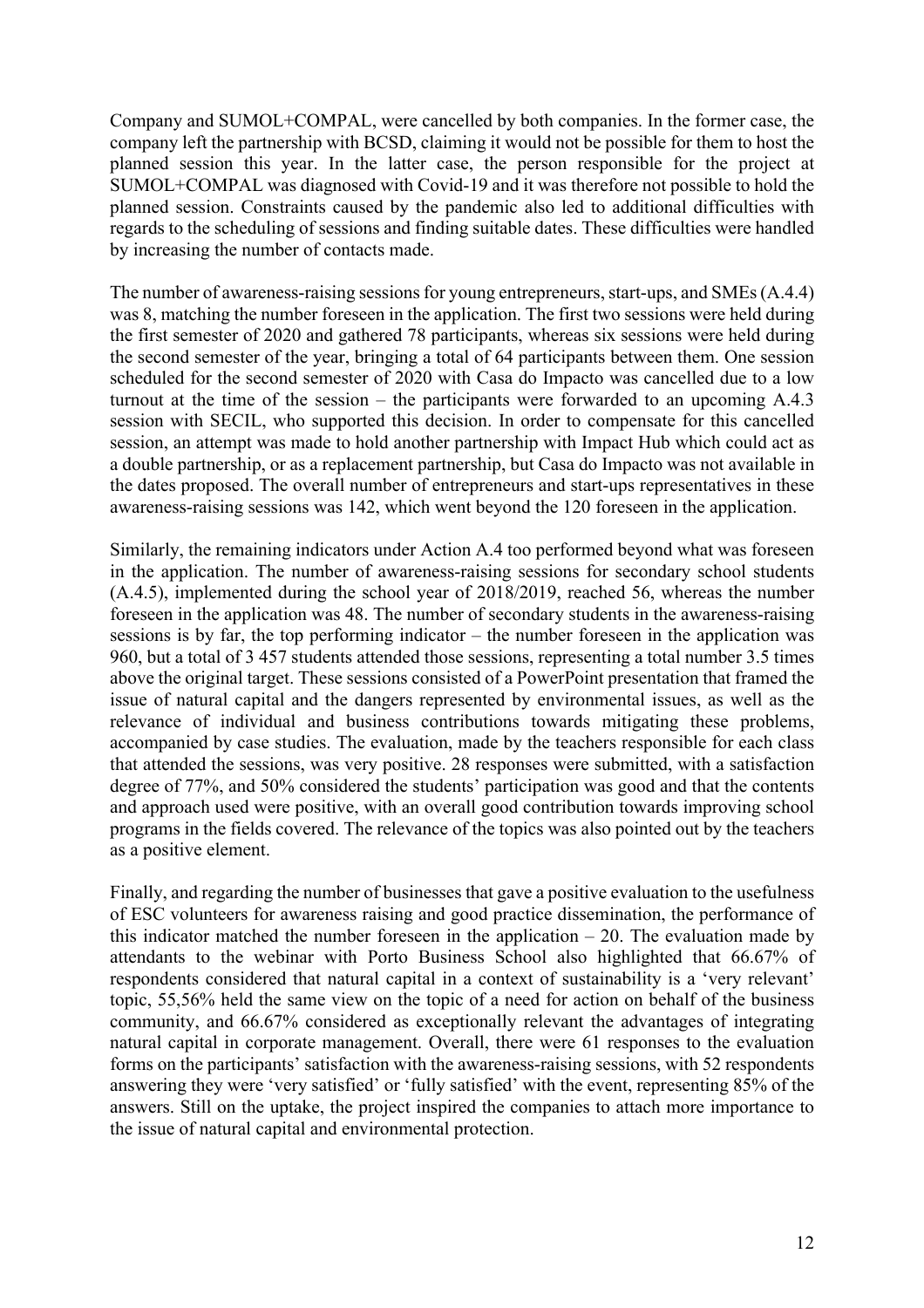Given the current pandemic context, online questionnaires were used to gather the assessments from the participants following the four online-based sessions held during the second semester of 2020. This included both the best practices sharing sessions (A.4.3) and the awarenessraising sessions (A.4.4). The questionnaires asked how the participants assessed the performance of the volunteers in those sessions, with 20 business representatives providing a positive assessment. The questionnaires were done anonymously, therefore it is not possible to determine the views of each individual participant.

The main factor affecting the implementation of Action A.4 was the Covid-19 pandemic, which led to changes in the ways the sessions were carried out, namely from an in-person events format to an exclusively online format. One of the sessions under Action A.4.3 was cancelled due to the person responsible for handling the project at the target company being diagnosed with Covid-19, while other cancellations happened under Actions A.4.3 and A.4.4, though only the indicator related to Action A.4.3 fell below the performance foreseen in the application, by one session. Overall, the difficulties imposed by the pandemic led to a delay in the end date of those actions towards 31 December 2020, instead of 30 June 2020, as foreseen in the application. Work on the brochure about natural capital and business was also completed in December 2020 due to the difficulties and delays imposed by the pandemic. Finally, the changes made to the activities, from in-person events to online-exclusive sessions, also led to a change in the brochure's format, from a printed product to an online product (Annex II "Deliverables of the Project" – A.4 BCSD Materials)

| Indicator                     | Foreseen in the application | <b>Final Report</b> |
|-------------------------------|-----------------------------|---------------------|
| Average number of activities  | 32                          | 18                  |
| organized and implemented     |                             |                     |
| by each volunteer             |                             |                     |
| Number of good practices      | 8                           | 7                   |
| sharing sessions<br>among     |                             |                     |
| companies<br>their<br>and     |                             |                     |
| stakeholders                  |                             |                     |
| Number of companies and       | 200                         | 175                 |
| stakeholder's representatives |                             |                     |
| in the good practices sharing |                             |                     |
| sessions                      |                             |                     |
| Number of awareness-raising   | 8                           | 8                   |
| for young entrepreneurs and   |                             |                     |
| start-ups                     |                             |                     |
| Number of entrepreneurs and   | 120                         | 142                 |
| start-ups representatives in  |                             |                     |
| the<br>awareness-raising      |                             |                     |
| sessions                      |                             |                     |
| Number of awareness-raising   | 48                          | 56                  |
| sessions for secondary school |                             |                     |
| students                      |                             |                     |
| of<br>Number<br>secondary     | 960                         | 3457                |
| students in the awareness-    |                             |                     |
| raising sessions              |                             |                     |

### Progress Indicators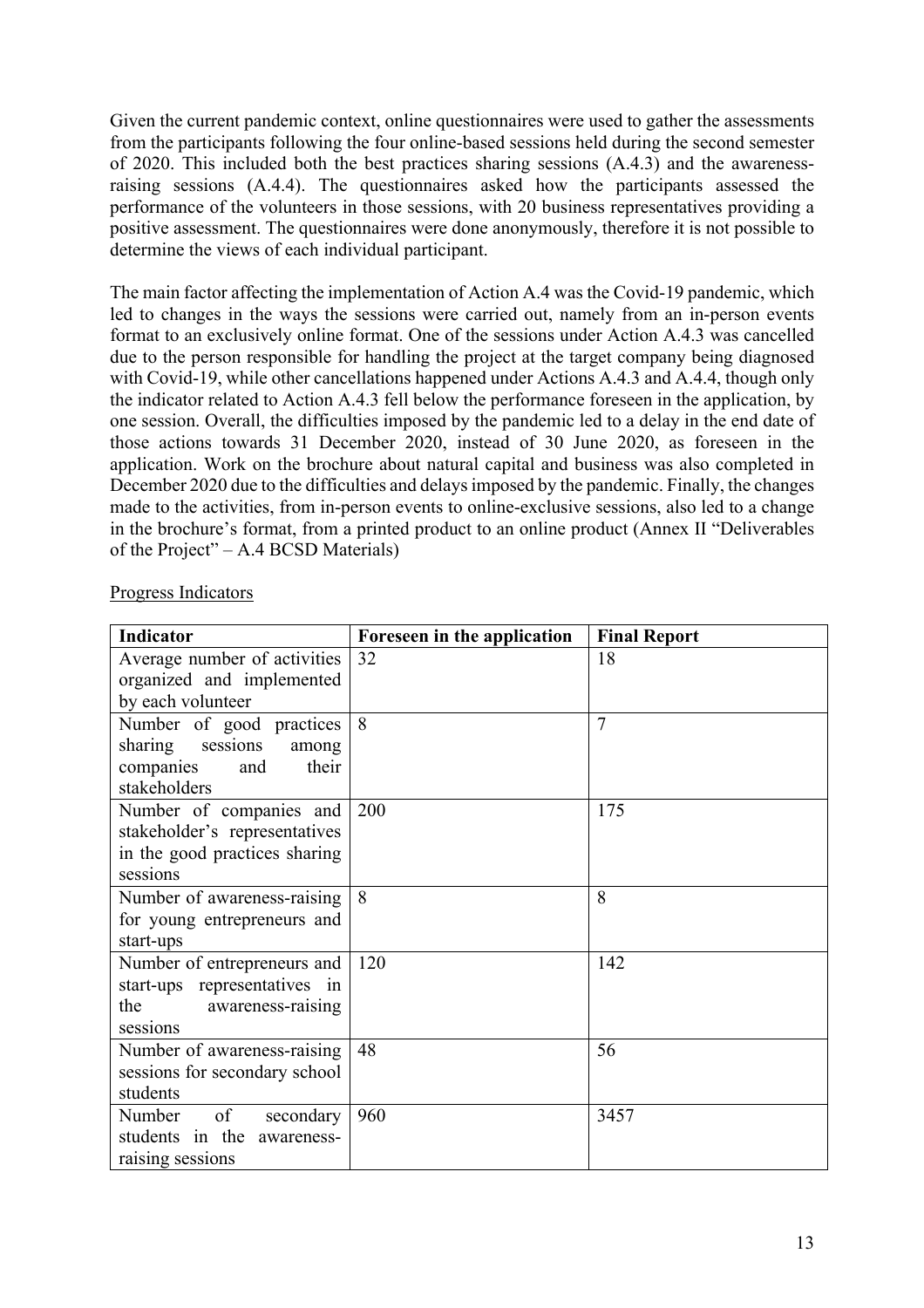| Number of businesses 20      |  |
|------------------------------|--|
| evaluating positively the    |  |
| usefulness of ESC volunteers |  |
| for awareness raising and    |  |
| good practice dissemination  |  |

### **A.5 Volunteering Activities for Green Infrastructure within the Municipality of Montemor-o-Novo**

State: completed Foreseen start date: 01/07/2018 Actual start date: 12/04/2018 Foreseen end date: 30/06/2020 Actual (or anticipated) end date: 30/06/2021

The undertaken activities were the same as foreseen in project application and the ones approved in project extension.

In total Marca-ADL hosted 18 volunteers and 3 rotating volunteers corresponding to 2025 volunteering days; there were some deviations regarding the period of volunteering of some volunteers, which started working professionally, stopping the volunteering contract before than expected. Nonetheless this deviation did not pose any problem or constrain on the achievement of the total number of volunteering days, nor to the accomplishment of environmental objectives.

The main volunteering activities performed by the volunteers were plant nursery works in order to supply project planting activities, control of plant invasive species, planting activities and several educational activities to promote awareness around environmental topics.

In total the project allowed the intervention in: 3 riparian areas; 6 areas in 2 Natura 2000 sites of Cabrela and Monfurado; 24 areas in Natura 2000 buffer zone of the 2 Natura 2000 sites of Cabrela and Monfurado.

Regarding local volunteers the project involved students, people with disabilities, local landowners, general audience, and young adults from other volunteering projects, such as from International Youth Camps.

Regarding the planned outputs for this action and time schedule, Marca-ADL has surpassed all planned outputs and results, except for one indicator. The only indicator that was not fully achieved was % of ESC volunteers fully satisfied with their deployment. Nonetheless, the difference between expected and achieved was not significant. Overall, deliverables and milestones were achieve as expected.

The major constrains in the execution of this action, did not have to do with the main project focus, which was the reception of volunteers for nature conservation tasks. The main issue faced had to do with planting activities. There were some constrains due to high mortality rate after the first summer following planting. Plant losses have had an impact on the amount of time and resources that we have used this activity, especially in what regards watering, number of used seeds and amount of substrate used in the plant nursery. More resources were therefore allocated to these activities, some financial adjustments were made to ensure project results, but did not impose a formal change on budget execution.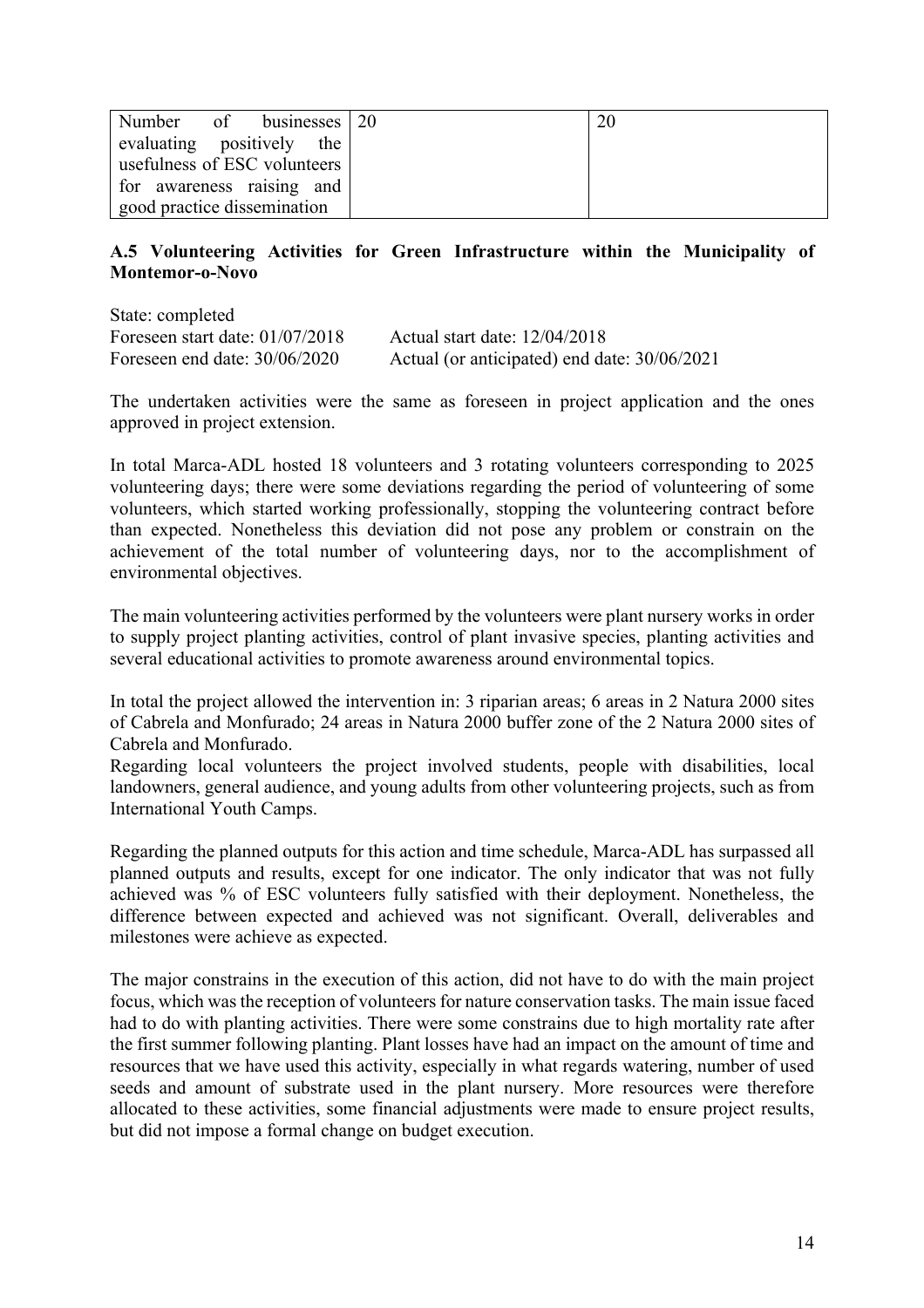Progress Indicators

| <b>Indicator</b>                                | Foreseen in the application | <b>Final Report</b> |
|-------------------------------------------------|-----------------------------|---------------------|
| Area of habitats protected by                   | 12                          | 12,20               |
| <b>Habitats</b><br>Directive<br>the             |                             |                     |
| improved (ha)                                   |                             |                     |
| Area of riparian habitats                       | 1,2                         | 2,36                |
| improved/restored (ha)                          |                             |                     |
| Area of IAS controlled (ha)                     | 8                           | 8,11                |
| Number of autochthonous                         | 2000                        | 3000                |
| trees and shrubs produced                       |                             |                     |
| and planted                                     |                             |                     |
| Number of autochthonous                         | 2000                        | 2841                |
| plants<br>planted<br>in                         |                             |                     |
| conservation works                              |                             |                     |
| of<br>$\frac{0}{0}$<br><b>ESC</b><br>volunteers | 100%                        | 100%                |
| acquiring new competencies                      |                             |                     |
| and skills, useful for nature                   |                             |                     |
| conservation                                    |                             |                     |
| % of ESC volunteers fully                       | 80                          | 90%                 |
| satisfied<br>their<br>with                      |                             |                     |
| deployment                                      |                             |                     |
| Number of local volunteers -                    | 75                          | 2576                |
| <b>LIFELINES</b><br>from                        |                             |                     |
| Volunteering<br>Program                         |                             |                     |
| participating<br>in<br>joint                    |                             |                     |
| activities<br>with<br><b>ESC</b>                |                             |                     |
| volunteers                                      |                             |                     |
| Number of local landowners                      | 10                          | 15                  |
| engaged<br>$\sin$<br>nature                     |                             |                     |
| conservation<br>activities                      |                             |                     |
| following contacts with ESC                     |                             |                     |
| volunteers                                      |                             |                     |
| Number of LIFE<br>funded                        | $\mathbf{1}$                | $\overline{2}$      |
| projects with which ESC                         |                             |                     |
| volunteer will iterate                          |                             |                     |

# **A.6 Volunteering Activities for improvement of nature and biodiversity conservation in private land**

State: completed Foreseen start date: 01/07/2018 Actual start date: 19/03/2018

Foreseen end date: 30/06/2020 Actual (or anticipated) end date: 30/06/2021

This action is finished, and the execution was as expected taking in account the difficulties in the reception of volunteers. MONTIS has welcomed since the start of the project 70 volunteers, being 65 regular volunteers and 5 joint-volunteers. The first volunteer was received on the 19/03/2018, 4 months prior to the foreseen in application (01/07/2018) completing the *milestone* "Welcome to the first volunteers". In total, the regular volunteers in MONTIS have completed 5267 volunteering days surpassing numbers foreseen in the application (3780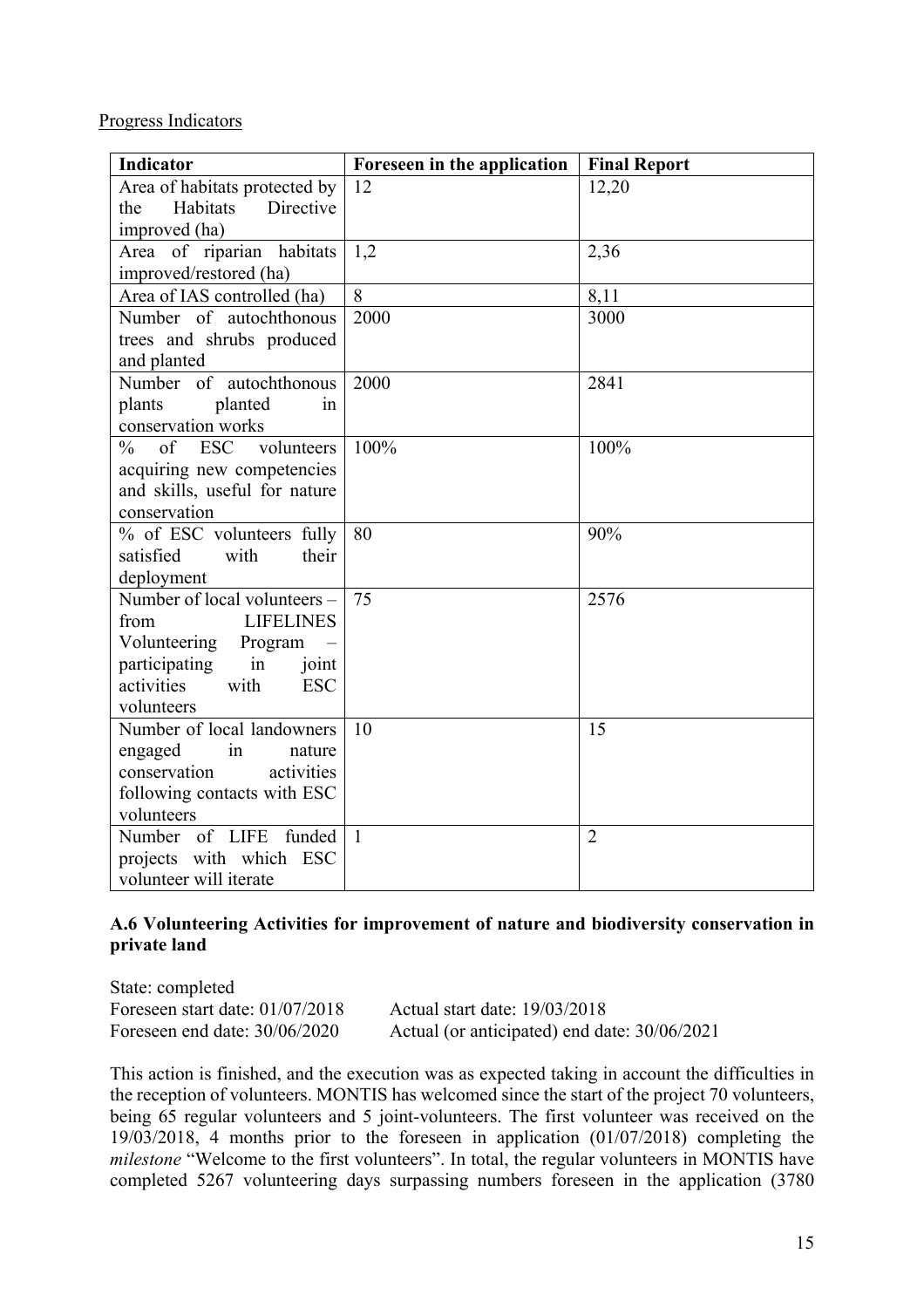volunteering days) and the joint volunteers have completed 449 volunteering days from a total of 3024 volunteering days foreseen in the application. Resuming there was an execution of 139% for regular volunteers, and 15% for joint volunteers.

With the extension of the project MONTIS has received 35 more additional volunteers, from which 3 were joint volunteers. The welcoming of these volunteers allowed to overcome the delay on the action regarding the reception of volunteers and surpass the number for regular volunteers-days foreseen. Despite the difficulties faced due to the Covid-19 pandemic and impacts on the reception of volunteers were not as significant as expected.

Although the first few months of the pandemic were difficult to manage with the ongoing volunteers and the delays in the reception of new volunteers already planned, MONTIS put an extra effort on the recruitment of more volunteers during the project's extension. After the lifting of the first lockdown restrictions, in 2020, MONTIS resumed the reception of volunteers for LIFE VOLUNTEER ESCAPES. There was an increase in the interest of national volunteers in the project, mainly due to the lack of more international opportunities during the pandemic, lack of employment and continuity of studies. The interest of international volunteers continued as expected, and the reinsurance that the location of the volunteering/intervention areas was isolated, and therefore lower risk regarding Covid-19, contributed to the increase of volunteer's desire to engage with the project.

Most of the volunteers received from March 2020 to June 2021 extended their volunteer period due as mentioned to the lack of opportunities with the pandemic, but especially because of the desire to continue this specific project with the team of volunteers they were already engaged with. Two of the volunteers received during this period returned even after their first volunteer period due to the motivation and involvement they had with the project, wishing to return to work with the association and former team members.

During this last period of the project, the tasks of the volunteers continued to be adapted to the profile and skills of the volunteers in order to maximize their efficiency during the volunteer period in terms of nature conservation tasks. All volunteers have been working on the intervention sites described in the plan under Action A.2, performing the foreseen conservation works.

These conservation works, based on the action plans prepared annually by MONTIS for the management of the association's properties in order to restore ecosystems and increase biodiversity, produced the following results:

- Control of 10.07 ha of controlled invasive species area, below that foreseen in the application. The control techniques used seem to have had some result and the growth of species after the first and second interventions reduced and/or became slower, which did not allow, at the time of the project, to have third and fourth interventions in the controlled areas as well as in new areas resulting in seed dispersal.
- Planting of 30241 autochthonous trees in the common areas of Carvalhais, Vieiro and Costa Bacelo as foreseen in the intervention plan of action A.2. Plantations were also made in the trees of Pampilhosa da Serra.
- 39,9 ha of improved and protected area under the Habitats Directive, corresponding to the work areas developed on the properties of Costa Bacelo, Vieiro and Carvalhais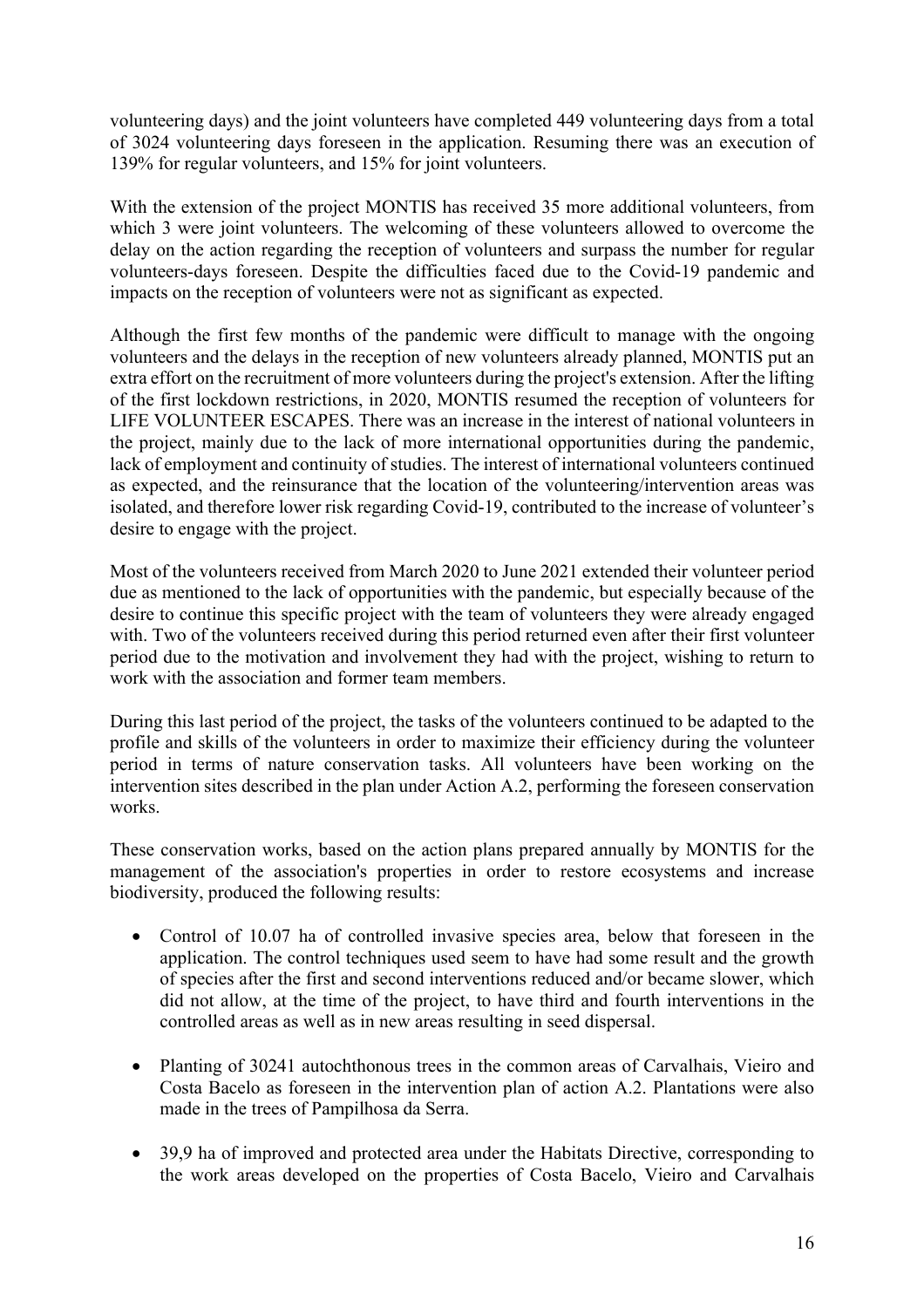wasteland, included in Natura 2000 "Serra das Freita e Arada" (PTCON0047) and "Rio Paiva" (PTCON0059) areas.

- Construction and installation of 146 natural engineering devices, gabions and palisades, to control erosion and aid in sedimentation in watercourses or runoff to improve riparian gallery ecosystems.
- Maintenance and opening of more than 5,52km of tracks and accesses to intervention areas.
- Seeding of native tree acorns in 2,23 ha.
- Register of fauna and flora species found on properties for monitoring biodiversity, with more than 2349 records made and processed by volunteers
- Maintenance of jay trays, during the course of the project, 3 jay trays were placed, and during the acorn season they were kept for jays.

For the project extension period, MONTIS decided to add another extra effort to increase the reception of volunteers: taking volunteers to a new conservation area in Pampilhosa da Serra. For that an assistant to field work was hired (replacing former employee João Soares). With the implementation of this new team of volunteers in 2021, it was possible to exponentially increase some conservation indicators, such as the placement of natural engineering devices, as well as the number of volunteers received. At the end of 2020 MONTIS had welcomed 51 volunteers achieving an execution of 53,4%, with the new team in Pampihosa da Serra, it was possible to increase the reception of volunteers by at least 6 more simultaneously, having already a team of 8 volunteers in Vouzela and 3 in Deilão's house. Essentially 3 areas of the association were worked on in this region. Information on these new areas of intervention, management plan and results can be found in Annex II "Deliverables of the project" – A.2 Action Report.

Simultaneously with the nature conservation work developed in the field, the volunteers were also involved in around 128 activities with the community, including workshops, international work camps, volunteer days, academic volunteering, bioblitzs, seminars, among others. The involvement of volunteers in these activities not only allowed them to acquire a set of skills related to the engagement of people with nature conservation, but also an exchange of experiences, culture, and confrontation with other perspectives on the environment and associated issues between community-volunteers.

Unfortunately, due to the Covid-19 pandemic, the planning of MONTIS calendar of activities outside the project for 2020 and 2021 has undergone some changes with a reduction in the number and adjustment of the logistics of some of the activities. Some of the longer-term activities, such as volunteer weekends, have been adjusted to shorter durations in order to reduce contact time between participants and also between volunteer-participants; Some other activities have been reworked to webinar format.

During the 3 years of the project, several students welcomed as volunteers in the project also produced the experience as part of their work study reports. In 2021, as a way of disseminating the results of the work of these volunteers and of the project in general and because of the adjustment of activities vis-à-vis covid-19, 4 webinar sessions were held where these volunteers presented their work (see Annex XVI "Complementary material produced by volunteers").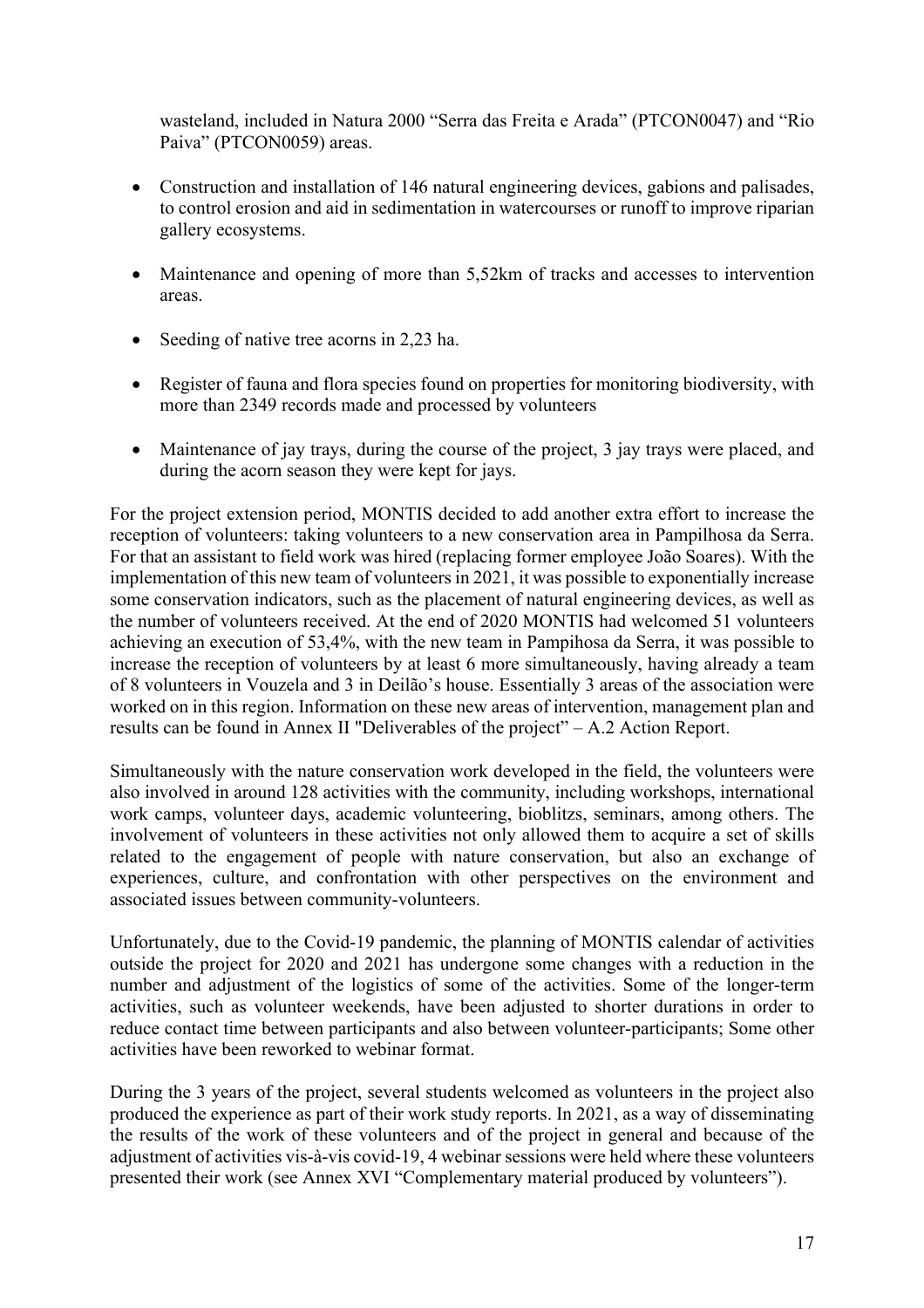In early 2021, volunteers participated in the second controlled fire in the Baldio de Carvalhais, having helped in the opening and maintenance of the containment strips in the burning area, as well as helping with the day's logistics and accompanied the firefighters and controlled fire technicians during the fire.

The sharing of experiences between MONTIS volunteers and volunteers welcomed by the other beneficiaries was continued, in order to encourage interaction between them and the transmission of knowledge and learning. During 2020 and 2021, volunteers hosted at MONTIS visited and participated in the Plantar uma Árvore conservation activities in Sintra, during the partnership meeting on 14 January; With volunteers in the Municipality of Torres Vedras, in the control of invasive species in dune ecosystems on March 9 during the project's partnership meeting; In the water quality monitoring activities in the riverside ecosystems of Monchique with the APA ARH Algarve, on the 9th and 10th of July and on the 12th of February 2021 they participated in the plantations in Serra do Alvão with the partner Plantar uma Árvore.

| <b>Indicator</b>                                            | Foreseen in the application | <b>Final Report</b> |
|-------------------------------------------------------------|-----------------------------|---------------------|
| Area of IAS controlled (ha)                                 | 20                          | 10,07               |
| Number of autochthonous                                     | 3000                        | 30241               |
| plants planted                                              |                             |                     |
| Number of erosion control                                   | 120                         | 146                 |
| devices set in water lines                                  |                             |                     |
| with natural<br>engineering                                 |                             |                     |
| works                                                       |                             |                     |
| Area of habitats protected by                               | 20                          | 39,9                |
| Habitats<br>Directive<br>the                                |                             |                     |
| improved (ha)                                               |                             |                     |
| $\sigma$ f<br><b>ESC</b><br>$\frac{0}{0}$<br>volunteers     | 100                         | 100                 |
| acquiring new competencies<br>and skills, useful for nature |                             |                     |
| conservation                                                |                             |                     |
| % of ESC volunteers fully                                   | 80                          | 92%                 |
| satisfied<br>with<br>their                                  |                             |                     |
| deployment                                                  |                             |                     |
| Number of other volunteers,                                 | 240                         | 1716                |
| from local community and                                    |                             |                     |
| public and private bodies,                                  |                             |                     |
| participating<br>in<br>joint                                |                             |                     |
| activities<br><b>ESC</b><br>with                            |                             |                     |
| volunteers                                                  |                             |                     |
| Number of other volunteers,                                 | 120                         | 214                 |
| with MONTIS membership,                                     |                             |                     |
| participating<br>in<br>joint                                |                             |                     |
| activities<br><b>ESC</b><br>with                            |                             |                     |
| volunteers                                                  |                             |                     |
| of<br>Number<br>partner                                     | $\overline{4}$              | 25                  |
| institutions (public or non-                                |                             |                     |
| profit) engaged in nature                                   |                             |                     |

#### Progress Indicators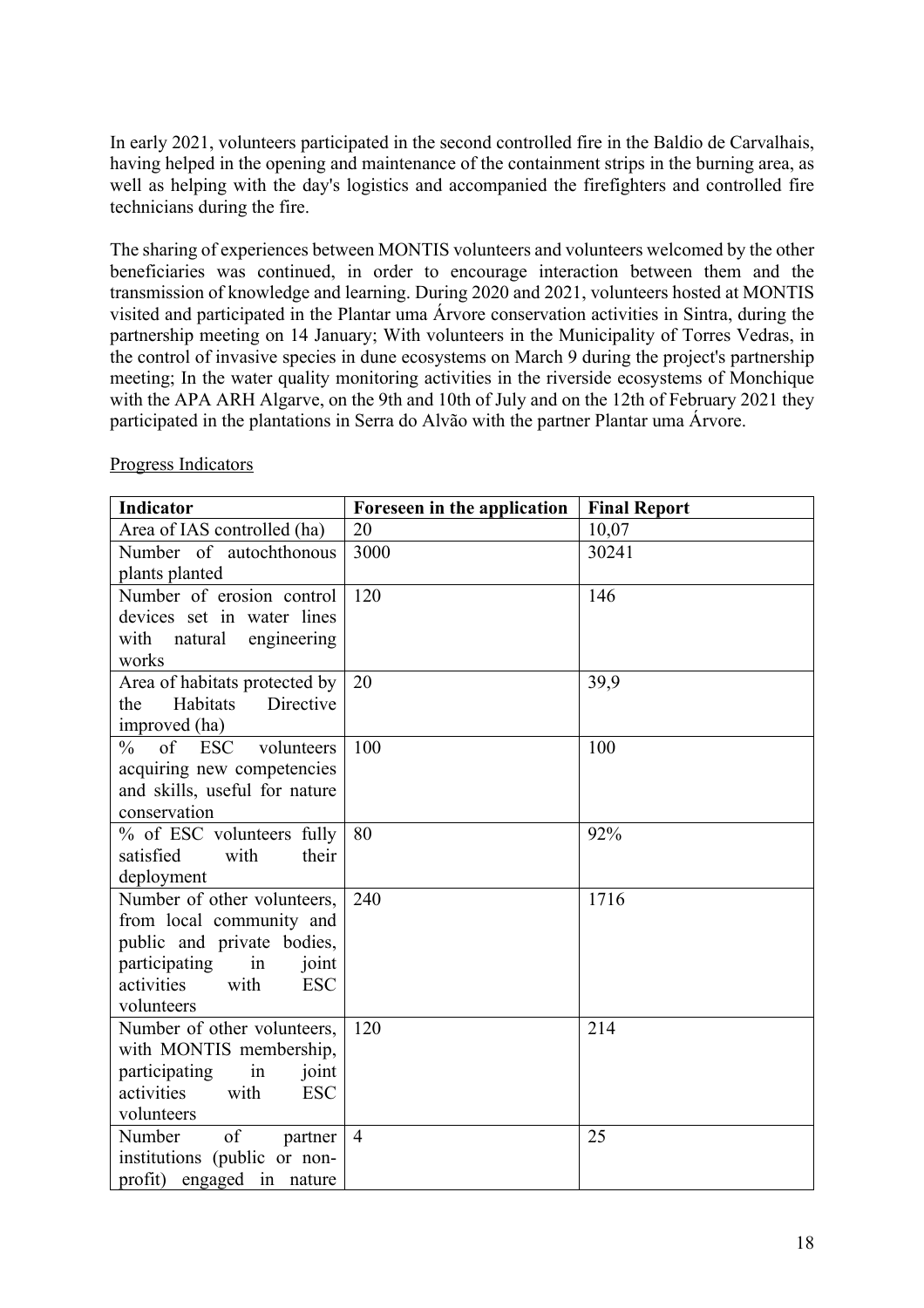| and<br>conservation<br>support<br>participating<br>joint<br>in<br>with<br><b>ESC</b><br>activities<br>volunteers                                                                                         |                |   |
|----------------------------------------------------------------------------------------------------------------------------------------------------------------------------------------------------------|----------------|---|
| Number<br>of<br>partner<br>institutions<br>(companies)<br>in<br>engaged<br>nature<br>conservation<br>and<br>support<br>participating<br>joint<br>$\ln$<br><b>ESC</b><br>activities<br>with<br>volunteers | $\overline{4}$ | 8 |
| Number of LIFE funded<br>projects with which ESC<br>volunteers will iterate                                                                                                                              | $\mathbf{1}$   | 3 |
| jobs<br>and  <br>New<br>created<br>expected to be maintained for<br>the post-project                                                                                                                     | $\mathbf{1}$   | 4 |

# **A.7 Volunteering Activities for nature conservation within the Municipality of Torres Vedras**

State: completed Foreseen start date: 01/07/2018 Actual start date: 06/11/2018

Foreseen end date: 30/06/2020 Actual (or anticipated) end date: 30/06/2021

The action is finished and have achieved 88% of execution regarding regular volunteering days slightly under what foreseen in application due to the difficulties in recruiting volunteers mainly during the pandemic outbreak. Nonetheless, the received volunteers have allowed to surpass greatly the progress indicators.

Município de Torres Vedras (MTV) involved 20 volunteers from ESC in the project, 2 of which decided to repeat the volunteering program. Their participation led to 1326 volunteering days of the 1638 foreseen in the application, corresponding to 80% of the reception of volunteer's execution and allowed the development of 38 activities open for the population throughout the project, including volunteering activities, workshops, raising-awareness sessions, among others.

The project had a very significant impact on volunteers outside the project, schools, and community. The ESC volunteers played a central role in the coordination of groups of volunteers, making possible to involve 5118 local volunteers in the project activities (the foreseen number for this indicator in the application was 80).

The volunteers were involved in several activities such as control of invasive alien species (*Carpobrotus edulis* and *Acacia spp.*) present in dunes and forests within Natura 2000. These species have major impacts in the chances of other plants, namely native plants, to survive. As a result of the volunteering activities, it was possible to intervene in more than 21 ha.

Planting autochthonous dune plants in Natura 2000 sites (e.g.,*Ammophila arenaria, Eryngium maritimum, Juniperus turbinate, Euphorbia paralias, Armeria welwitschia*), and native trees and shrubs (e.g., *Pinus pinea, Ceratonia siliqua, Quercus faginea, Quercus robur, Quercus*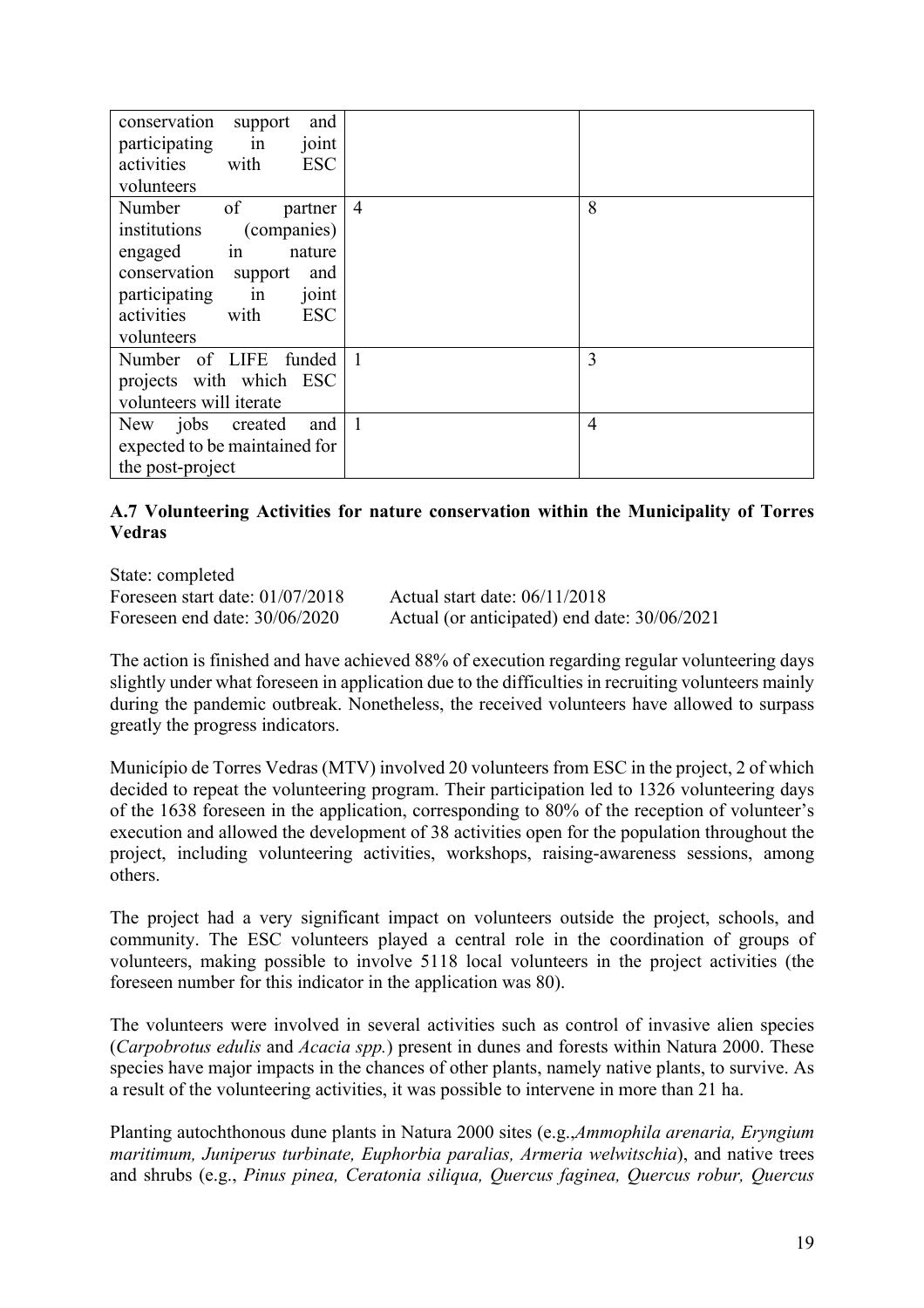*suber, Fraxinus excelsior*) took place in municipal lands such as Serra de São Julião and Paisagem Protegida das Serras do Socorro e Archeira, among others. The afforestation activities allowed the plantation of more than 21000 trees and shrubs. Furthermore, the interventions in Serra de São Julião began in 2020 and were only possible given the existence of a volunteer team.

As for the restoration of the riparian habitats of Sizandro and Alcabrichel rivers there were actions of removal of invasive alien species (*Arundo donax* and *Procambarus clarkii*) which impairs the habitat of the endemic specie *Achondrostoma occidentale.* Alongside, the plantation of native species promoted the conservation of such habitats in an extension of 1,6 km. Both activities were performed by ESC volunteers and MTV team.

Given the pandemic situation in Portugal between March and May 2020, a lockdown was imposed. Nevertheless, the Municipality was able to receive 3 new volunteers and 1 volunteer who had participated in the project in 2019. The volunteers contacted the MTV to know more about the project, after being told about it from previous volunteers.

From January to March 2021 another lockdown was decreed. During both periods of lockdown, the volunteering activities were cancelled. Regardless this striking as a central reason for volunteers to extend the volunteering period, in order to complete the minimum days, this was not the only reason. Some volunteers asked to extend given the lack of other options of occupation, namely work or study. However, in February 2021 two new volunteers were welcomed to the MTV team.

The pandemic also had an impact on the development of an intervention foreseen for the Spring of 2020, that was then projected for next Spring. The action was intended to occur as external assistance, which would involve both theoretical and practical training concerning natural engineering. Given the specificity of the works to be developed, that relied on the season, weather conditions and availability of the technical team, the actions were postponed from 2020 to 2021. However, considering the pandemic and the other factors aforementioned, there was no opportunity to schedule and execute the activity.

The volunteers performed the volunteering activities under supervision of MTV project team, namely the technician hired for monitoring the activities and other members from the team. In general, the volunteers were asked to attend the activities whenever they could. Since most of them were students or were also working, they had some time constraints and participated in the activities more sporadically. However, for most of the times the team of volunteers had a total of 4 members on a regular volunteering day. Also, given the more discontinuous mode of the volunteering activities, sometimes it proved challenging to regain the interest of the volunteers in the activities.

The experience of volunteering has been crucial to increase the intervention areas in Torres Vedras. For that reason, through a more sporadic volunteering, the MTV intends to maintain the work that has been done.

Mostly, volunteering activities for nature conservation directed to the public will allow the maintenance of some of the interventions developed in LIFE Volunteer Escapes. Alongside, raising awareness actions will prove essential to inform the citizens about the importance of keeping and expanding the biodiversity on a local level.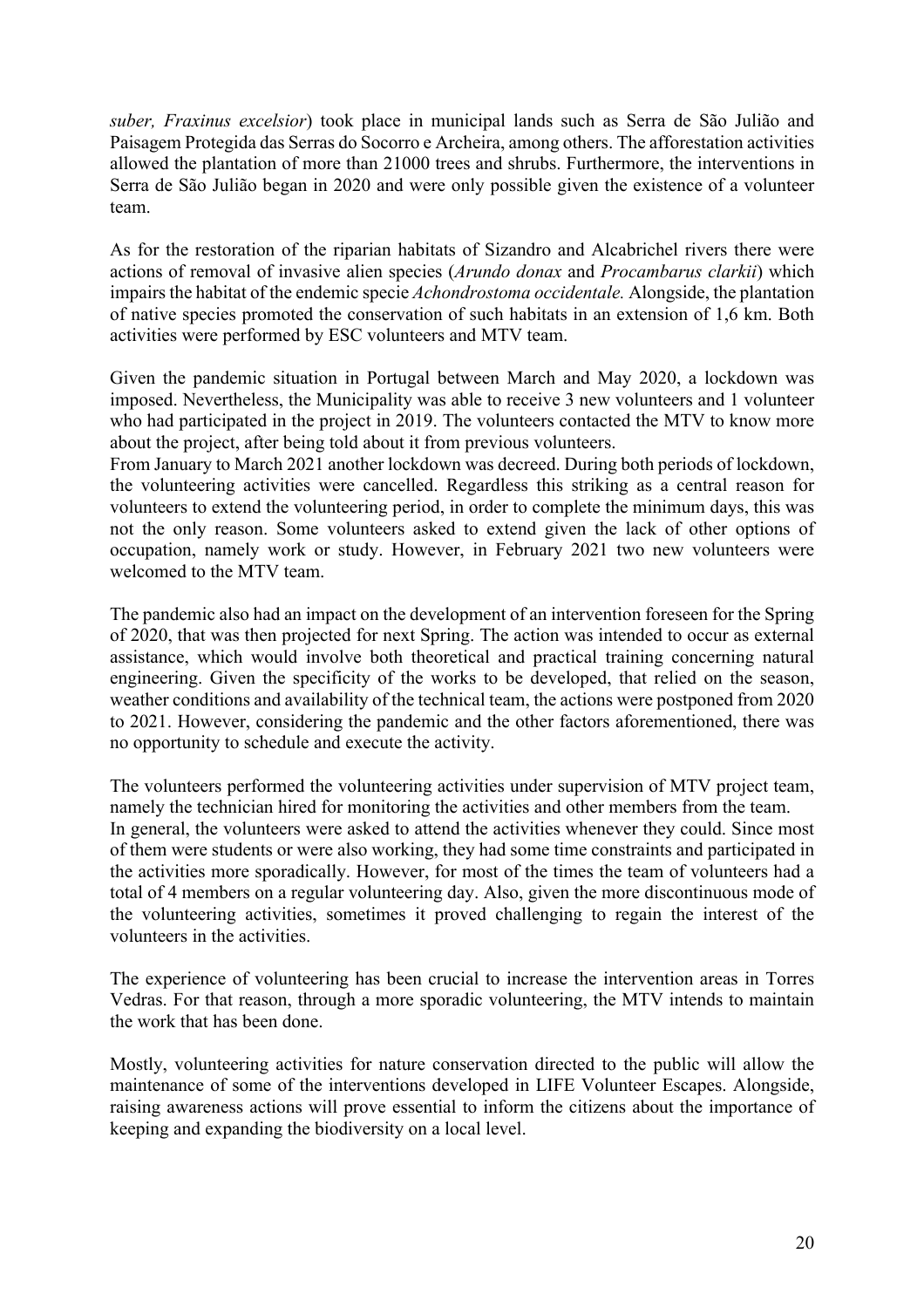As for conservation activities, in general, it is intended the development of maintenance of plantations and control of invasive alien species in Natura 2000 sites such as the dunes of Praia Azul and Paisagem Protegida das Serras do Socorro e Archeira, and the municipal lands.

| Indicator                                | Foreseen in the application | <b>Final Report</b> |
|------------------------------------------|-----------------------------|---------------------|
| Area of habitats protected by            |                             | 37,12               |
| Habitats<br>Directive<br>the             |                             |                     |
| improved (ha)                            |                             |                     |
| Length of riparian habitats              | $\mathbf{1}$                | 1,6                 |
| improved/restored<br>for                 |                             |                     |
| Achondrostoma occidentale                |                             |                     |
| (km)                                     |                             |                     |
| Area of IAS controlled (ha)              | 8                           | 21,6                |
| Number of autochthonous                  | 2000                        | 21029               |
| trees and shrubs produced                |                             |                     |
| and planted                              |                             |                     |
| of ESC<br>$\%$<br>volunteers             | 100%                        | 100%                |
| acquiring new competencies               |                             |                     |
| and skills, useful for nature            |                             |                     |
| conservation                             |                             |                     |
| % of ESC volunteers fully                | 80%                         | 66,7%               |
| their<br>satisfied<br>with               |                             |                     |
| deployment                               |                             |                     |
| Number of local volunteers -             | 80                          | 5118                |
| from Local Volunteer Bank -              |                             |                     |
| participating<br>in<br>joint             |                             |                     |
| activities<br>with<br><b>ESC</b>         |                             |                     |
| volunteers                               |                             |                     |
| Number of local landowners               | 10                          | $\overline{2}$      |
| in<br>engaged<br>nature                  |                             |                     |
| conservation<br>activities               |                             |                     |
| following contacts with ESC              |                             |                     |
| volunteers                               |                             |                     |
| of<br>Number<br>corporations             | 10                          | 8                   |
| engaged<br>$\operatorname{in}$<br>nature |                             |                     |
| conservation<br>support<br>and           |                             |                     |
| participating<br>in<br>joint             |                             |                     |
| activities<br><b>ESC</b><br>with         |                             |                     |
| volunteers                               |                             |                     |
| of<br>Number<br>non-profit               | $\overline{4}$              | 6                   |
| organizations<br>in<br>engaged           |                             |                     |
| nature conservation support              |                             |                     |
| and participating in joint               |                             |                     |
| activities<br><b>ESC</b><br>with         |                             |                     |
| volunteers                               |                             |                     |

Progress Indicators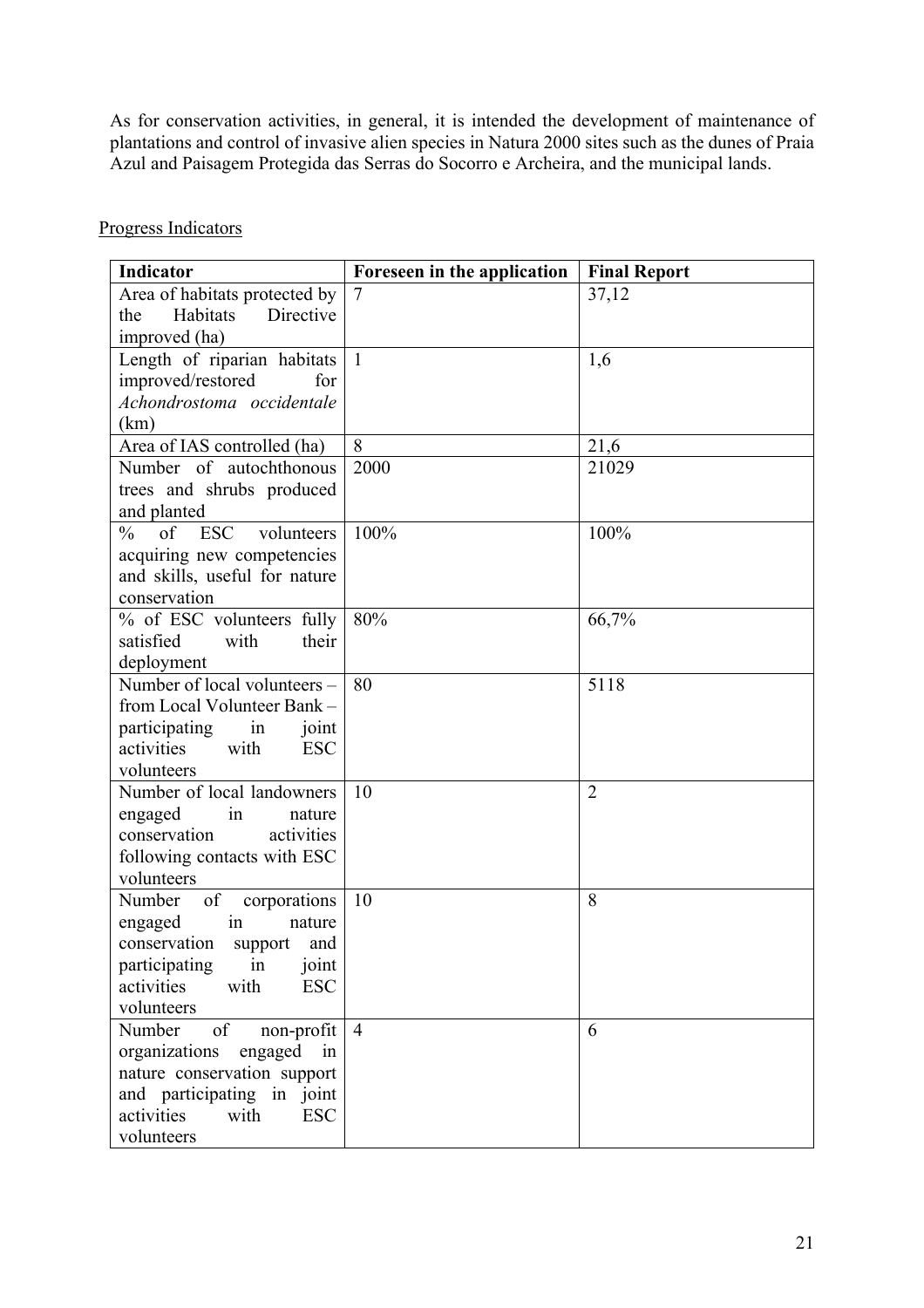## **A.8 Volunteer Programs for Native Habitats Restoration, Promotion and Conservation and Management of Visitation Impacts**

State: completed Foreseen start date: 01/07/2018 Actual start date: 09/07/2018 Foreseen end date: 30/06/2020 Actual (or anticipated) end date: 30/06/2021

The action as finished with a 75% of execution for the regular volunteers received in the project and 234% of joint volunteers received.

P1A has deployed a total of 92 ESC volunteers for the whole duration of the project, being 87 of them regular volunteers under action A.1 and 5 joint-volunteers under action A.3, corresponding to 6056 and 296 days of volunteering respectively.

As foreseen, the activities developed were focused on fieldwork to restore, promote, and conserve native habitats with the manual control of invasive alien species, identification and promotion of natural native regeneration, definition of plantation methodologies, maintenance plan and assessment of plantations survival rate and control results on invasive flora. The action also included maintenance of pedestrian trails and awareness actions next to tourists to reduce the ecological impacts, natural engineering in water lines and identification of bank seed hotspots for nursery propagation. The escapes volunteers developed all the interventions with the presence and coordination of P1A team. These works were done also with groups of volunteers, from the community, enterprises, schools, or social institutions coordinated by P1A and escapes volunteers.

With the exception of the nursery production activities, all the other actions were well accomplished according to the goals, and some were even outdone, as for example, more than 35ha of area controlled regarding invasive alien species, 33231 autochthonous plants planted and 7619 volunteers from the community engaged in joint activities with ESC volunteers.

The works in Sintra-Cascais were consolidated and expanded in most of the plots, to mention that 80% of all the interventions in Monge were done during the program considering 7.30 ha, the works in Azóia doubled the area to 3.60 ha, the 2 ha of Peninha and the 12.40 ha of Estrada da Serra were consolidated in the oldest parts and new limits were defined to expand and the works in Tapada do Saldanha and Seteais and Malveira trails just started with the program, totalizing 9 ha and 3.60 km each. During LIFE Volunteer Escapes was possible to articulate more the interventions in Sintra with the rangers of the park, using mechanic tools to shred high bushes and cut and remove wood load from falling trees, important interventions to prepare the areas and keep effective maintenance by the team. The areas and works in Alvão started all with the program so the 13 ha in Lagoa do Alvão, 12.60 ha in Baldios do Minheu and 0.21 ha in Carvalhal do Castelo are results 100% associated to project.

Considering monitoring results, though the data was informally collected by the team observing the works evolution per area and year, it's possible to conclude that the 33 231 plantations had at least 80% success rate in Sintra, in Peninha up to 90%, and in Alvão 50%, considering mortality associate to lack of soil, light, presence of wildlife or more continental weather, all factors more common in Alvão region.

The 39.38 ha of native habitats promoted correspond not only to planted area but also native regeneration increased as a result from IAS control; still about the IAS controlled, it's relevant to mention that the 35.32 ha it's an on-going intervention area in some of the plots, like Azoia,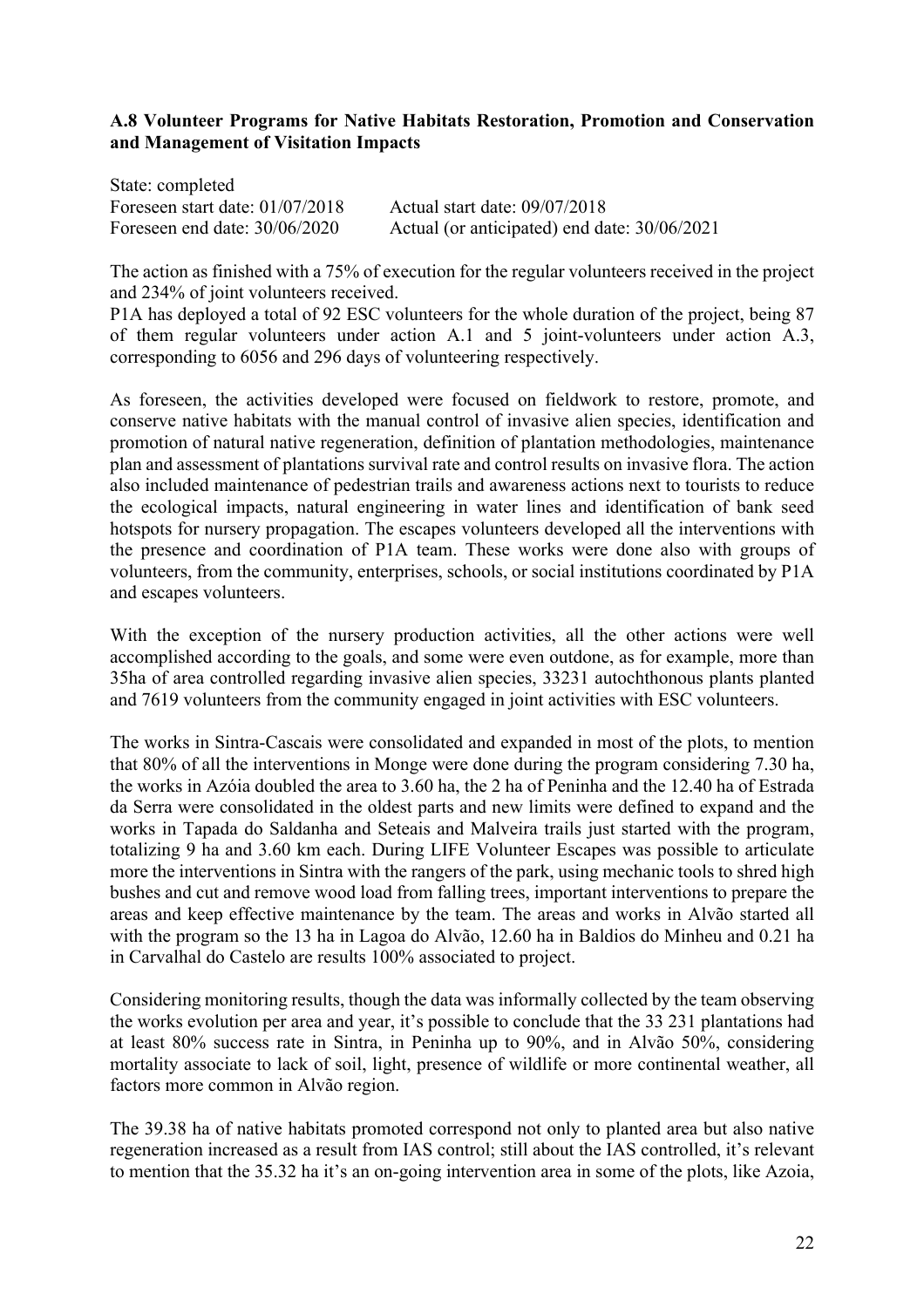having effective debarks and uproots but also bank seed germinations that require a long-term plan of regular control in the future. The 50.80 km of trails maintained, 93% located in Alvão region, include works as painting signalization, control of bushes, plantations and more detailed works done in Sintra regarding infrastructures maintenance, as wood bridges and re-planning sections by closing shortcuts from visitors.

Though most of the actions were mainly developed in Sintra-Cascais and Alvão plots, along the project there was the opportunity to explore new partnerships and working areas in the mainland and also in some of Azorean islands, considering that news register files were created for both teams named as "Outras Areas". As so, was possible to increase the number of working areas from two to ten regions, being two of them from the partners MONTIS and MARCA. Working in new lands allowed more plantations, control of IAS and also capacitation of volunteers on different works like irrigation or rock mulching. These activities when happening for more than one day in a row were considered "Saídas de Campo" and proposed as a new indicator, with a total of 43 national field trips being done.

About the awareness actions with visitors to promote more sustainable behaviours on protected areas, which included garbage collection in trails and at touristic cultural sites entrances in Sintra, guided visits in Alvão trails and the global strikes for the climate, the last one was a good alternative to keep some actions during the pandemic outbreak without the possibility of having tourism in the areas. In Alvão the field works with the community revealed to be enviable in a rural context and as so, other dynamics were explored better adapted to reach the locals to communicate the project activities and make some environmental awareness. As so, the escapes volunteers made regular workshops with a local school, the scouts and the senior university and produced articles and podcasts for a local newspaper and radio. These were new indicators proposed for the action, counting a total of 35 formation sessions with the local community and awareness actions and 148 communication contents for the local media.

The 7 619 volunteers involved in activities, 96% coordinated by Sintra team, was a great opportunity of capacitation for the escapes volunteers to gain experience in field orientation, planning, being able to make the technical briefing and an opportunity for cultural exchange with the local community and to communicate the project itself. Adding to that the big impact on intervention areas having bigger groups working.

The nursery production was, as mentioned, the indicator with less achievement (38%) considering lack of viable bank seed for collection in both regions to produce plants and the tight time window for it, only 2018, to produce plants for next plantation season. Even so, some sowings were made in the following years with propose of giving the experience to more escapes volunteers and involving groups in environmental workshops.

The 30 local institutions involved, were quite important with logistic support, as with infrastructures for workshops, communication of activities, suppliers of materials or regular participants in initiatives.

Regarding the volunteer's capacitation and evaluation of the experience, the overview is quite positive considering that all the 92 volunteers received were able to acquire new competences with the experience and give a positive return about the experience, mentioning it as life changing, challenging, and enriching in most of the cases. Although the inquiries answers were few despite efforts to increase them, by around 50%, it was possible to take such conclusions in regular team meetings and in the final testimonies requested to the volunteers.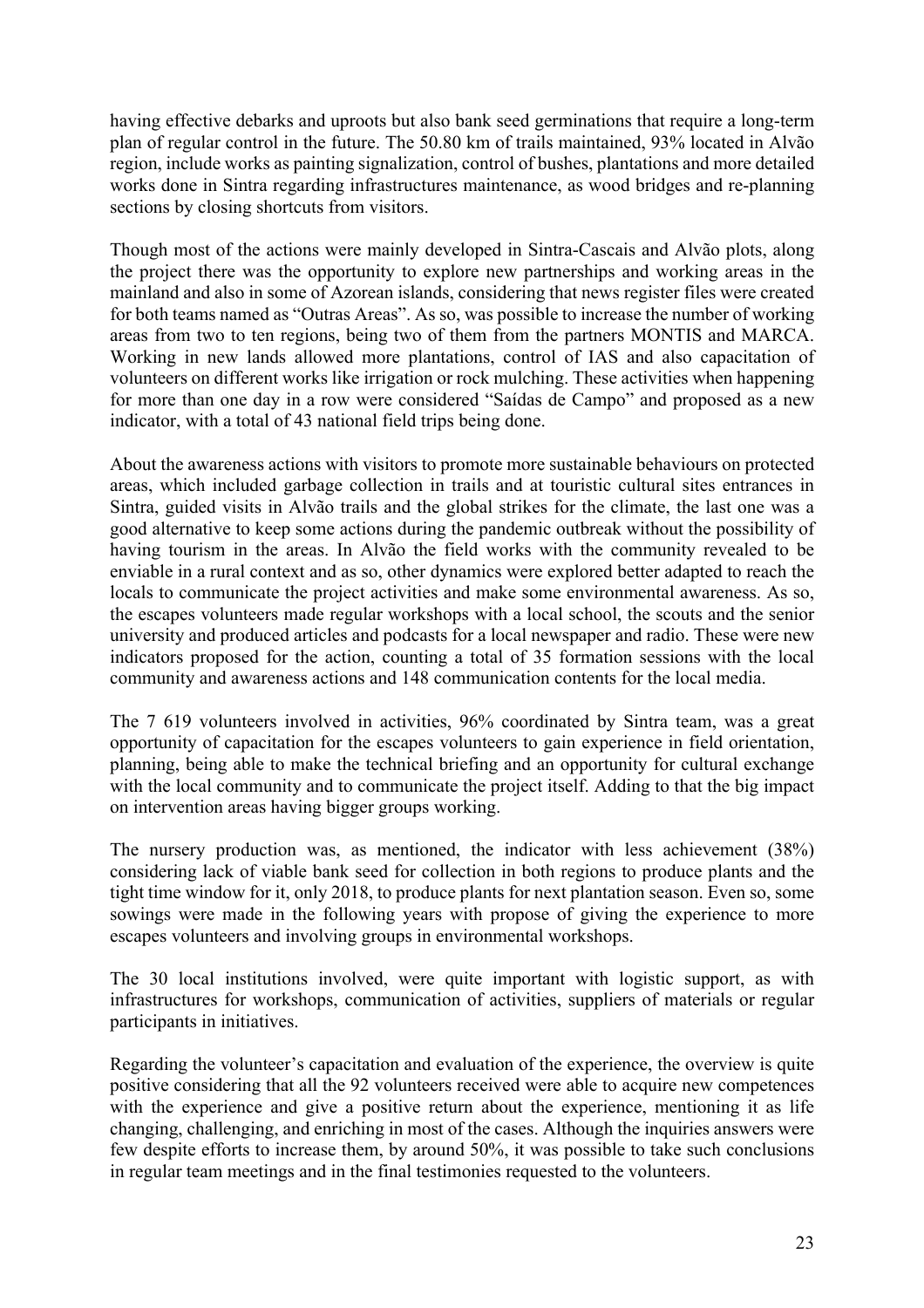The only milestone related to the action A.8. was the first volunteer reception that had a few days of delay happening on 09/07/2018 instead of 01/07/2018, considering constraints in the ESC platform to contact and receive volunteers' applications and due to logistic preparations on the volunteer's accommodation to be provided.

The deliverable considered for the action was the assessment report on the works of the action A.8. predicted for 30/09/2020 and one year postponed for 30/06/2021 due to project the extension request. The extension for P1A, like previously considered on the request, made possible to increase the achievement associated to the volunteering, namely, the number of escapes voluntary days done, costs associated with the volunteering and outputs related with the activities, as the area of IAS controlled and to keep increasing all the other indicators that already were well accomplished.

| <b>Indicator</b>                                                                                                                                                                             | Foreseen in the application | <b>Final Report</b> |
|----------------------------------------------------------------------------------------------------------------------------------------------------------------------------------------------|-----------------------------|---------------------|
| Area of IAS controlled (ha)                                                                                                                                                                  | 12                          | 35,32               |
| Number of autochthonous<br>plants planted                                                                                                                                                    | 6000                        | 33231               |
| Number of plants propagated<br>in nursery                                                                                                                                                    | 8440                        | 3230                |
| Area of N2000 forest habitats<br>improved with conservation<br>works (ha)                                                                                                                    | 20                          | 59,38               |
| Length of interpretation trails<br>maintained/restored (km)                                                                                                                                  | 40                          | 50,38               |
| $\frac{0}{0}$<br>of ESC<br>volunteers<br>acquiring new competencies<br>and skills, useful for nature<br>conservation                                                                         | 100%                        | 100%                |
| % of ESC volunteers fully<br>satisfied<br>with<br>their<br>deployment                                                                                                                        | 80%                         | 80%                 |
| Number of other volunteers,<br>from local community and<br>public and private bodies,<br>participating<br>in<br>joint<br>activities<br>with<br><b>ESC</b><br>volunteers                      | 480                         | 7619                |
| Number of local institutions<br>engaged<br>$\operatorname{in}$<br>nature<br>conservation<br>and<br>support<br>participating<br>in<br>joint<br>activities<br><b>ESC</b><br>with<br>volunteers | 8                           | 30                  |
| New jobs<br>created<br>and<br>expected to be maintained for<br>the post-project                                                                                                              | $\overline{2}$              | $\overline{2}$      |

### Progress Indicators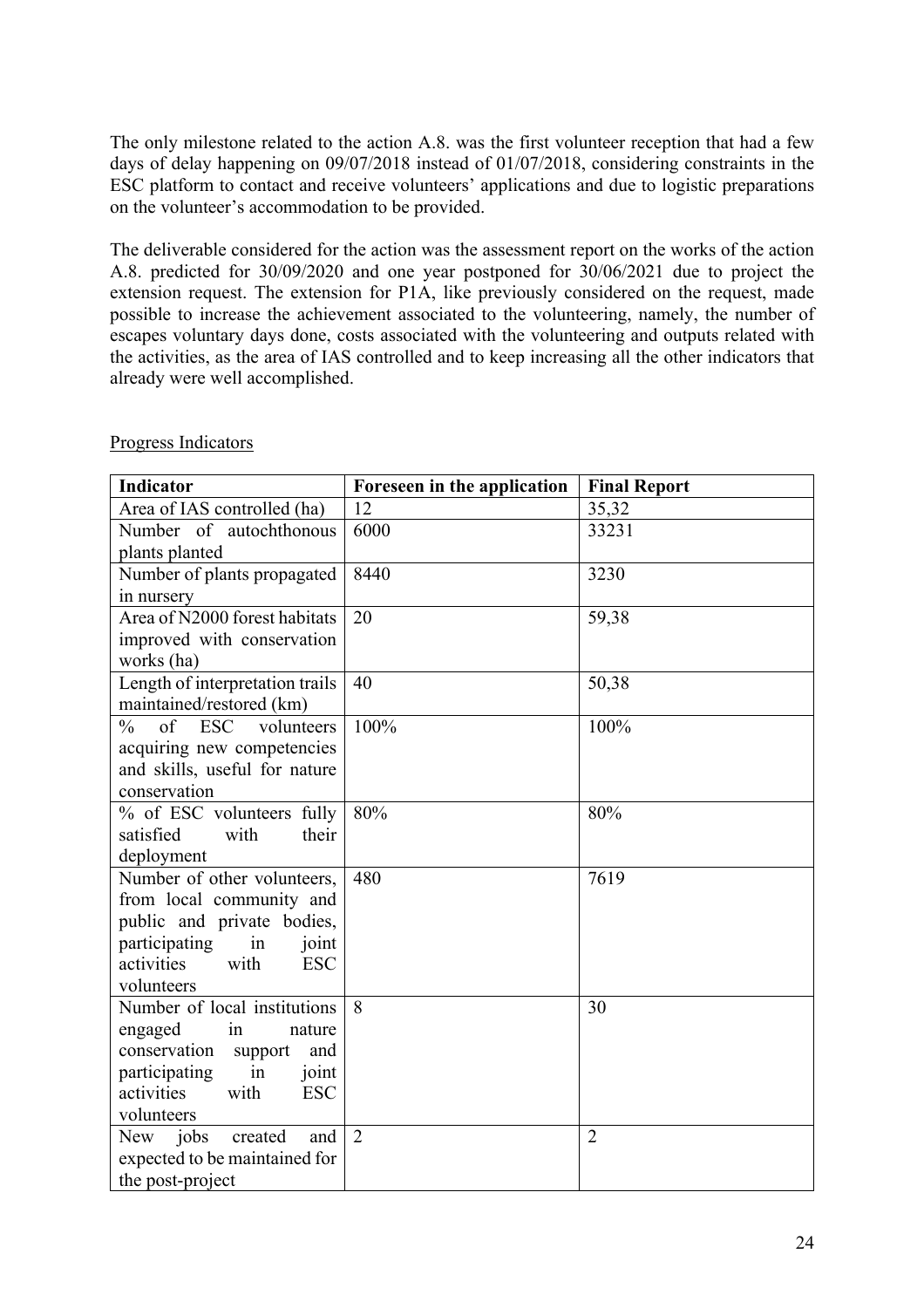| <b>New indicators</b>            | <b>Mid-term Report</b> | <b>Final Report</b> |
|----------------------------------|------------------------|---------------------|
| Number of national field   5     |                        | 43                  |
| trips $(Un)$ "                   |                        |                     |
| Number<br>of<br>formation 24     |                        | 35                  |
| sessions<br>with<br>local        |                        |                     |
| community $(Un)$                 |                        |                     |
| media $\vert$ 27<br>Number<br>of |                        | 148                 |
| publications (Un)                |                        |                     |

#### **A.9 Volunteering Activities for nature conservation along the Rota Vicentina Nature Trail**

| State: completed                  |                                              |
|-----------------------------------|----------------------------------------------|
| Foreseen start date: $01/01/2019$ | Actual start date: $07/01/2019$              |
| Foreseen end date: $30/04/2020$   | Actual (or anticipated) end date: 31/12/2020 |

The goals of Action A.9 have overall been successfully met and with regards to several indicators, they have gone beyond what was foreseen in the application.

Due to a low number of candidates, RV hosted five volunteers instead of the six volunteers that were foreseen in the application, in which 2 of them were joint volunteers. The 3 regular volunteers received have completed 208 days of volunteering and the 2 joint volunteers have done 249 days of joint-volunteering. The first three volunteers were hosted from January 2019 until April 2019; the fourth volunteer was hosted from March until June 2020; the fifth volunteer was hosted from April until July 2020;

The two joint volunteers received by RV have after their joint volunteering period returned again to RV for a second regular volunteering period. The process of selecting, recruiting, preparing, and training of the volunteers was carried out successfully, and an Individual Volunteering Plan (IVP) was made for each successful candidate. A working-plan which included the scheduling and planning of the activities was also developed.

Anchoring on the experience of working with volunteers, this action explored a model for combining the work of ESC volunteers with the needs to promote and maintain sustainable nature tourism along Rota Vicentina trails. In 2020, considering the Covid-19 context, the actions and the number of participants in these actions were considerably reduced compared to what was initially expected. Some new actions were done to achieve the defined goals, namely a remote volunteering platform, individual maintenance campaign and communication campaign on social networks. But overall, the action went well.

Rota Vicentina received 5 ESC volunteers and they worked together with the internal team of RV in these three different topics, as described below:

Control of invasive flora species that exist along some stretches of the Fishermen's Trail (FT) (mostly *Acacia sp* and some *Carpobrotus edulis*), which are invading adjacent areas, threatening protected natural habitats and species. 25 ha were intervened.

Maintenance and restoration of the directional equipment and trail signage along the trails that integrate Rota Vicentina, in order to improve their use by tourists, directing them along the right ways to walk and therefore avoiding the use of other trails and the potential negative effects on natural flora (which could compromise conservation targets for several populations of protected flora, including endemics, for which trampling is a current threat). The maintenance system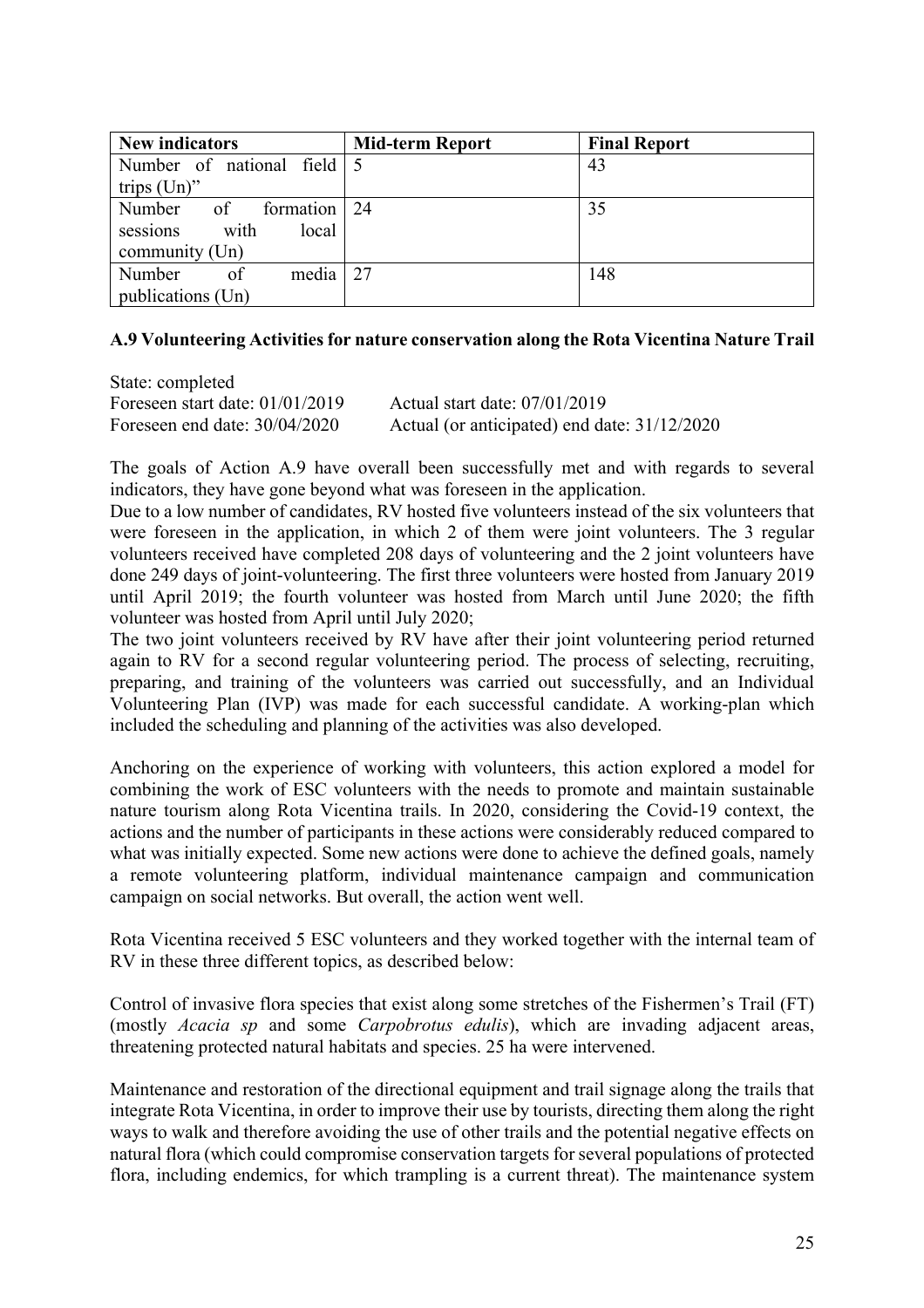planned for this action was based on three sets of actors (heritage of the work of last years): volunteers; trail caretakers and Parish councils. Its realization was hampered by the pandemic, confinement, activity restrictions, etc. While being a concern, the maintenance system was remodeled to achieve Rota Vicentina's objectives: monitoring; maintenance and envolving local community.

Thus, in addition to regular walks with volunteers (who sign up through the calendar of maintenance activities) and maintenance by the RV team, a campaign was launched in May 2019 to return to the Walking Trails, entitled Let's walk together but apart, which it allowed monitoring by the local community and maintenance by the caretakers.

After the lockdown, the campaign was launched to return to the walking trails for their monitoring, maintenance. It was from May 15th to June 15th. This campaign was launched on Rota Vicentina social networks, as well as on the website and sent by newsletter.

Environmental awareness raising and engagement of tourists using Rota Vicentina trail with the nature and biodiversity targets that are set for the area within which it is set, contributing for N2000 implementation. Several awareness actions were carried out with local community whose theme was the native and invasive flora. Training sessions were also held, one being online.

In 2020, due to the pandemic context, there was a growing search for natural areas, as was the case of the Natural Park of Southwest Alentejo and Costa Vicentina, and there were unsustainable practices increase in coastal areas that coincide with some of Rota Vicentina walking trails. In the summer of 2020, Rota Vicentina called for the co-responsibility of visitors to the region, with a small awareness campaign on this topic was carried out on social networks.

While achieving the objectives defined, the ESC volunteers helped to reinforce the link with local community and stakeholders. Each person from the local community or visitor becomes a potential ambassador for god practices in the trails and region.

Beside this, due to the pandemic context, it was not always possible to do fieldwork, so the contribution of the volunteers had to be reconsidered. They worked in other things:

- adaptation of walking trails route files.
- creation of the distance volunteering platform (in Portuguese and English).
- creation of maintenance material for the Pedestrian Trails (bottles of paint and molds).
- creation of environmental awareness content for social networks.
- preparation of various communication contents related to walking trails and Rota Vicentina.

| <b>Indicator</b>               | Foreseen in the application | <b>Final Report</b>         |
|--------------------------------|-----------------------------|-----------------------------|
| Length of Rota Vicentina   450 |                             | 750<br>(some trails<br>were |
| trails maintained/restored     |                             | reviewed two times - each   |
| (km)                           |                             | year)                       |
| Area of IAS controlled (ha)    | $\mathcal{D}_{\mathcal{L}}$ | 25                          |
| $\%$ of ESC volunteers 100     |                             | 100                         |
| acquiring new competencies     |                             |                             |
| and skills, useful for nature  |                             |                             |
| conservation                   |                             |                             |
| $%$ of ESC volunteers fully    | 80%                         | 100%                        |

#### Progress indicators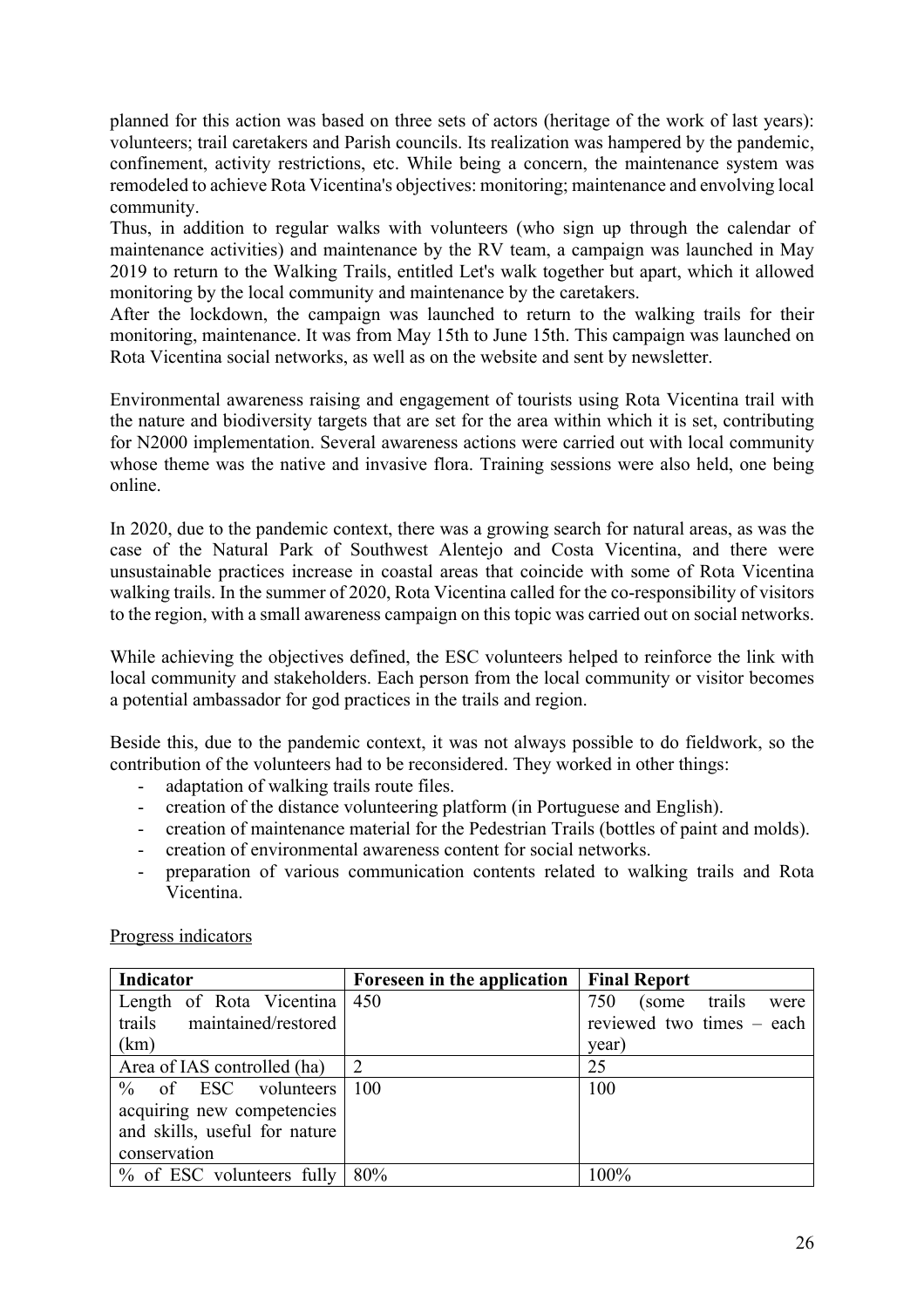| satisfied<br>with<br>their       |    |                |
|----------------------------------|----|----------------|
| deployment                       |    |                |
| Number of other volunteers,      | 40 | 359            |
| from public and private          |    |                |
| bodies, participating in joint   |    |                |
| activities<br>with<br><b>ESC</b> |    |                |
| volunteers                       |    |                |
| Number of corporations from      | 20 | 24             |
| the tourism sector engaged in    |    |                |
| nature conservation support      |    |                |
| and participating in joint       |    |                |
| <b>ESC</b><br>with<br>activities |    |                |
| volunteers                       |    |                |
| bodies  <br>Number of public     | 5  | $\overline{2}$ |
| from the tourism<br>sector       |    |                |
| engaged<br>nature<br>1n          |    |                |
| conservation<br>and<br>support   |    |                |
| participating<br>in<br>joint     |    |                |
| <b>ESC</b><br>activities<br>with |    |                |
| volunteers                       |    |                |

#### **A.10 Volunteering Activities for Bird Conservation**

State: completed Foreseen start date: 01/10/2018 Actual start date: 08/10/2018 Foreseen end date: 30/09/2020 Actual (or anticipated) end date: 31/12/2020

The action was concluded at the end of December 2020, with a total of 21 volunteers received, and an overall execution of 84% for deployment of volunteers in the project. During the course of the project SPEA's volunteers completed a total of 2323 days: 19 regular volunteers completed 2218 days, corresponding to 80% of execution from the foreseen in application and 2 joint-volunteers with MONTIS and RV that completed 105 days corresponding to 83% of execution from the foreseen in application. The joint volunteer with MONTIS has quit the project before the ending period of volunteering, leading to a lower number of days of volunteering that the foreseen in application. The recruitment of volunteers in SPEA involved the sharing of the project in SPEA communication channels, advertise of offers in the project's website, advertise of offers in the European Solidarity Corps platforms and social media. Due to the difficulties getting volunteers to take part of the project during the Covid-19 pandemic outbreak in some of the intervention areas, such as Azores that is independently regulated from the continent, it was not possible to achieve the totally of the number of volunteering days foreseen in application. But SPEA make efforts to minimize this impact and increased in 2020 the number of days of some volunteers in the areas of the project in the continent.

With the engagement of the 21 volunteers, it was possible to improve during the 3 years of the project 92 ha of protected habitats, 90 ha of area controlled for invasive alien species and planted/produced 7500 autochthonous plants that was below the foreseen in application due to the difficulties on the Azores site and prioritizing of other conservation tasks. 1102 people were involved in activities for conservation purposed with the LIFE VOLUNTEER ESCAPES volunteers.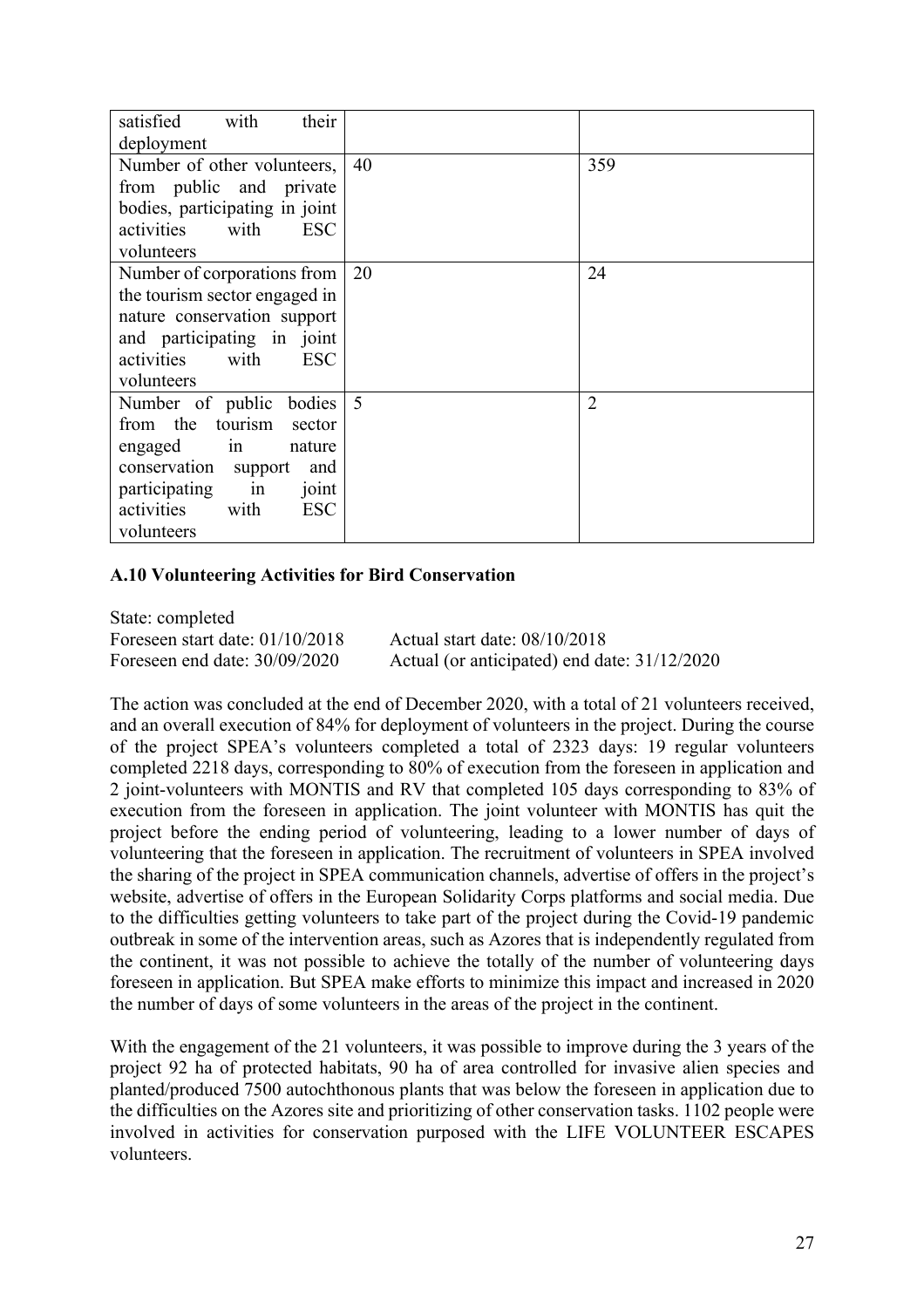## **Conservation of marine birds in Berlengas:**

In Berlengas site, the volunteers received have performed several field interventions mainly within the scope of the Conservation Plan After-LIFE Berlengas: removing invasive plants (*Carpobrotus edulis, Oxalis pes-caprae*), regular monitoring seabirds populations (Bandrumped Storm-petrel, Cory's Shearwater and European Shag), construction and maintenance of artificial nests for Cory's Shearwater and Band-rumped Storm-petrel, bird ringing, setting up nets for catching and ringing passerines, transects to detect traces of rabbits presence, monitoring biosecurity measures installed in Berlenga Island, monitoring native vegetation, maintenance of the 2 trails on Berlenga, with replacement of the stones that delimit the route and bird census from the coast.

They also had the opportunity to participate in other activities, not foreseen in the application, such as a practical training in vertical work and carry out a beach cleaning.

Alongside the fieldwork in Berlengas, the volunteers have also engaged with different office tasks, such as data analysis and visualisation of photos collected by camera traps or writing reports. These tasks were intensified especially during the Covid-19 pandemic outbreak, allowing their volunteering period to continue despite the pause of field work during this time.

The volunteers from Berlengas also had the chance to participate in the activities of LIFE Ilhas Barreira (LIFE18 NAT/PT/000927), collaborating in the monitoring of seabirds, mammals and vegetation. This allowed them to improve their skills and the discovery of a new Natura 2000 site.

### **Interpretation Centre of Lagoa Pequena – Sesimbra (ELIP):**

Initially it was foreseen to receive 2 volunteers to the EILP site. However, with the course of the project and with the interest shown by potential volunteers it was possible to receive three volunteers, and for a longer period of time, in this area increasing the goals achieved for this site.

This is a natural area dedicated to receiving visitors and so the tasks of the volunteers were related to guarantee a good experience to them, in terms of activities and conditions of the site. During their time at the project, the volunteers carry out diverse types of tasks: visitor reception (do the entrance register, give information, rent binoculars, apply satisfaction questionnaires), digitizing and analysing the registration of visitors and satisfaction questionnaires and elaborate reports about in, prepared and implemented guided tours for birdwatching, activities for schools within the scope of the EILP Educational Service and for the general public (ex. commemorative days, workshops, etc.) and participate in other volunteer activities with specific groups (ex. scouts). Their coloration was also crucial to support some tasks related with the maintenance the space, such as cutting vegetation, arranging holes in the fence, replacing boards in the walkways, etc.

They also have the opportunity to increase their knowledge in bird identification by participating in the monthly bird monitoring census, elaboration of an inventory of bird species registered in the EILP in the last 10 years and monitoring, maintenance and mapping of nest boxes.

With the Covid-19 pandemic break, the tasks were adapted, and the volunteer receive at the time focused on collecting and analysing data, preparing an informational poster about the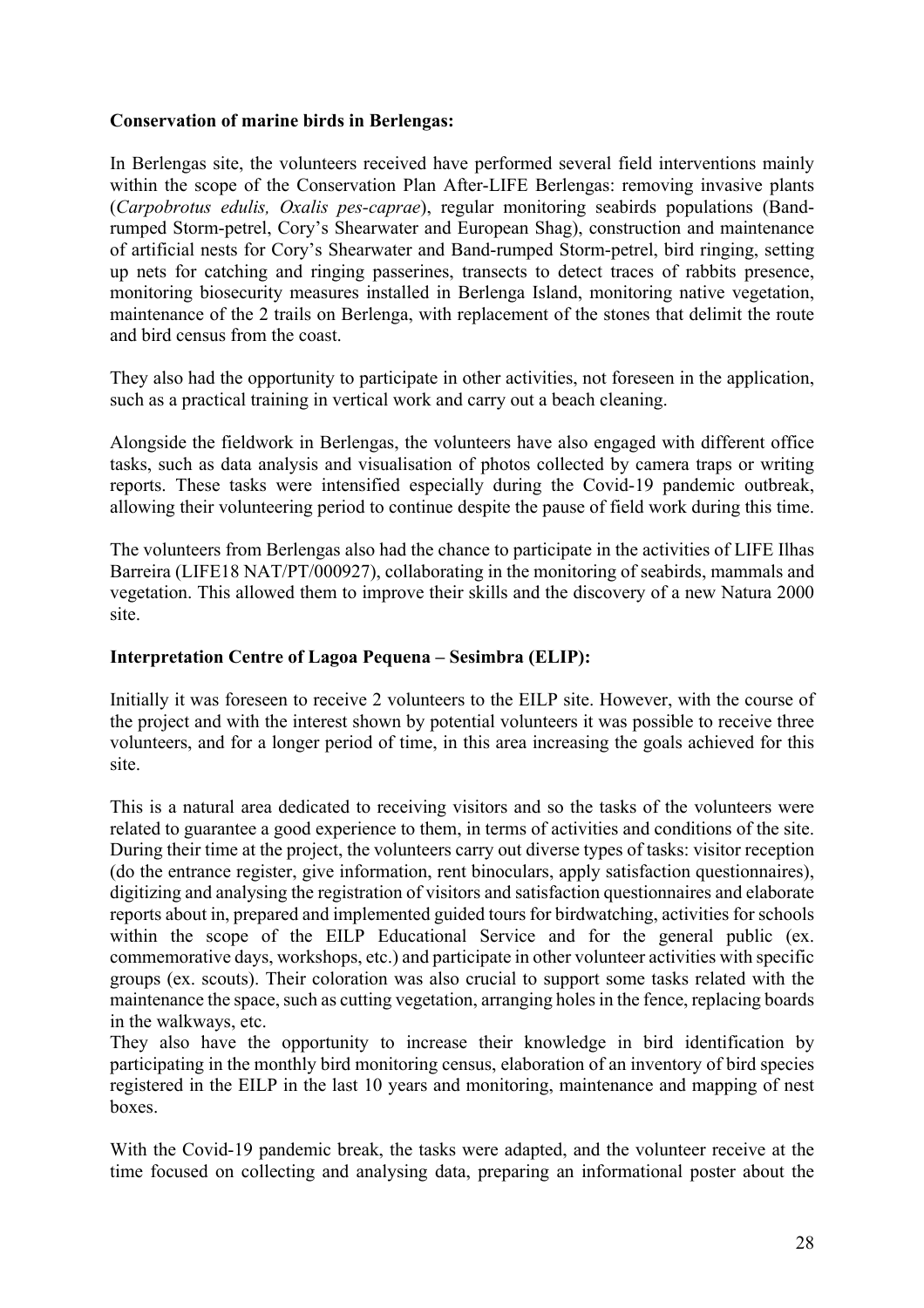phenology of migratory passerines from Lagoa Pequena to be displayed at the site. The volunteers have also developed a guided tour model adapted to the pandemic conditions that when implemented proven to be a success.

## **Conservation of** *Pyrrhula murina* **in São Miguel (Azores)**

During the course of the project, the volunteers received in Azores have done in general all the activities foreseen in application and have the opportunity to be involved in new ones. The major of the time were spent in habitat recovery at high and mid-altitude intervention areas (Graminhais plateau, Mata dos Bispos and Altitudinal Gradient), plant production in the native species nursery and awareness raising and environmental education activities in Interpretation Centre of Priolo.

The Azores team has faced a challenge with the project regarding the volunteering period of the volunteers. The long volunteering periods foreseen have translated into a more continuous conservation work, with repetition of tasks, to which the volunteers have expressed was demotivating for them to be in the project for such a long time. It was important, therefore, for SPEA to adapt and diversify the works performed by the volunteers, to elevate the motivation of the volunteers, and so volunteers have also been involved in the preparation of the annual Prilo Census, bird monitoring, organizing the International Conference of LIFE Lands of Priolo project. Punctually, some of the volunteers collaborated with database creation, data analysis, graphic design and other office work.

Due to Covid19 and the cancelations of flight for the Archipelago, the work foreseen for 2020 was cancelled and it was not possible to continue the volunteer reception and work throughout the last year of the project in this site.

| <b>Indicator</b>                 | Foreseen in the application | <b>Final Report</b>            |
|----------------------------------|-----------------------------|--------------------------------|
| Area of N2000 priority           | 30                          | 92                             |
| habitats improved (ha)           |                             |                                |
| Area of IAS controlled (ha)      | 20                          | 90                             |
| Number of autochthonous          | 30000                       | 7500                           |
| plants produced/planted (ha)     |                             |                                |
| $%$ of ESC volunteers            | 100                         | 83                             |
| acquiring new competencies       |                             |                                |
| and skills useful for nature     |                             |                                |
| conservation                     |                             |                                |
| % of ESC volunteers fully        | 80                          | 81                             |
| satisfied<br>their<br>with       |                             |                                |
| deployment                       |                             |                                |
| Number<br>of other<br>local      | 480                         | (if considering<br>521         |
| volunteers, from schools and     |                             | participants from awareness    |
| resident<br>population,          |                             | raising<br>activities<br>and   |
| participating<br>in<br>joint     |                             | volunteering activities, total |
| with<br>activities<br><b>ESC</b> |                             | is $1102$ )                    |
| volunteers                       |                             |                                |
| Number of local institutions     | 10                          | 8                              |
| with<br>nature conservation      |                             |                                |

Progress indicators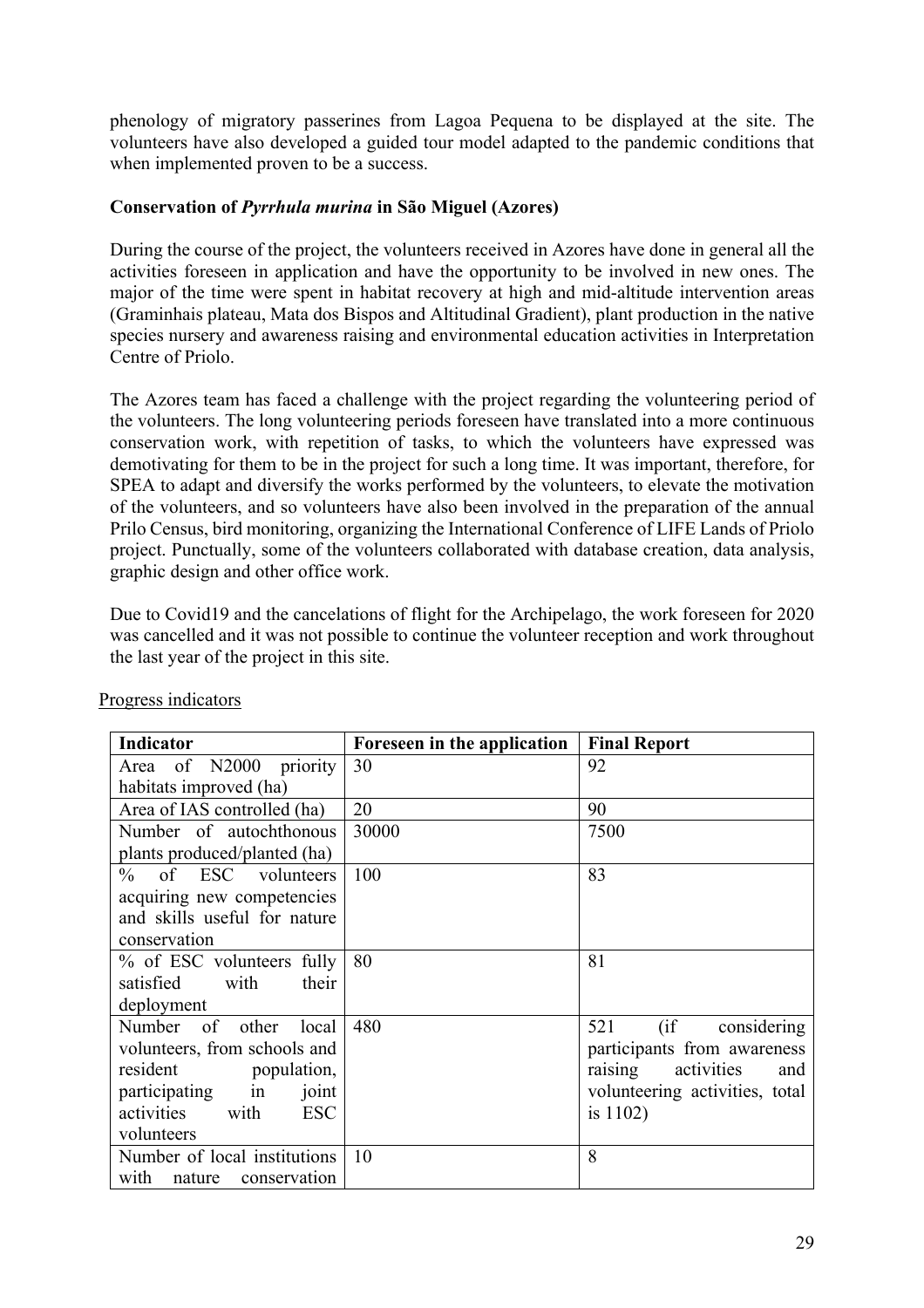| support and/or participating<br>in joint activities with ESC<br>volunteers                                     |  |
|----------------------------------------------------------------------------------------------------------------|--|
| Number of municipalities 1<br>engaged in<br>nature<br>conservation support<br>and<br>participating in<br>joint |  |
| activities<br>ESC<br>with<br>volunteers                                                                        |  |

## **A.11 Volunteering Activities for Conservation of Riparian/Aquatic Habitats within the Regional Structure for Environmental Protection and Conservation**

State: completed Foreseen start date: 01/07/2018 Actual start date: 17/09/2018 Foreseen end date: 30/06/2020 Actual (or anticipated) end date: 30/06/2021

In the period 2018-2020, APA-ARH Algarve hosted 7 volunteers within the scope of the project, corresponding to a total of 955 days of volunteering, compared to the initially foreseen in the application, of 1008 days of volunteering, associated with 4 annual volunteers and 2 rotating quarterly. The temporal extension of the project until June 2021 allowed the increase of volunteer days in a global total of 1291 volunteer days.

Despite the pandemic, the contribution of these volunteers and the contracted coordinator was essential to achieve 99 Volunteering actions during the duration of the project, which enabled the training of 2357 volunteers, as well as the organization of 56 events within the scope of the project, including workshops, seminars, actions awareness campaign, with 4583 participants, the vast majority of which were promoted between the last quarter of 2018 and the end of 2019.

Until February 2020, despite the limitations associated with the delays in administrative procedures of the APA – ARH Algarve, it was possible, among other things, to achieve many of the objectives proposed in the application, namely in terms of education and environmental awareness actions in school communities of Algarve, many of them with field trips and carrying out volunteer actions in the ecosystems foreseen in the application.

With the pandemic, the situation changed and the APA– ARH Algarve team and volunteers were restricted to teleworking (3 months) and this time was used for: the analysis of the results of 10 years of voluntary environmental monitoring; the improvement of the existing digital resources of the "Environmental Volunteering for Water" project, with, for example, the creation of information leaflets and new field sheets; the increase in communication on social networks and the preparation of future education projects for sustainability with regional relevance.

Only on June 5, 2020, World Environment Day, symbolically and still with many health restrictions, the APA-ARH Algarve team restarted, with due care, fieldwork with 1 or 2 volunteers alternately and with great focus in campaigns for environmental monitoring of aquatic ecosystems.

One of the reasons that led APA-ARH Algarve to extend the application beyond December 2020 was the possibility of intervening in some areas, which, due to the pandemic, had not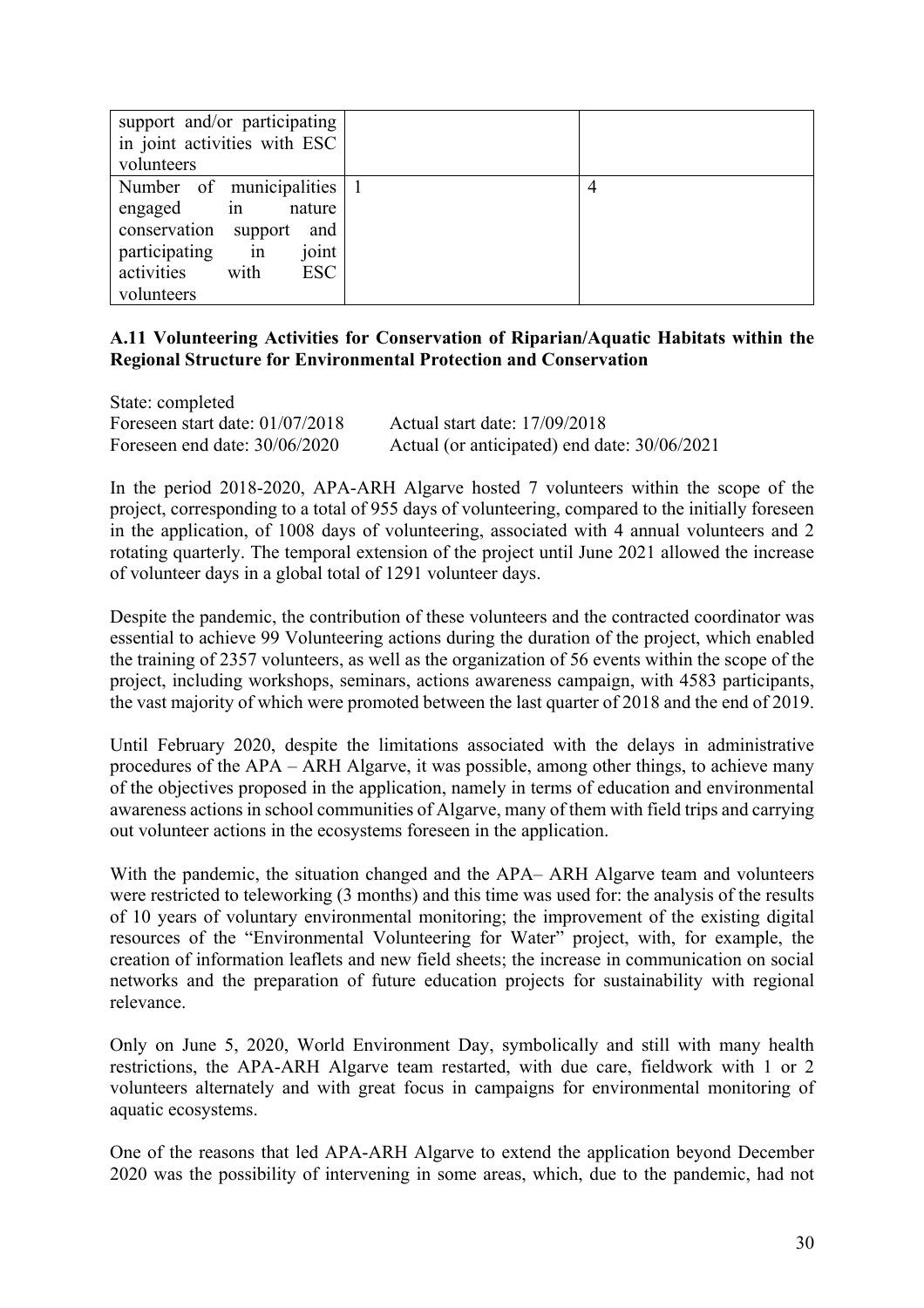materialized, namely the intervention with volunteers/school communities in the water lines and reach the 1 km foreseen for the indicator "Length of riparian habitats improved/restored". Although this indicator was not achieved, conditions were created for a post-LIFE phase and in public works of intervention in streams to contemplate the contribution of Environmental Volunteering, from a perspective of participatory management of water resources, an example of which is the case of the stream of Aljezur.

Thus, in 2021, contrary to expectations, the monitoring/volunteering actions were carried out in a smaller number and only by the LIFE team with rare exceptions in which there was a very small number of local volunteers, however, it should be noted that some of the our partners, namely local authorities and associations, which received training to remove the most common invasive exotic plants in the region, are already promoting control actions in their territories, with the participation of citizens and school communities.

In conclusion, the LIFE VOLUNTEER ESCAPES project, through the APA-ARH Algarve, has significantly contributed to promoting and energizing, at a local level, the participatory management of water resources and natural resources, through the promotion and dynamization of education/awareness actions, of capacity building and environmental volunteering in local communities, allowing to contribute to the strategic objectives of the Water Framework Directive and other community legislation.

| <b>Indicator</b>                 | Foreseen in the application | <b>Final Report</b> |
|----------------------------------|-----------------------------|---------------------|
| Length of riparian habitats      | 1                           | 0,126               |
| improved/restored (km)           |                             |                     |
| Area of IAS controlled (ha)      | $\overline{2}$              | 4,21                |
| Number of local Volunteers       | 500                         | 2357                |
| participating<br>in<br>joint     |                             |                     |
| activities<br>with<br><b>ESC</b> |                             |                     |
| volunteers                       |                             |                     |
| Number of External Partner       | $\overline{4}$              | 11                  |
| institutions<br>(private)        |                             |                     |
| participating<br>joint<br>in     |                             |                     |
| activities<br>with<br><b>ESC</b> |                             |                     |
| volunteers                       |                             |                     |
| Number of External Partner       | 16                          | 46                  |
| institutions (public or non-     |                             |                     |
| profit) participating in joint   |                             |                     |
| activities<br>with<br><b>ESC</b> |                             |                     |
| volunteers                       |                             |                     |
| $\%$<br>of ESC<br>volunteers     | 100                         | 100                 |
| acquiring new competencies       |                             |                     |
| and skills, useful for nature    |                             |                     |
| conservation                     |                             |                     |
| % of ESC volunteers fully        | 80                          | 80                  |
| satisfied<br>their<br>with       |                             |                     |
| deployment                       |                             |                     |

Progress Indicators

# **B.1 Definition and Implementation of Communication Program**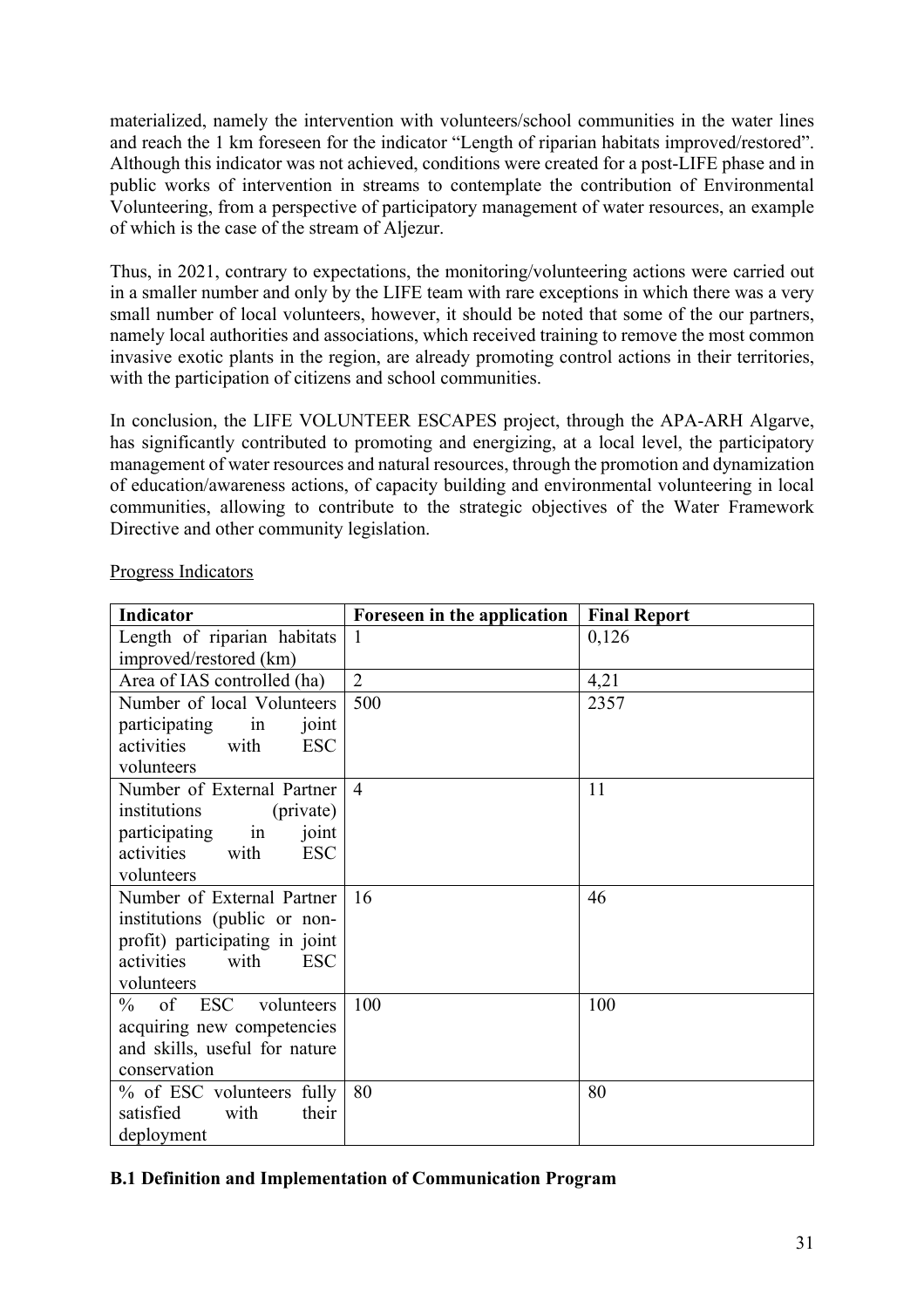State: completed Foreseen start date: 01/01/2018 Actual start date: 01/01/2018

Foreseen end date: 31/12/2020 Actual (or anticipated) end date: 30/06/2021

The action is finished and was overall a well-developed action despite finishing with a lower execution rate regarding progress indicators that the foreseen in the application. The action B.1 was useful for the partnership, to understand and learn possible and effective ways to communicate nature conservation and especially volunteering for nature conservation, how to captivate the community for these topics.

With the logistical and coordination load that this type of projects requires regarding the coordination of teams of volunteers in the field, efforts to recruit volunteers and preparation of monitoring material, the importance of communication teams attached to this type of projects, that can enhance the dissemination of the work of volunteers for nature conservation in an effective, clear, rapid and coherent way should be considered. In this project, a communication team was not foreseen, and it would have been something that could have helped to implement the project's communication plan more rigorously.

In an attempt to overcome the difficulty in consistently communicating the work carried out in the various communication channels of the project, several partners tried to somehow encourage the volunteers to enhance the communication of their work. Volunteers from P1A Vila Pouca de Aguiar, for example, regularly produced a column for the local newspaper about the work of nature conservation carried out in the intervention areas, while volunteers from SPEA and MONTIS developed some explanatory videos of the daily life of a volunteer and the progress of nature conservation work in the areas (Annex XVII – "Supplementary materials produced by volunteers"). The videos were made available on the project's Youtube channel and were shared on the project's social networks. Under the Annex XVII "Supplementary materials produced by volunteers" you can find all the material (videos, posts, photos, etc.) produced by the volunteers during their time in the project that were not foreseen in the application by have contributed greatly to the project's dissemination.

The project's website and facebook page were developed, are online and fully operational. This met the *deliverables* "Project's website online and fully operational" foreseen to 31/05/2018 and "Project's facebook page online and fully operational" foreseen to 31/01/2018, respectively.

The website and facebook page have helped share the project to a larger range of people, mainly potential volunteers. The partnership posts continuously the development of activities, achievements with the project, feedback from project volunteers, etc. The *milestone* "First project post on facebook online and shared" foreseen for 31/01/2018 was completed.

Three Facebook pages were created in scope of the Project:

• Project LIFE VOLUNTEER ESCAPES Facebook page, where the communication was ensured by the partner beneficiaries of the project, which has reached a total of 2066 followers and 1892 likes by the time of reporting, and an overall satisfactory engagement of the community built of 54%. Link: https://www.facebook.com/volunteer.escapes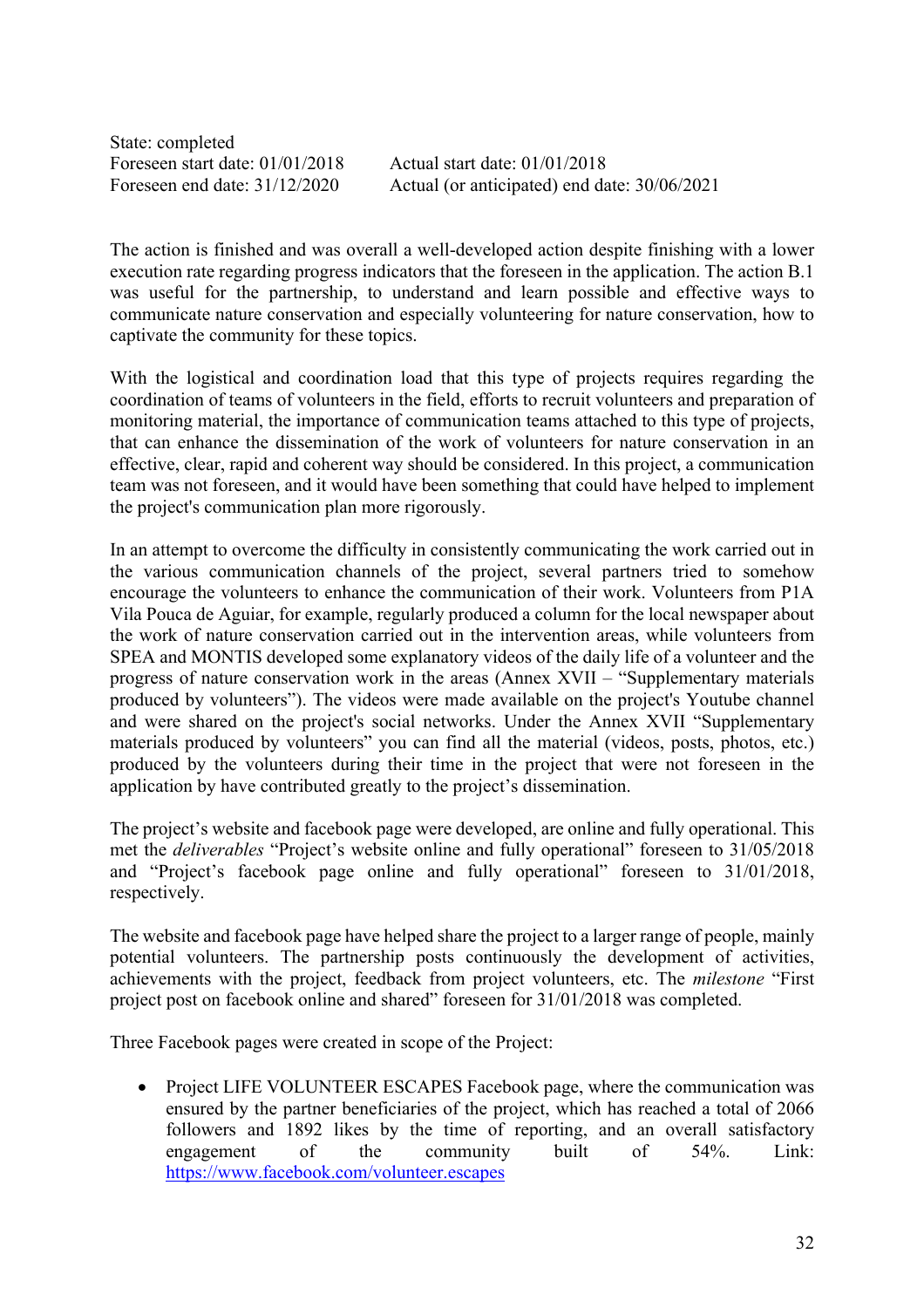- Project Facebook group page with the aim to offering a place for socializing between project participants and the community to exchange experiences. This group was fed with publications identical to those published on the project page by the beneficiaries, however, in general, there was no community membership to discuss topics in this group. Link: https://www.facebook.com/groups/1744159582359498
- "Voluntariado pela Natureza em Portugal", was created on 01/03/2021 to share actions, programes, iniciatives and opportunities of volunteering for nature conservation in Portugal. Contrary to what was reported in the last progress report, the partnership reviewed the proposal to be used, concluding that it would be less confusing for the public than to publish other entities on the project's facebook. Link: https://www.facebook.com/VoluntariadoNaturezaPT

The media visits to the intervention areas and TV coverage of the project works progressed well, with increasing interest from National/Regional channels related to nature conservation for the results of using volunteering as a nature conservation tool to increase biodiversity (having achieved already the *milestone* "First media visit to intervention areas accomplished" and "First TV coverage of project works accomplished" as previously reported). During the period of report, MONTIS received the BIOSFERA team, a television program in National Television, for a reporting on the project, with interviews to the volunteers, project manager and assistants, and as well covering the conservation works being done and results already shown.

On September  $10<sup>th</sup> 2019$ , the project's mid-term seminar with the title "Volunteering for nature" conservation" took place in Vila Nova de Gaia, Porto, in partnership with Vila Nova de Gaia Municipality that provided all the logistics. The seminar got together more than 30 participants including volunteers from different beneficiaries and ex-volunteers. A representative of ICNF, member of the project's Advisory Board engaged actively with the seminar, giving the opening session regarding the importance that volunteering has in nature conservation and the biodiversity goals it can achieve.

The seminar enabled the partnership to network and discuss the challenges with volunteering for nature conservation projects, with 14 institutions being 2 of them part of the SAB. The seminar was attended by several entities that work in some way with environmental volunteering, such as the Super Bock Group, in corporate volunteering or LIFE Followers with long-term volunteering. The presentations of these partners, such as the Volunteering project in the Montesinho Natural Park, a project focused on Environmental volunteering but considering social volunteering and local community involvement, allowed us to identify potential ways of community involvement in volunteering for nature and to understand how to overcome some of the challenges encountered during the execution of volunteering projects in nature conservation.

During the afternoon session, working groups were organized, divided by typology, where volunteers, motivation, and results (measurement and dissemination) were discussed. Within each group, three questions were asked to define: what the limiting factors for volunteering for nature conservation are, what are the opportunities (what has been gained from volunteering for nature conservation) and what we can do to improve the future (what can be done to improve this type of volunteer projects/opportunities). Within the group itself, there were moments of sharing and voting on the issues discussed. At the end of the parallel sessions/group work, the issues and outcomes were exposed to all workshop participants who were able to vote on the aspects proposed by the other working groups. These votes allowed a validation between what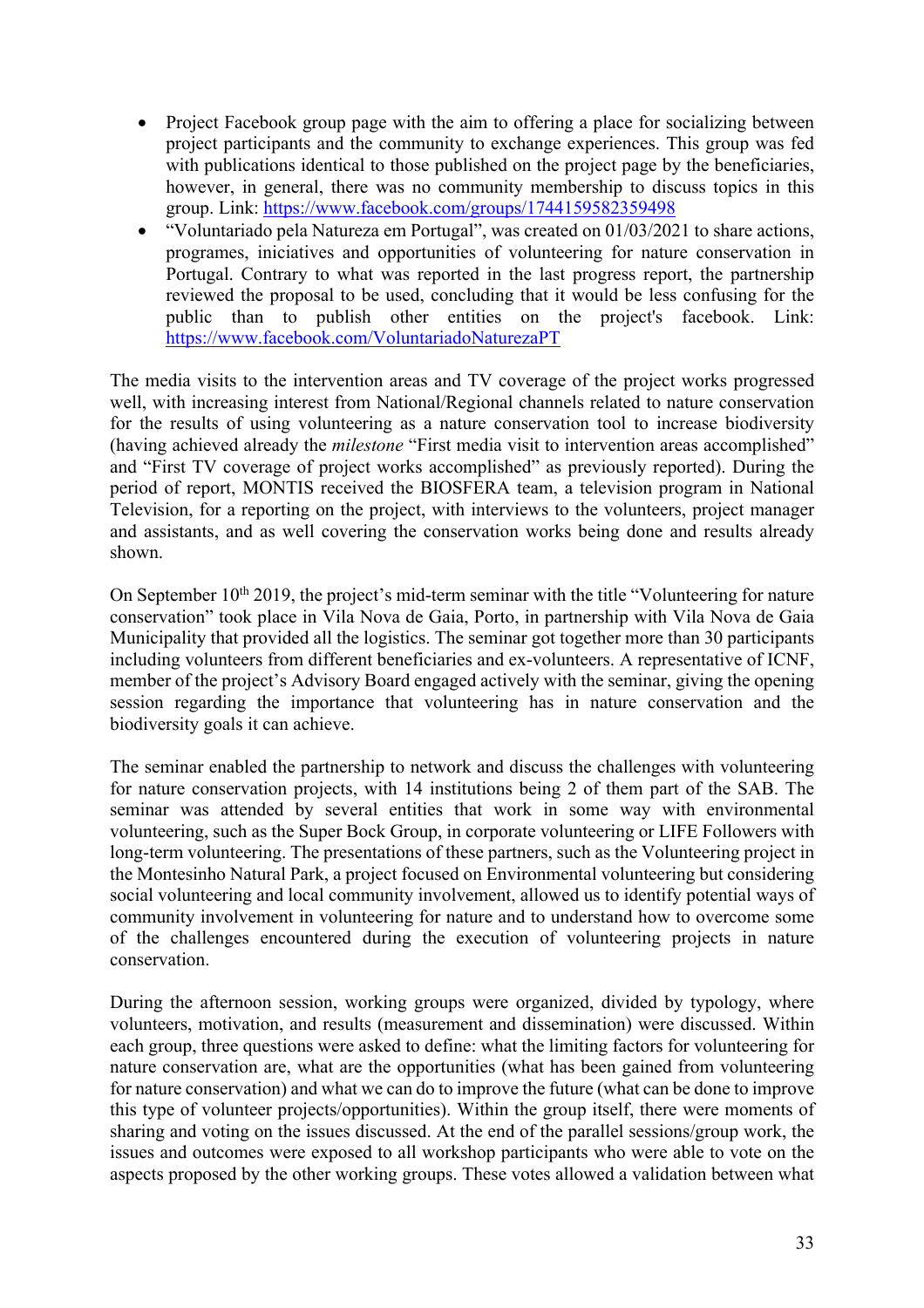the groups themselves found most relevant within each question worked, and what the other groups considered relevant.

The limiting factors varied greatly from partner to partner, considering the intervention sites.

With this seminar, the *milestone* "Project's mid-term seminar concluded in Porto" foreseen for 31/12/2019 is therefore completed.

The Final Project Seminar, foreseen for Lisbon, was organised on the 25<sup>th</sup> June 2021, with the end of the projects actions in a webinar format due to the pandemic. More than 40 people, excluding partners and ESC volunteers, were present ("Annex III – "Project Communication Materials" – B.1 Final Seminar). This webinar counted with the participation of the project's volunteers that have shared their experience in the project and have created a video with short testimonials to describe the meaning of this volunteering period for them. The webinar was also translated live to English with the help of volunteers from the project and coordinators and was uploaded to the project's social media.

During 2021, in order to increase the motivation and spirit of the volunteer's team, due to the 2º wave of the pandemic that stroke Portugal, decided to organise two webinars, closed to the general public, where the volunteers could meet and interact with each other from different beneficiaries. The partnership has prepared some ice breakers games for the volunteers and was an overall enrichment experience for the teams ("Annex III – "Project Communication Materials" – B.1 Volunteers webinar).

Some of the progress indicators foreseen have suffered a small impact due to the global pandemic, such as media visits promoted, or radio news broadcasted.

| Indicator                          | Foreseen in the application | <b>Final Report</b> |
|------------------------------------|-----------------------------|---------------------|
| Number of web site users           | 250                         | 8929                |
| Number of Facebook page            | 5000                        | 2076                |
| followers                          |                             |                     |
| Number of links to project         | 12                          | $\boldsymbol{0}$    |
| events posted by the National      |                             |                     |
| <b>Rural Network website</b>       |                             |                     |
| Number of media visits             | 20                          | $\overline{7}$      |
| promoted                           |                             |                     |
| Number of National TV              | $\overline{4}$              | 4                   |
| news broadcasted                   |                             |                     |
| Number of radio<br>news            | 10                          | 3                   |
| broadcasted                        |                             |                     |
| Number of press releases           | 20                          | 9                   |
| deployed                           |                             |                     |
| Number of press news               | 40                          | 230                 |
| Number<br>similar<br><sub>of</sub> | 80                          | 72                  |
| organizations<br>(NGO's,           |                             |                     |
| national/regional/local            |                             |                     |
| administrations)<br>public         |                             |                     |
| attending technical seminars       |                             |                     |

#### Progress Indicators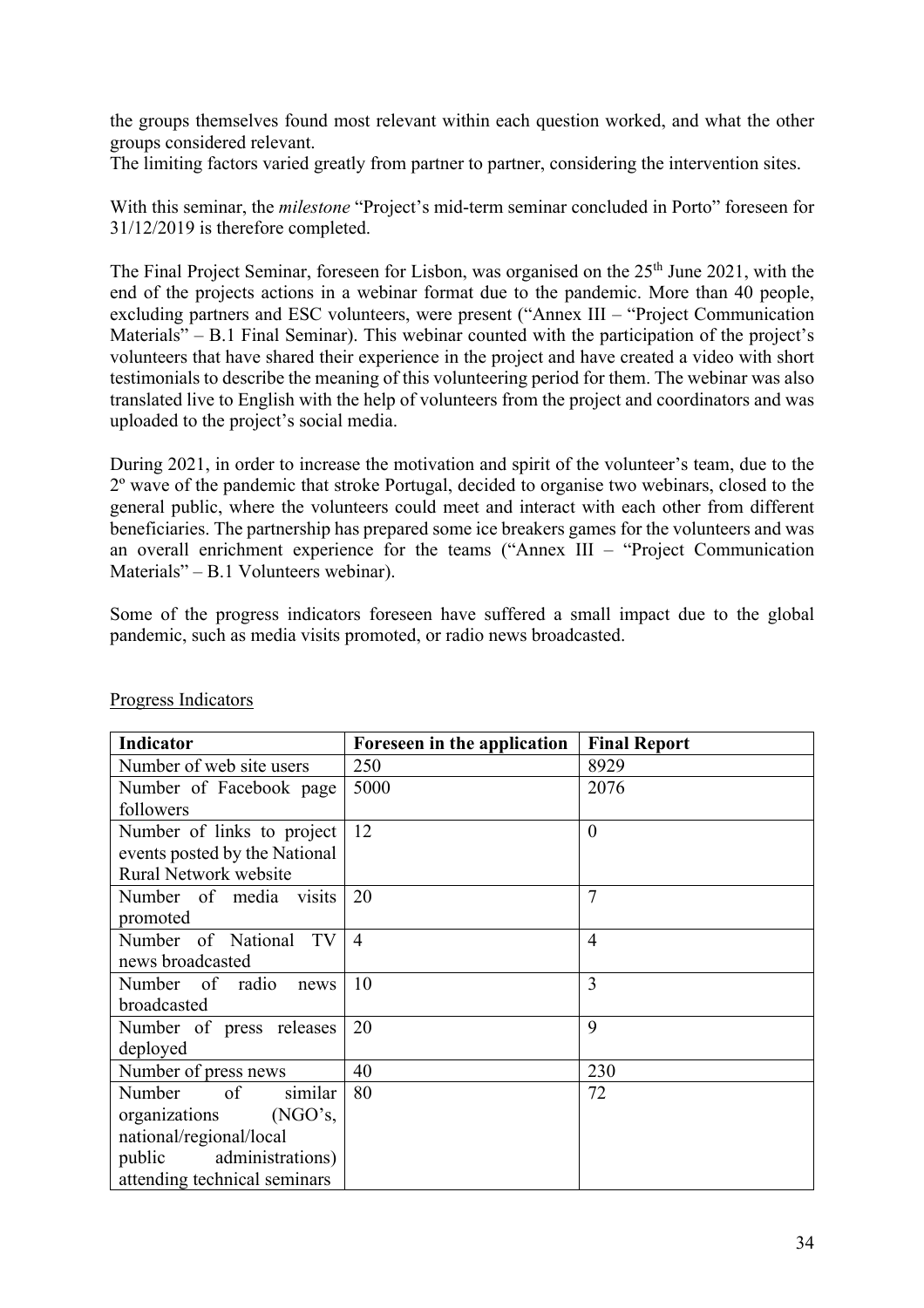| Number of other members 18             |    |
|----------------------------------------|----|
| from the national rural                |    |
| network attending technical            |    |
| seminars                               |    |
| $\%$ of volunteers sharing their   100 | 60 |
| experiences though specific            |    |
| events                                 |    |

# **B.2 Production and Deployment of Teaser(s) to Raise Awareness and Engage ESC Volunteers**

State: completed Foreseen start date: 01/01/2018 Actual start date: 01/01/2018

Foreseen end date: 30/09/2018 Actual (or anticipated) end date: 16/05/2019

Teaser for Engagement of Volunteers was initiated in January 2018 and ended on 16 May 2018, on the same date as its first publication (*milestone* "First public deployment of the teaser concluded, Foreseen for 15/04/2018). Although its conclusion was originally scheduled for 1 April 2018, the fact that it was a video for recruitment of volunteers was important for its display to be in articulation with the operation of volunteer registration platforms. This was the reason for the delay in completing this action. The video displayed on the Youtube and Vimeo had about 1600 views (the indicator "Youtube visualizations of the teaser(s)" had also the number of visualizations on the Vimeo, as was explained in the last report).

See "Annex III – Deliverables of the Project" to find the two versions (PT and EN) of the teaser. The indicator "In country ESC volunteers engaged" includes all volunteers received under the project, the number is 240.

| <b>Indicator</b>               | Foreseen in the application | <b>Final Report</b> |
|--------------------------------|-----------------------------|---------------------|
| In country ESC volunteers      | 175                         | 240                 |
| engaged                        |                             |                     |
| views<br>Facebook<br>of<br>the | 12000                       | 7133                |
| teaser(s)                      |                             |                     |
| Facebook shares of the         | 100                         | 82                  |
| teaser(s)                      |                             |                     |
| Youtube visualizations of the  | 2000                        | 747                 |
| teaser(s)                      |                             |                     |
| Mails sent to deploy<br>the    | 2000                        | 1146                |
| teaser(s)                      |                             |                     |

Progress Indicators

## **B.3 Production and Deployment of TV Series for Dissemination, Replication and Transfer**

State: completed Foreseen start date: 01/04/2018 Actual start date: 01/06/2018 Foreseen end date: 30/09/2019 Actual (or anticipated) end date: 30/06/2021

The action is completed, though its fulfilment was very delayed when compared to the foreseen in the application. Despite the delays the series was well received by the public with an average of 1015400 views of the series, surpassing greatly the indicator foreseen in application.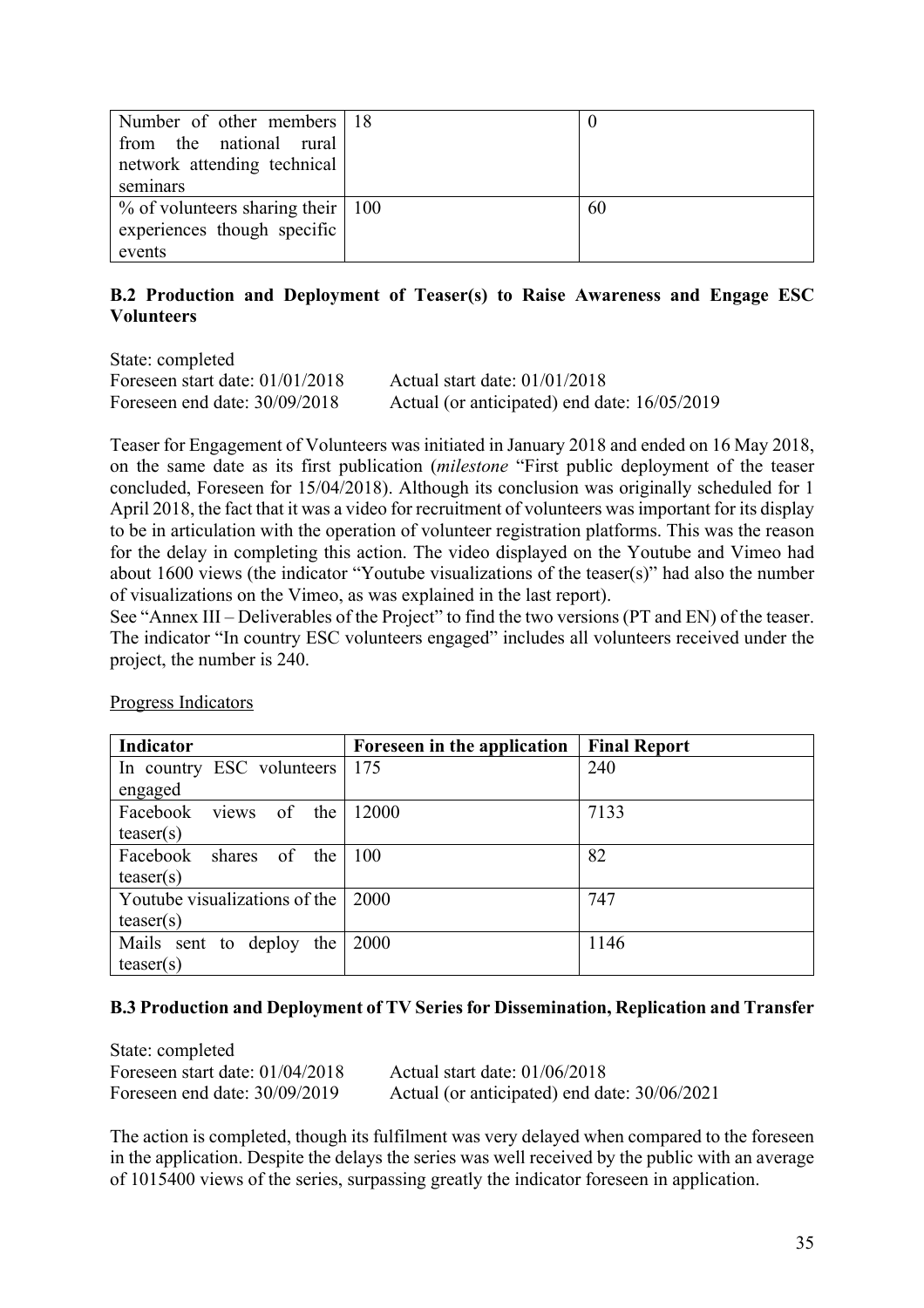As previously reported, the episode of the TV-Series "Business and Natural Capital" was finished in 21/06/2019 (see "Annex IV – "Project's TV Series"), completing the *deliverable* "TV Series – episode on "Business and Natural Capital" foreseen for 30/09/2018, with a delay mainly due to some late approvements from BCSD's partners as previously reported. The episode was shared by BCSD social media and channels and uploaded to the project Youtube channel and Facebook with more than 600 visualizations. As requested by the EC the updates to the episode "Business and Natural Captiral" have been done.

Despite the last delay imposed by the COVID-19 pandemic to the filming of the remaining episodes reported on the last progress report, it was possible to film during the second half of 2020 the following episodes:

- 2 episodes for APA-ARH Algarve
- Half episode for MTV
- 1 episode for Plantar uma Árvore Vila Pouca de Aguiar/project's lessons

The filming of the TV Series was finished on February  $12<sup>th</sup> 2021$ , with the filming of the last episode in Serra do Alvão, which included alongside the work of Plantar uma Árvore in Vila Pouca de Aguiar, a summarize of the projects outcomes, results and overall benefits for nature conservation, volunteers engaged and communities.

After completed and approved the majority of the series episodes by SIC Notícias, the TV-Series has finally broadcasted its first episode on the 16<sup>th</sup> July 2021. Despite foreseen the length of the episodes to be 15 minutes, the channel SIC Notícias has requested to shorten the length of the episodes to 8-10 minutes each in order to fit the timeslots available for the broadcasting, to which the partnership has complied and reported previously to the External Monitoring Team.

All episodes of the TV Series have been broadcasted on national television, every Friday starting as mentioned on the  $16<sup>th</sup>$  July 2021, with a repetition on each Sunday in SIC Notícias channel.

After each episode broadcasted on national television, the full-length 15 minutes episode foreseen in application has been uploaded by SIC Notíciasto their website and SIC International channel, as well as the project's Youtube Channel, Facebook page and Website. All episodes can be found within the requirements of the EC and in Portuguese with English subtitles.

Playsolutions Audiovisuais, in addition to foreseen in application and has stated under the project's extension request as produced 12 short teasers to promote weekly each episode on social media. The teasers can be found on the project's Youtube Channel. The beneficiaries have made great efforts to promote the TV series of the project, with disclosure on personal channels, projects social media, each beneficiary social media, newsletters, national radio, national newspapers and platforms, and others.

Overall, the TV series has been very well received by the spectators (see "Annex IV – "Project's TV Series" – Audience tables), with a overcome of the progress indicators, good reviews and interest by the communities with several contacts from interested parties to know more about the project and how to engage. Resulting from the TV series, it was also possible to establish contacts of networking, post-project execution, especially for replication purposes. More detailed information under item 6.4 "Analysis of Benefits".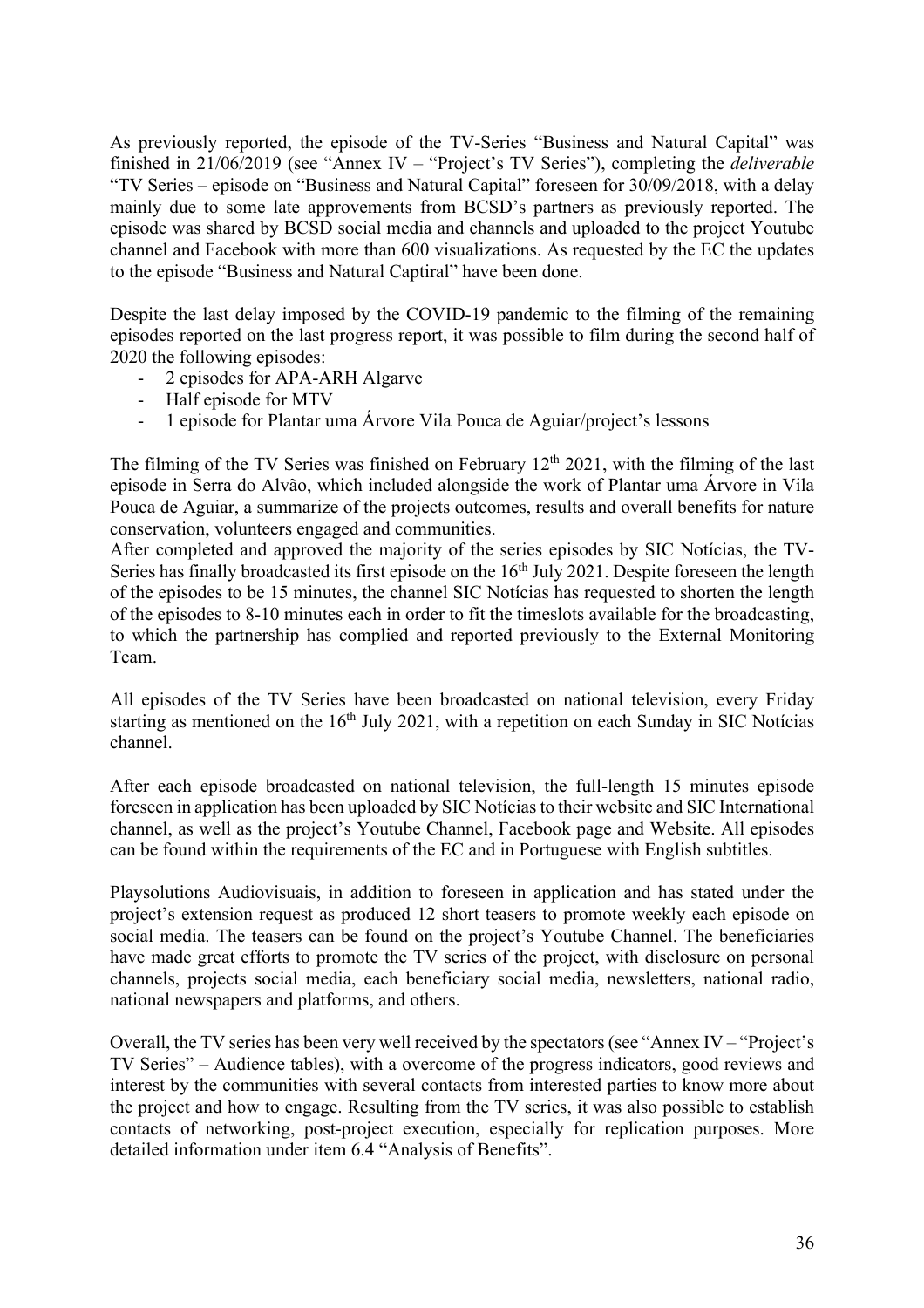### Progress indicators

| Indicator                       | Foreseen in the application | 2nd Progress Report                  |
|---------------------------------|-----------------------------|--------------------------------------|
| Number of TV spectators         | 500000                      | At episode $n^{\circ}$ . First       |
| watching the series             |                             | exhibition 374500                    |
|                                 |                             | With all repetition 1015400          |
| Number of web downloads   100   |                             | At episode $n^{\circ}10$ : 990 views |
| of the TV series $-PT$ version  |                             |                                      |
| Number of web downloads 200     |                             | At episode $n^{\circ}10$ : 990 views |
| of the TV series $-$ EN version |                             |                                      |

## **B.4 Networking with other LIFE project/teams**

| State: completed                  |                                              |
|-----------------------------------|----------------------------------------------|
| Foreseen start date: $01/01/2018$ | Actual start date: 19/09/2018                |
| Foreseen end date: $31/12/2020$   | Actual (or anticipated) end date: 30/06/2021 |

The action is finished with an execution below what was foreseen in the application. With the aim of receiving volunteers for nature conservation, LIFE VOLUNTEER ESCAPES made possible and foreseen, since the application, interaction with other LIFE projects at national level. The beneficiaries of the project before LIFE VOLUNTEER ESCAPES were already coordinators or beneficiaries of other LIFE projects, and this project made it possible to leverage the actions of other nature projects. ESC volunteers worked actively during the project in the following LIFE's: LIFE Terra do Priolo, LIFE LINES, LIFE ELCN and LIFE Berlengas. In the last year of the project, they also had the opportunity to participate in the LIFE Ilhas Barreira and LIFE ENPLC in SPEA and MONTIS respectively. In addition to the life directly linked to the project's beneficiaries, the ESC volunteers received also participated in the conservation work of LIFE BIODISCOVERIES, LIFE IP Vidalia and LIFE IP Azores through volunteer actions with P1A, such as, control invasive species in the Machada Forest, or through actions awareness campaigns, such as seminars, with MONTIS.

LIFE FOLLOWERS was invited and was present on the project seminar held in 10/09/2019 in Vila Nova de Gaia, with the title "Volunteering for nature conservation", achieving therefore the *milestone* "Initial Networking invitation to visit project".

The first networking visit to external projects was foreseen for May 2020, with an invitation from LIFE FOLLOWERS to their event "Followers, Young volunteers for the Natura 2000 Network", however due to the COVID-19 this event has been postponed for later in 2020.

Besides the participations in joint activities with other LIFE projects in Portugal, mainly the ones involving the project beneficiaries (such as SPEA and MARCA), MONTIS has organised a seminar in partnership with LIFE BIODISCOVERIES in May 2019, where the ESCAPES volunteers were present and participated in the logistics of the event. The seminar gathered more than 30 people and was live broadcasted by Barreiro Municipality.

In 2019, MONTIS has submitted, as a partner, an application for an ESC volunteering project with the Latvian Fund for Nature, a contact that resulted from the networking made by the project manager and assistant in the "platform meeting" "Volunteering for Nature Conservation" in Tartu, Estonia that happened in September 2018.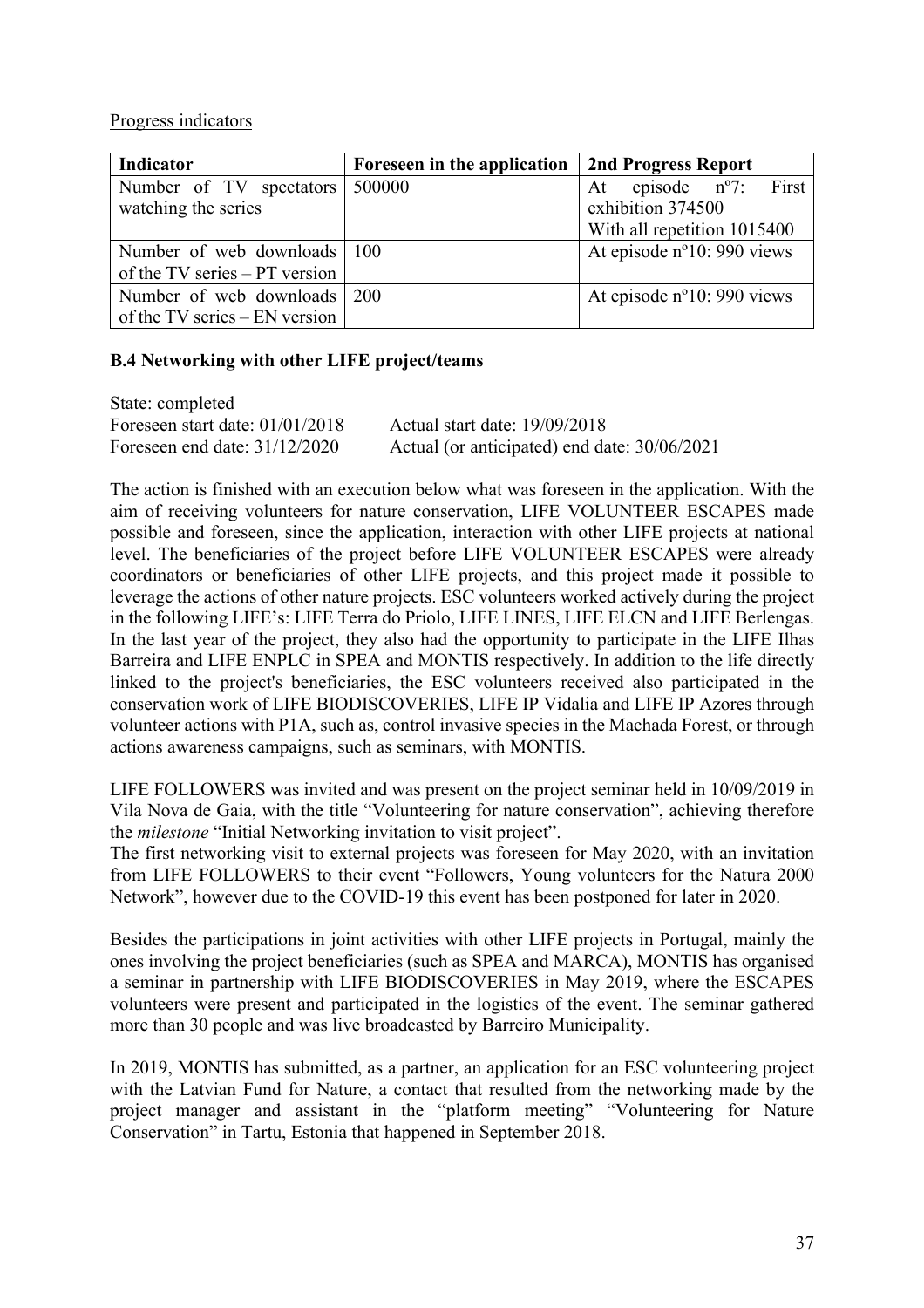MONTIS was invited to present the project and volunteering work in an ELCN Workshop in Romania, which had no related cost with our project. The invitation, besides from MONTIS being a beneficiary of LIFE ELCN, was in some extend due to the network resulting from the ELCN Workcamp organised by MONTIS in May 2019 and where the volunteers from our project have collaborated and helped the participants, shown the conservation work and its result.

SPEA organised a Conference "LIFE+ Terras do Priolo - Azores" to promote the work done in LIFE Berlengas and LIFE Volunteer Escapes. This conference was held in São Miguel (Azores) in May 2019. The beneficiary had the chance to exchange ideas with national and international groups working with control of invasive plants (e.g. Invasoras.pt; LIFE Fura-bardos from Madeira Island; LIFE STOP Cortaderia and mammals, LIFE PonDerat from Italy). This was important to evaluate the methodologies implemented in Berlengas and to know what is done on other parts of the world. The ESC volunteers in Berlengas had also the chance to participate in the activities of LIFE Ilhas Barreira (LIFE18 NAT/PT/000927), collaborating in the monitoring of seabirds, mammals, and vegetation. This engagement allowed the volunteers to improve their skills and the discovery of a new Natura 2000 site.

SPEA and MONTIS were invited to participate in the Final Conference of LIFE Biodiscoveries project, presenting their work and the LIFE VOLUNTEER ESCAPES project. The conference was scheduled for 23<sup>rd</sup> and 24<sup>th</sup> of March but due to the SARS-CoV-2 pandemic was cancelled.

In January and February 2020, the ESC volunteers from P1A collaborated in the volunteering activities promoted by LIFE Biodiscoveries in Local Protected Area of Machada Forest and Coina Marshes for mainly the conservation task of IAS control and plantation of native species. During April 2019, P1A engagement with ESC volunteers in a trial experience for a new volunteering project in Azores, testing and elaborating a plan for short-term high impact intervention for invasive species control.

Due to the SARS-CoV-2 pandemic, several projects had to adapt their activities to new formats such as webinars, MARCA ADL participated in a LIFE Food & Biodiversity webinar/workshop that tackled the relation between biodiversity and the agri-food business.

All networking reports can be found in Annex  $II$  – "Deliverables of the Project" – B.4. Networking visits reports.

| Indicator                           | Foreseen in the application | <b>Final Report</b> |
|-------------------------------------|-----------------------------|---------------------|
| Number of networking 10             |                             | 10                  |
| Synthesis Reports (with a           |                             |                     |
| critical review) delivered          |                             |                     |
| Number of critical review $\vert$ 2 |                             |                     |
| reports delivered by invited        |                             |                     |
| LIFE projects                       |                             |                     |
| Number of external visits           |                             | $\theta$            |
| promoted to the project             |                             |                     |
| Number of external LIFE             | 20                          |                     |
| project teams actively              |                             |                     |
| cooperating                         |                             |                     |

Progress Indicators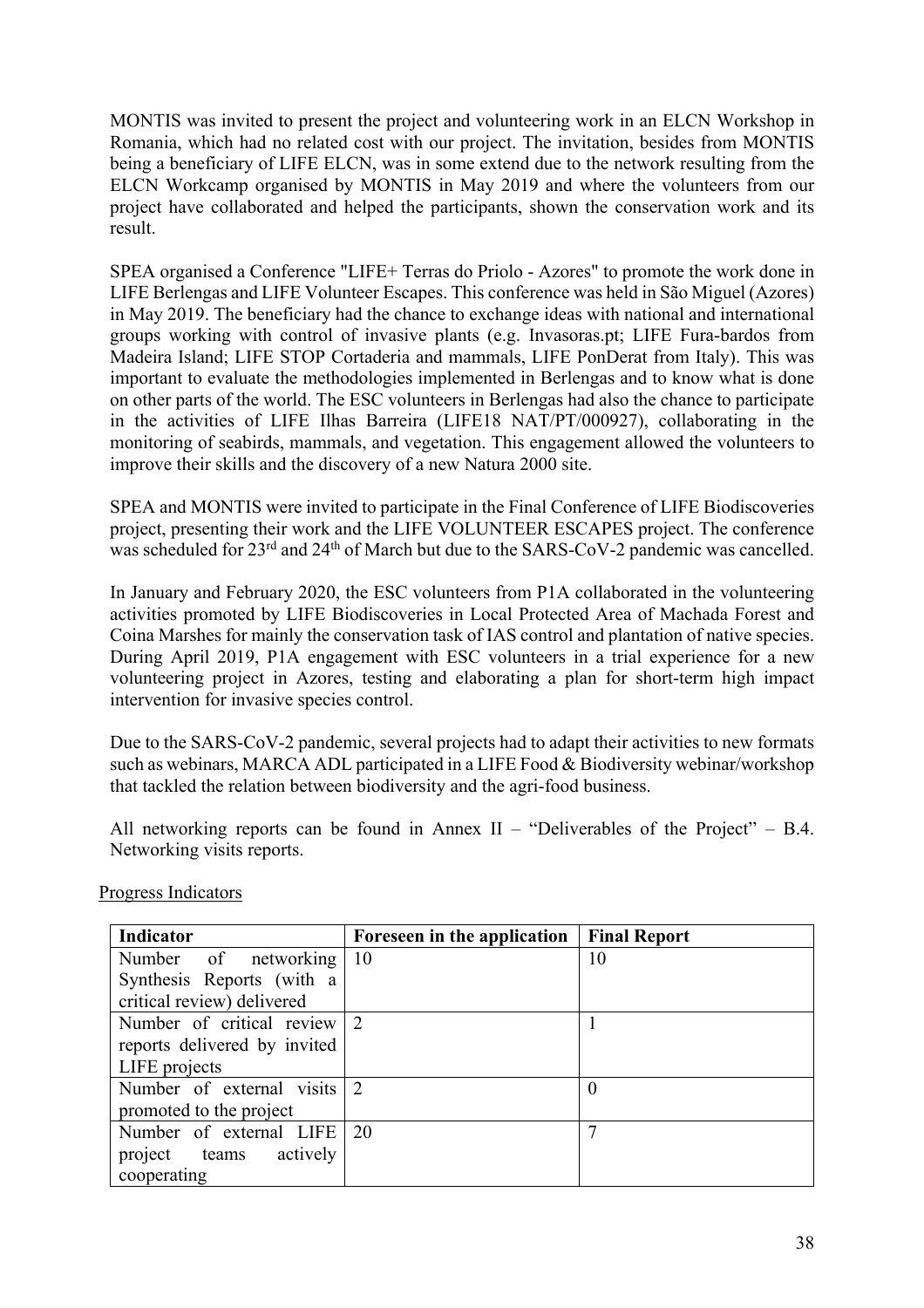| Number of external LIFE   10    | U |
|---------------------------------|---|
| project teams actively          |   |
| cooperating with the project    |   |
| beneficiaries after the project |   |
| works                           |   |
| Number of external LIFE 1       |   |
| project teams actively          |   |
| cooperating in sending EU       |   |
| volunteer for the post-project  |   |
| join volunteering program       |   |

**C.1 Overall Project, Partnership and Stakeholder Management**

| State: completed                  |                                              |
|-----------------------------------|----------------------------------------------|
| Foreseen start date: $01/01/2018$ | Actual start date: $01/01/2018$              |
| Foreseen end date: $31/12/2020$   | Actual (or anticipated) end date: 30/06/2021 |

C1.1. Internal Management

The *milestones* "Contract signed with Project Manager", foreseen for 01/01/2018 and "First Meeting of the Project Coordination Team Concluded" foreseen for 31/01/2018 were completed as previously reported.

For the whole duration of the project, 34 PCT monthly meetings were held, being presential meetings and remote meetings (using platform "Skype", see folder "Annex VI – Information about the Management Meetings held" for more information on the meetings held on the project). The monthly meetings have been ensuring a good coordination of the team and administrative, financial, and technical management of the project, with presential meetings interspersed with online meetings.

From the Abril 2021 onwards, there was no PCT meetings being held, as the partnership has felt it was not necessary to be able to close the projects actions by June 2021.

Apart from the foreseen meetings between the PCT for managing general concerns, several other meetings were held in person or over Skype, with the beneficiaries, to discuss specific difficulties felt by the beneficiaries and ensure the financial and administrative management of the project. Since the last report two more meetings were held with the External Monitoring Team from NEEMO, one in October 2020 and the last one in June 2021.

The project coordination and management has been supported by the use of a web cloud (drive) where all the project administrative and financial archive has been updated and kept for consult of all involved.

C1.2. – Capacity Building and Training of Volunteer Mentors

Each beneficiary allocated qualified staff members to monitor the tasks to be developed by the volunteers that provided the adequate training and formation to mentor the volunteers received according to the methodology adopted by each association. The support of the volunteer during their volunteering period was a concern throughout the project as well as the increase of diversification in the volunteer's tasks that provided a panoply of skills they could acquire from the project. All the IVP's produced included the name and background of the volunteer mentor and the conditions and tasks to be made by the volunteer during their period in the project.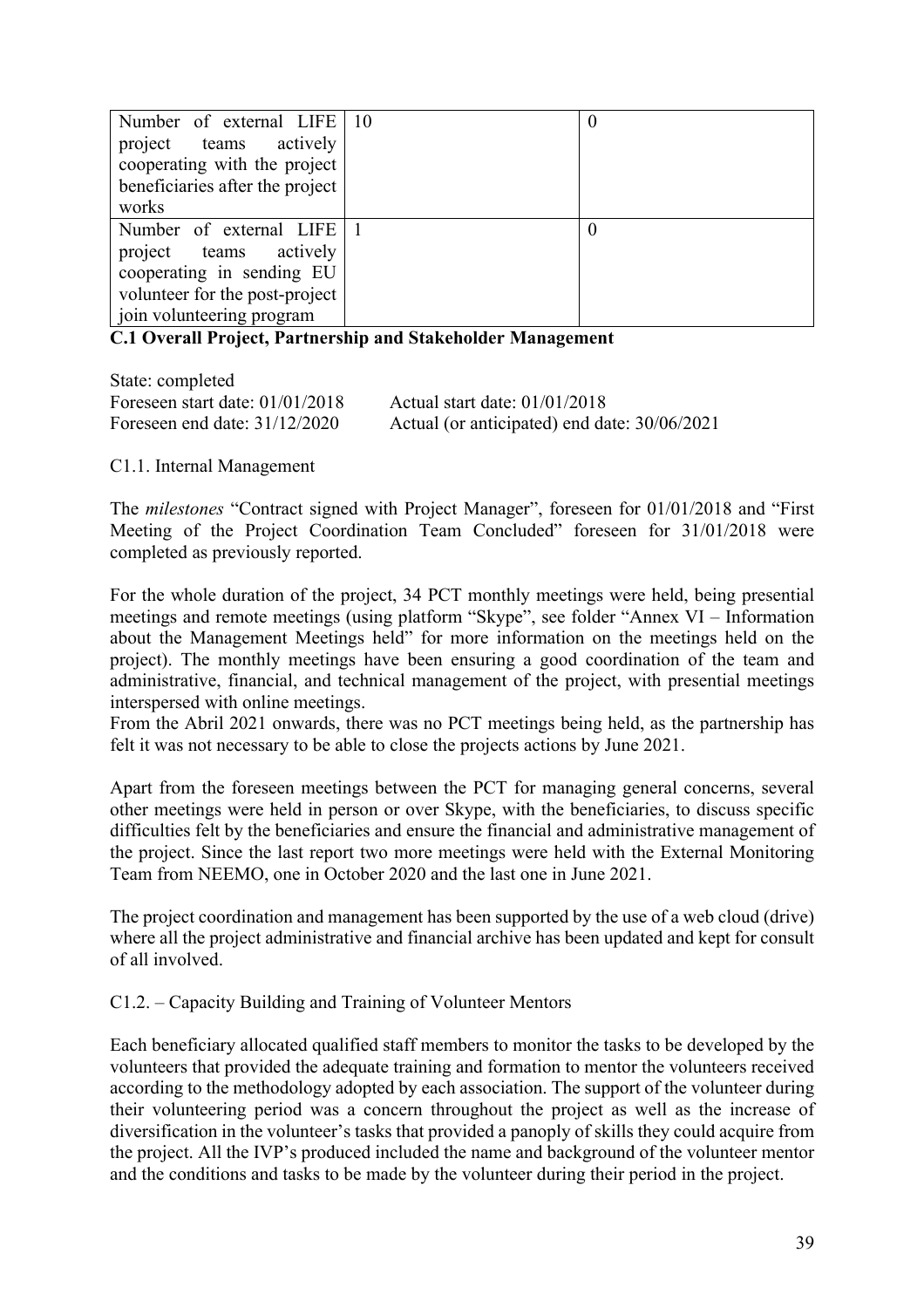Medical, logistical, and emotional assistance was also provided by the staff members from the organisation when necessary, to the volunteers, especially during the difficult times of the Covid-19 pandemic outbreak.

C1.3. – Governance and Stakeholders

Involving the designated project stakeholders proved to be extremely difficult and very resourced consumed throughout the project. The stakeholders related with national and international volunteering (CPV, CEV and CASES) despite not actively engaging with the project, have through the course of the actions been in contact with the coordination team, participated in seminars and helped understanding which volunteering platforms could be used by the partnership to overcome the difficulties in recruiting volunteers from PASS platform.

As mentioned on previous reports, the partnership instead of involving the main office of ICNF with the implementation of the project, which has proven to be difficult to obtain engagement, decided to involve the stakeholder with the works of specific beneficiaries in the intervention sites. Such as, the ICNF brigade involved with the work of SPEA in Berlengas Island, Lagoa Pequena and Ilhas Barreira. The ICNF technicians from Parque Natural da Ria Formosa, Reserva Natural do Sapal de Castro Marim e Vila Real de Santo António and Parque Natural da Costa Vicentina e Sudoeste Alentejano that engage with the activities developed by APA ARH-Algarve, such as the events "ERVAA" and "SEIVA".

MARCA also had the participation of ICNF technicians in different activities for conservation tasks in the project intervention areas with local communities. ICNF has also been present and made part of the presentation board of the LIFE VOLUNTEER ESCAPES Seminar "Volunteering for Nature Conservation" held on 10th September 2019 in Vila Nova de Gaia.

It was foreseen that the Advisory Board was constituted by Confederação Portuguesa do Voluntariado - CPV, Centro Europeu de Voluntariado - CEV and Cooperativa António Sérgio para a Economia Social – CASES, ICNF – Forest and Nature Conservation Institute and RRN – the Rede Rural Nacional.

Despite the efforts and suggestions purposed by the partnership and CE it was not possible to involve the RRN on the project implementation. The RRN was contacted several times during the project with no return. By the short last period of the project, it was crucial to focus the efforts from the beneficiaries to overcome the difficulties imposed by the pandemic and to improve exponentially the execution for the volunteers received under the project.

The Stakeholders Advisory Board was received in 26/09/2018, achieving the *milestone* "First Meeting of the Stakeholders Advisory Board concluded", foreseen for 31/01/2018. The meeting was held during the SEIVA event, organised by APA-ARH Algarve, which was open to the general public and allowed the disclosure of the project, the exchange of ideas and experiences between the project beneficiaries, the Stakeholders Advisory Board and the public.

The second meeting foreseen with the SAB was held during the 2º LIFE VOLUNTEER ESCAPES Seminar "Volunteering for Nature Conservation" in 10th September 2019 in Vila Nova de Gaia, where the stakeholders, ICNF CPV and CNE were present. The seminary was open to the public and allowed the sharing of the project and debate of the challenge's resultant from volunteering for nature conservation. Despite efforts, the last meeting with the SAB team was not possible to be held due to constraints regarding the pandemic and management of the volunteer's team.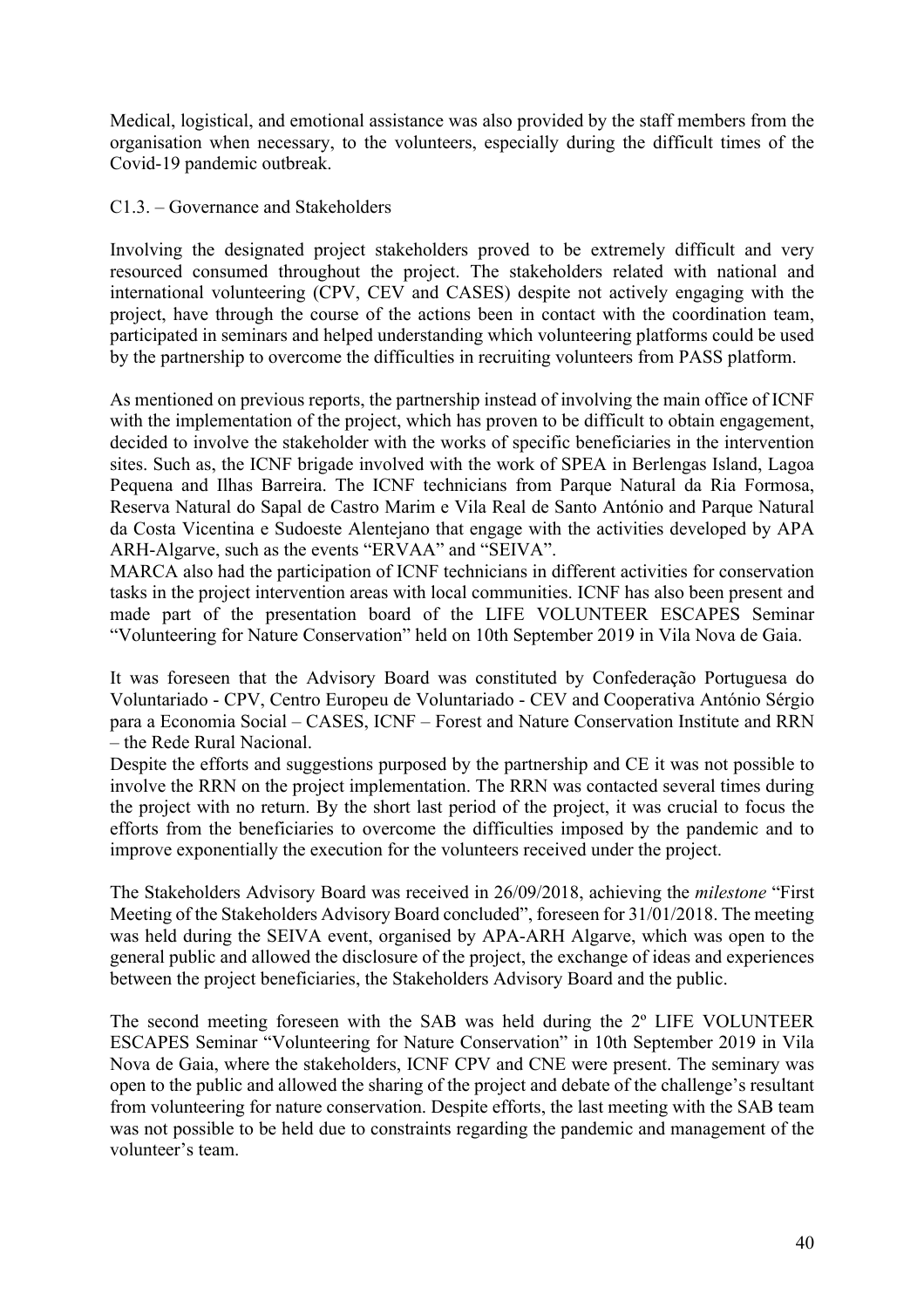Progress Indicators

| Indicator                        | Foreseen in the application | <b>Final Report</b> |
|----------------------------------|-----------------------------|---------------------|
| Number of Project Progress       | 3                           | 4                   |
| Reports delivered on time        |                             |                     |
| Number of Meetings from          | 18                          | 34                  |
| <b>Project Coordination Team</b> |                             |                     |
| Number of Meetings from   4      |                             | $\overline{2}$      |
| Stakeholders Advisory            |                             |                     |
| Board                            |                             |                     |
| Number of Stakeholders           | 20                          | 6                   |
| integrating<br>the<br>various    |                             |                     |
| meeting from SAB                 |                             |                     |
| Number of Staff<br>be<br>to      | 100                         | 100                 |
| role<br>assigned mentor          |                             |                     |
| undertaking<br>former            |                             |                     |
| capacity/training workshops      |                             |                     |

# **C.2 Overall Management of the ESC Volunteer Cycle**

State: completed Foreseen start date: 01/01/2018 Actual start date: 01/01/2018

Foreseen end date: 31/12/2020 Actual (or anticipated) end date: 30/06/2021

The action is finished. The *deliverable* "Yearly Report on ESC Deployment to the Commission - 2020", foreseen for 31/01/2021 can be found in Annex II – "Deliverables of the Project" – C.2 Yearly Report 2020.

All the volunteers received under the project can be found listed on the European Solidarity Corps platform. However, most of the volunteers that engaged were forwarded to the PASS platform instead of being recruited from it. Throughout the project, the PASS platform proved to not be prepared for aiding the guidelines of this project and not to be an essential tool to recruit volunteers and share the project. The public offers for the project to be displayed at the ESC page most of the times were barred from being shown, not appearing in the main page which created difficulties for potential volunteers in finding the offers.

Every IVP was produced taking in account the tasks that the volunteer would do, and this was given to the volunteer before he engaged with the project. When it is possible to see that some volunteer had more interest in one subject than other, the beneficiary tried to adjust his IVP so that the volunteers would feel more comfortable and pleased. In addition to the IVP the volunteer also had to sign a "Volunteering Agreement" and to this was attached the IVP. These two documents together had all the information about the organisation, volunteer, volunteering, conditions, tasks. All the Volunteering Agreements and IVP's can be found in the folder "Annex II – "Deliverables of the Project" – A.1 IVPs and Volunteering Agreements".

One of the items of this action is the "continuous monitoring of the work conditions and assessment of accomplishment of the proposed tasks for each volunteer". The model that the partnership produced at the start of the project and was sent with the previous reports showed not to be efficient and some partners had difficulties in the implementation of this model. On the final course of the project, some partners have continued using the model decided at the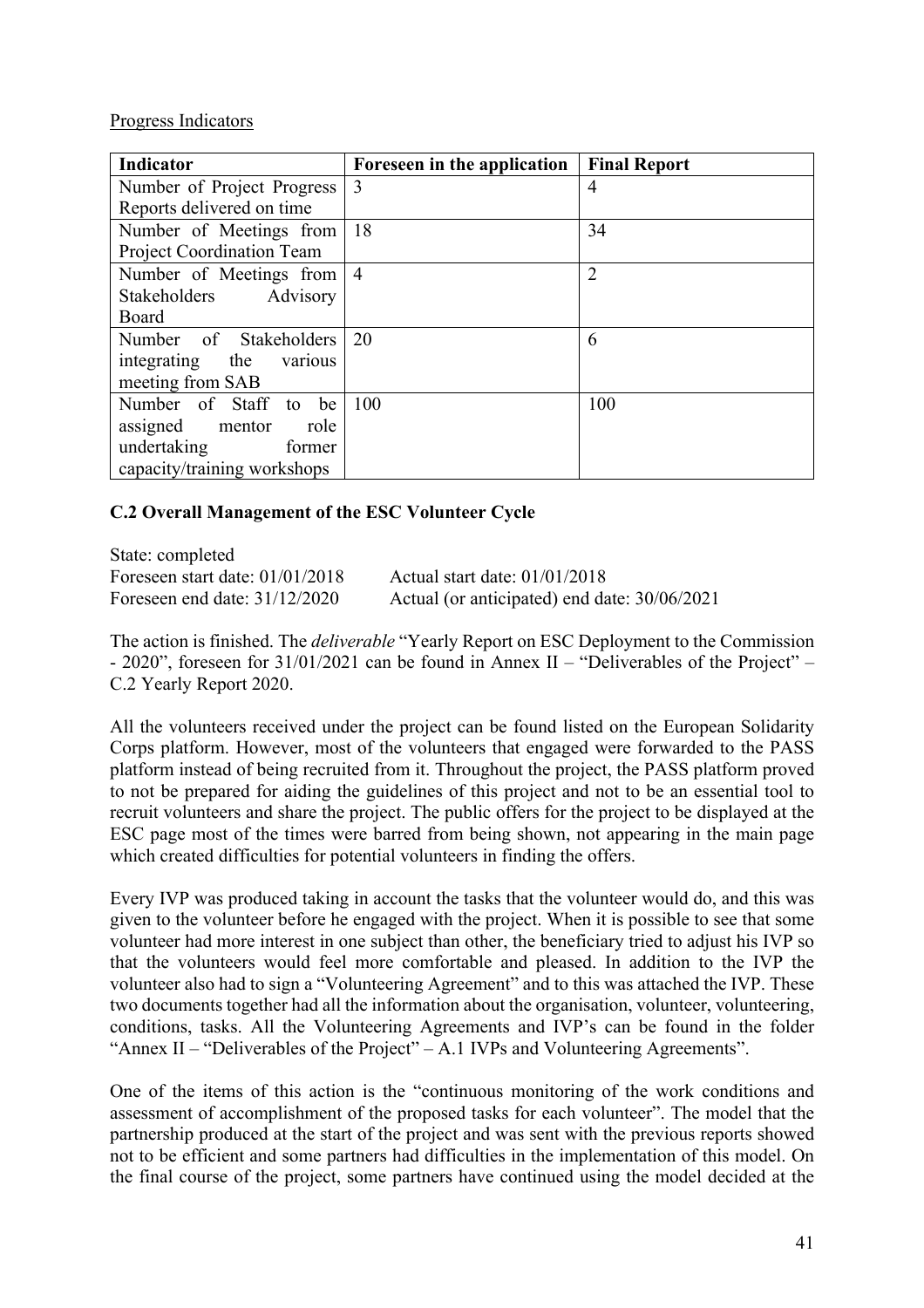start of the project and some other have provided a more detailed scheme of the volunteers work data. It is also to mentioned that with the Final Report the work performed by the volunteers during the project can be found detailed described under Action A.2 update report, deliverable of the Assessment reports and on the complementary material sent as annex and produced by the volunteers (see folders "Annex VI "Monitoring of the Tasks of the Volunteers" – C.2 Monitoring Data"; "Annex II "Deliverables of the Project" – A.2 Action Report and A.3toA.11 Assessment Reports"; "Annex XV1 "Complementary Material produced by volunteers").

The first certificate was prepared by 17/09/2018, 13 days before the foreseen in application (*milestone* "First Certificate of Participation endorsed" foreseen to 30/09/2018). Until the end of the project, 229 certificates were produced (see the attached "Annex VI "Monitoring of the tasks of the volunteers" – C.2 Certificated for Volunteers") and 23 volunteers have ended before expected their volunteering period in the project LIFE VOLUNTEER ESCAPES, mainly due to professional reasons (job opportunities). The volunteers received during the project were encouraged to produce testimonial videos of their arrival, making themselves known to the community that followed the project as well as a final video where they reported their experience during the volunteering time, what they liked, what they did not liked, what they managed to learn from the project and what they left for future volunteers.

These videos would help spread the project and recruit more volunteers. During the course of the project some volunteers did not feel comfortable with recording videos and made their testimonies in written text. All the testimonies of the volunteers were published on the social networks of the project and can be found in "Annex VI "Monitoring of the tasks of the volunteers" – C.2 Testimonials".

The *deliverable* "Yearly Report on ESC Deployment to the Commission -2018" with date for 31/01/2019, was completed in the foreseen date and sent to the External Monitor of the project. The *deliverable* "Yearly Report on ESC Deployment to the Commission – 2019" with date for 31/01/2020 was completed and delivered with the 2nd progress report. The *deliverable* "Yearly Report on ESC Deployment to the Commission – 2020" with date of 31/01/21 was completed and delivered on 29/01/2021 to the External Monitoring Team and is also included on this report. These *deliverable*s are in the folder "Annex II – "Deliverables of the Project" – C.2 Yearly Report 2020".

The project has welcomed 240 volunteers since the beginning until the time of reporting, corresponding to 93,2% of normal volunteers foreseen in application and 34,2% of joint volunteers foreseen in application taking in account the number of volunteering days instead of the number of volunteers. As explained in previous reports, due to agreement of receiving volunteers from 2 months to 12 months of volunteering, an adjustment was made to the calculation of volunteers received. The total of volunteering days per beneficiary was calculated by multiplying the number of volunteers foreseen in application by the number of months for each volunteer by an average of 21 volunteering days per month. Then the number of actual volunteering days per volunteer (recorded on the Payment Receipts and the Summary of Individual Support for Volunteer) is divided by the total number of volunteering days of the beneficiary and multiplied by 100%. The percentage of the normal and joint volunteers achieved is then obtained by the sum of all the individual percentages for the beneficiaries and divided by 9 partners.

## Progress Indicators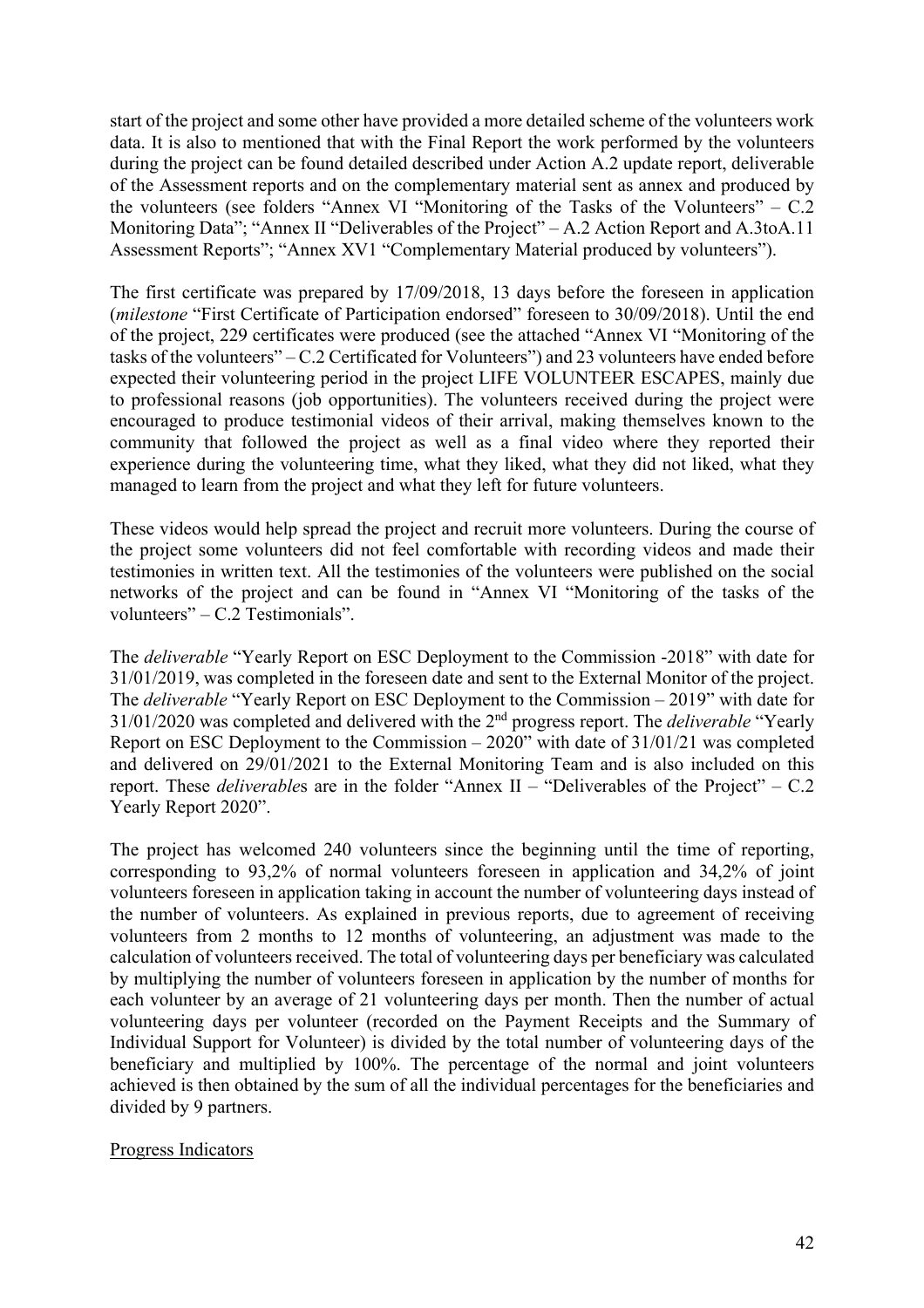| <b>Indicator</b>                      | Foreseen in the application | <b>Final Report</b> |
|---------------------------------------|-----------------------------|---------------------|
| Number of yearly reports              | 3                           | 3                   |
| submitted                             |                             |                     |
| Number of ESC Volunteers              | $\theta$                    | 23                  |
| giving up after hosting               |                             |                     |
| % of ESC Volunteers signing           | 100                         | 100                 |
| a contract for the tasks being        |                             |                     |
| offered                               |                             |                     |
| % of ESC Volunteers issued            | 100                         | 92,9                |
| a Certificate of Participation        |                             |                     |
| by MONTIS and Associated              |                             |                     |
| <b>Beneficiaries</b>                  |                             |                     |
| $\frac{0}{0}$<br>of ESC<br>Volunteers | 100                         | 100                 |
| acquiring new competencies            |                             |                     |
| and skills, useful for nature         |                             |                     |
| conservation                          |                             |                     |
| % of ESC Volunteers fully             | 100                         | 82                  |
| satisfied<br>with<br>their            |                             |                     |
| deployment                            |                             |                     |

## **C.3 External Audit**

State: completed Foreseen start date: 01/04/2018 Actual start date: 20/03/2018

Foreseen end date: 31/03/2021 Actual (or anticipated) end date: 22/10/2021

As foreseen in application on Annex X of the Grant Agreement ("Financial and Administrative Guidelines") and external audit committee was hired and an agreement was signed on the 31<sup>st</sup> July 2019, between MONTIS (as Coordinator Beneficiary of the project) and LCA - Leal, Carreira & Associados SROC LDA (as Auditor). The audit has elapsed by the end of the project as expected and the report produced can be found under Annex VIII "External Audit Report".

Due to the delay with the hiring of the External Audit team the *milestone* "First documents verified by External Audit" foreseen for 30/09/2018 was consequently delayed, being completed on February 2020 with the analysis of the project's documents of the coordinator beneficiary MONTIS.

The audit was performed as stated in the Annex X of the Grant agreement regarding the verification of a sample of the expenses incurred to the project for each beneficiary instead of the 100% as described in application, more details on the procedures taken by the auditor can be found on the Annex VIII "External Audit Report".

#### Progress Indicators

| Indicator                          | Foreseen in the application<br><b>Final Report</b> |                                   |
|------------------------------------|----------------------------------------------------|-----------------------------------|
| $%$ of Project's expenditure   100 |                                                    | The Auditor examined all items if |
| verified by external audit         |                                                    | a cost category consisted of less |
|                                    |                                                    | than 10 items, otherwise a sample |
|                                    |                                                    | of minimum 10, 10% of the items   |
|                                    |                                                    | or 20% of the amount claimed,     |
|                                    |                                                    | whichever is the greater, except  |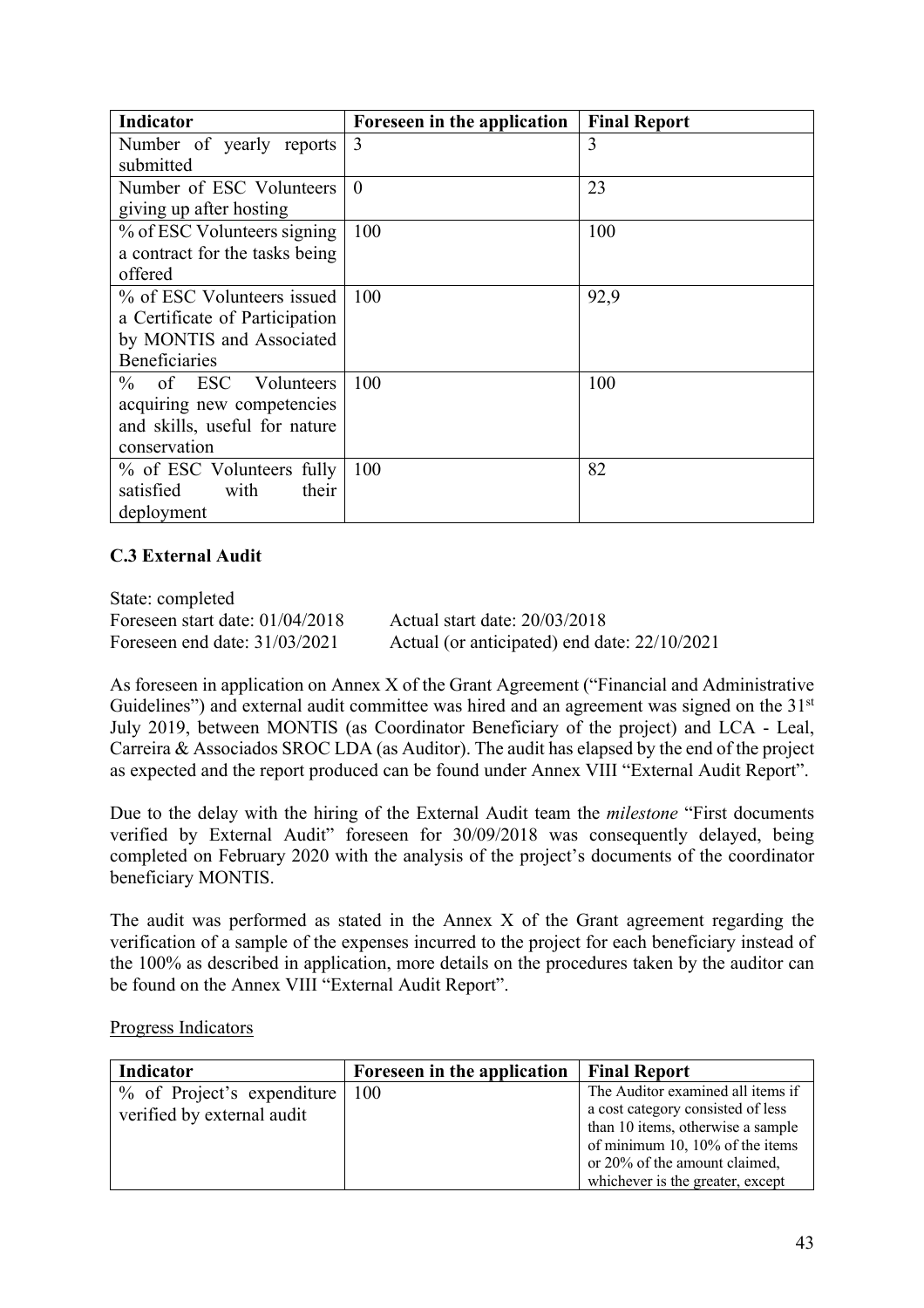|                                                                                                                      |     | personnel and 6B. Individual or<br>organizational support for<br>Volunteers cost where the auditor<br>examined all items.                                                                                                                                                                                                                        |
|----------------------------------------------------------------------------------------------------------------------|-----|--------------------------------------------------------------------------------------------------------------------------------------------------------------------------------------------------------------------------------------------------------------------------------------------------------------------------------------------------|
| % of Project's expenditure<br>certified in respect to the<br>General Conditions of the<br>Model LIFE Grant Agreement | 100 | The Auditor examined all items if<br>a cost category consisted of less<br>than 10 items, otherwise a sample<br>of minimum 10, 10% of the items<br>or 20% of the amount claimed,<br>whichever is the greater, except<br>personnel and 6B. Individual or<br>organizational support for<br>Volunteers cost where the auditor<br>examined all items. |

### **C.4 Monitoring project outputs and impact in LIFE performance Indicators and the local socio-economy**

State: completed Foreseen start date: 01/01/2018 Actual start date: 01/01/2018 Foreseen end date:  $31/12/2021$  Actual (or anticipated) end date:  $30/06/2021$ 

The action is finished and was overall successful considering the execution of reception of volunteers finished with 83,3%, almost at 100% despite all the constraints felt during the project. The nature conservation indicators, distributed by actions A.4 to A.11, were also largely complied with, with several of the indicators ending up with an over-execution of what was expected in the application. It was possible with the project to reach 240.6 ha of protected and restored habitat and 94842 of native trees planted, for example. The progress indicators that were significantly lower than expected in the application were the project's communication and networking indicators. The partnership had difficulty, without a fixed communication team, to put into practice the project's communication plan, and the pandemic situation of the last two years, not only made the networking plans made unfeasible, but also forced the beneficiaries to focus even more on recruiting volunteers in order to achieve as much execution as possible by the end of the project.

The project indicators can be found compiled under Annex IX "Socio-economic indicators" and described with an analysis of the outcomes throughout the report in the project's actions.

Regarding the socio-economic indicators, the partnerships had two meetings during the project to improve and discuss questions related with the socio-economic indicators designed for the project.

The social indicators were divided into 4 dimensions that include citizenship, for number of people that engaged in activities in scope of the project; Communication to evaluate the impact on social media and other media channels of the project actions; Partnerships, including the collaborations and new partnerships that developed with the project and volunteering to measure the results regarding the ESC volunteers involved with the project.

As for the economic indicators the partnership has decided to divide them into 3 dimensions including, intervention on the territory that measures the results of the actions from A.5 to A.11 of the conservation works made on the field; Enrolment of enterprises to analyse the impact on local economy and Employment for the impact of job positions related to the project actions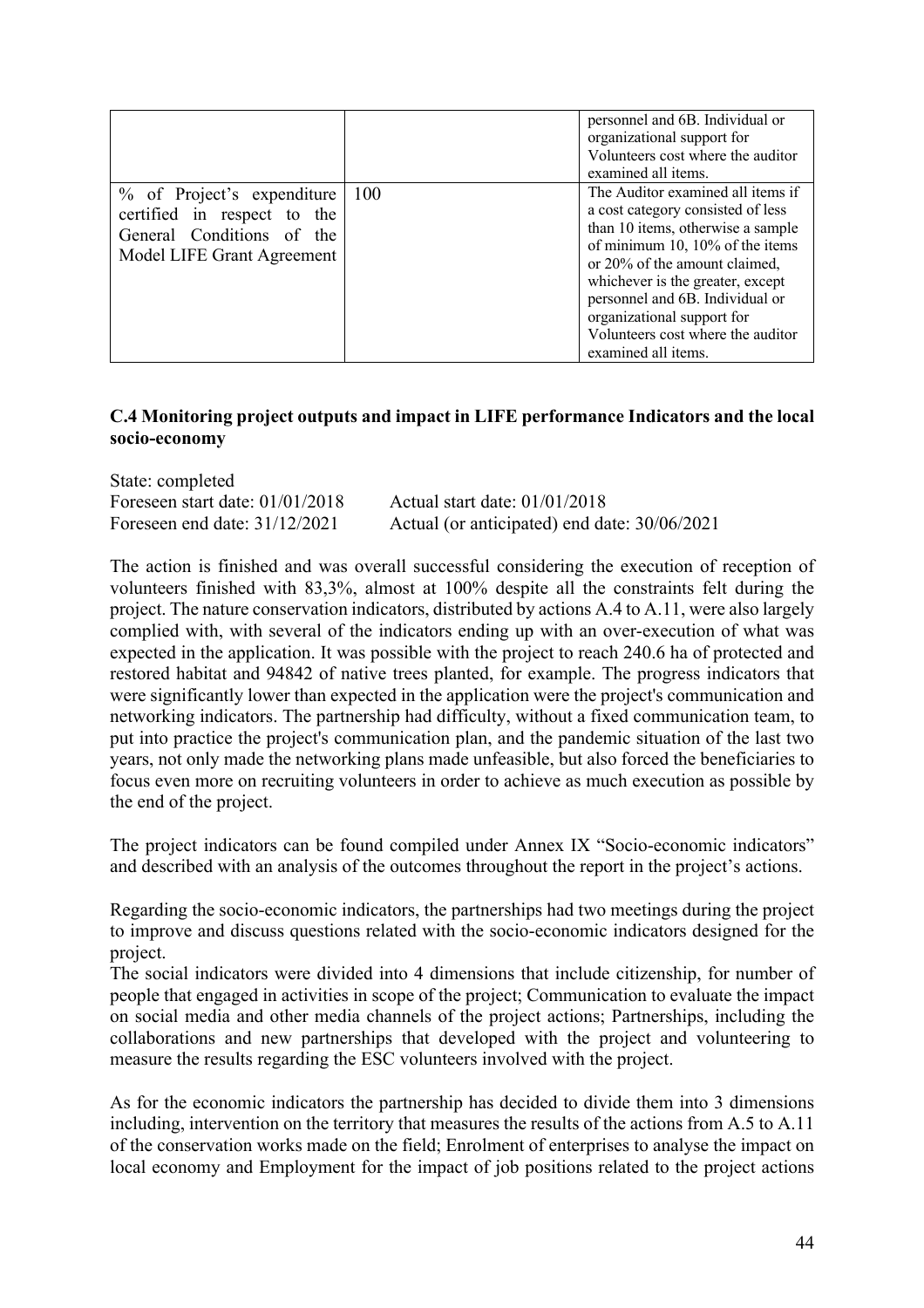and development. It was made one guideline document and one Excel for the registration of the indicators (see "Annex IX - Socio-economic Indicators" for more information).

For most of the socio-economic indicators chosen by the partnership the baseline was 0, as working with long-term volunteering was a new tool for most beneficiaries. For those indicators that had a baseline, especially the social indicators regarding enrolment of the community and the economic indicators regarding local partners, jobs created and local expenses with the project, were, in most beneficiaries, especially on NGO's, greatly increased.

With all the activities developed within the project, it was possible to involve more than 25114 people with the ESC volunteers and nature conservation works; Create an average of three job positions in each beneficiary and establish partnerships with more than 86 local suppliers.

# **C.5 Drafting and delivering the After-LIFE Plan**

| State: completed                  |                                              |
|-----------------------------------|----------------------------------------------|
| Foreseen start date: $01/07/2020$ | Actual start date: $01/07/2020$              |
| Foreseen end date: $31/12/2020$   | Actual (or anticipated) end date: 30/09/2021 |

The action has ran as expected by the partnership and elapsing of the project. A total of 5 meetings were held between the partner beneficiaries in order to organise a template and ideas for the After-LIFE Plan. The majority of beneficiaries will continue to carry out conservation and community engagement actions with volunteering programmes resulting from the favourable outcomes of long-term volunteering taken by the last three years of the project. The lessons learnt by managing significant number of volunteers, challenges, outcomes and benefits from haven undertaken actions under this project has proven to be valuable information to adapt and understand the potential of using volunteers for nature conservation by the partner beneficiaries.

In Annex X – "After LIFE Report" you can find the After-LIFE Plan for LIFE VOLUNTEER ESCAPES with more detailed information on how the beneficiaries will continue to carry out the actions developed under the project.

Progress indicators

| Indicator                 | Foreseen in the application   Final Report |  |
|---------------------------|--------------------------------------------|--|
| After-LIFE Plan Delivered |                                            |  |

# 6.2.Main deviations, problems and corrective actions implemented

Throughout the project several constraints were felt and reported to the CE in the previous reports. The partnership has tried to adapt during the project to correct these constraints in order to achieve the foreseen in the application. Although the project has not achieved 100% of financial or technical execution, the partnership was very close to achieve the foreseen in application during the 3 years of project with the delays and constraints felt.

Being this project a preparatory one, the guidelines and management of the project were since the beginning a challenge. The reception of long-term volunteers for nature conservation, the main goal of the project, has proven to be a very effective tool to engage the community to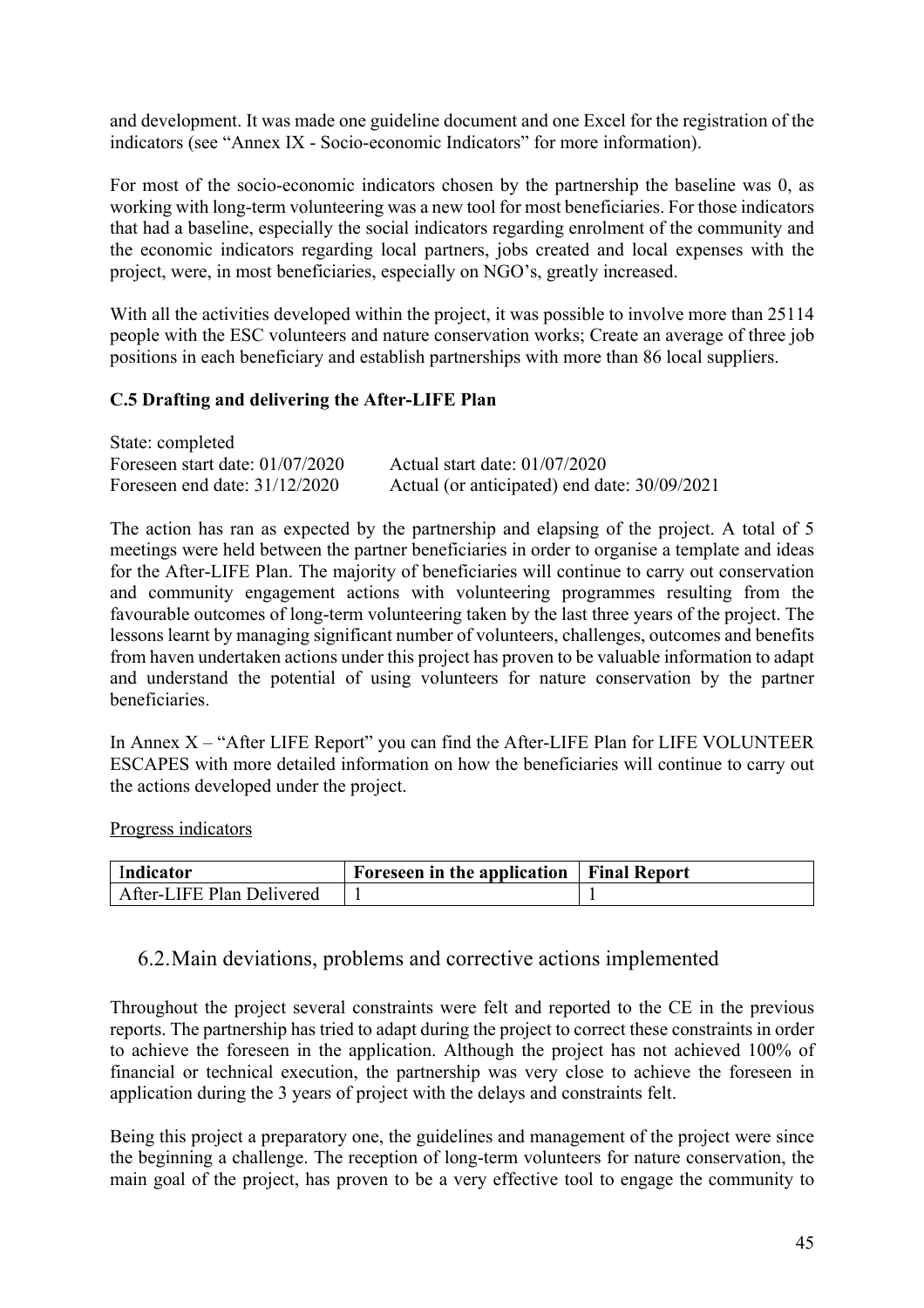environmental matters. However, the partnership has felt difficulties in the recruitment of these 175 ESC volunteers foreseen in the application. The difficulties were felt essentially in technical issues, such as the ones experienced with the PASS platform regarding volunteering offers, and social issues, such as the interest and recruitment of volunteers for such long periods of time. The partnership has tried to overcome these by contacting directly potential volunteers or using other platforms to share the project and recruit volunteers. Adjustments were made to the volunteering programme, admitting international volunteers due to the low interest of national volunteers in the project and accepting volunteers for shorter periods of time, from 2 months to 12 months instead of 6 months.

During the elapsing of the project, constraints were also felt on the management of the teams of volunteers. The partnership has realised the difficulties regarding the logistics to provide the volunteers and their motivation. Several volunteers have expressed their discontentment with the repetition of the nature conservation tasks and the beneficiaries have tried to adapt their volunteering period to the needs of nature conservation work in the intervention areas, in order to present more diverse tasks to them.

The Covid-19 pandemic outbreak as also imposed a delay to the reception of volunteers and activities organised during this time. With the project extension to June 2021, the difficulties and constraints felt the last two years, and with the effort done by all the beneficiaries, it was possible to achieve almost 100% of the foreseen in the application.

Overall, it can be concluded that the initial constraints felt in the project were later on overcome and the results have been positive for a preparatory project.

# 6.3.Evaluation of Project Implementation

The reception of long-term volunteers for nature conservation a learning curve throughout the project. Although most of the beneficiaries of this project already work with volunteering in associations, long-term volunteering was new to many. Mainly on a large scale, with the reception and coordination of teams of volunteers with more than 2 to 3 elements. The project started with a delay in the reception of volunteers due to problems encountered with the PASS platform used to publicize the project on the ESC portal, but mainly due to the low participation of national volunteers in the project, the initial target audience of LIFE VOLUNTEER ESCAPES.

Thus, at the beginning of the project, the partnership asked to open the reception of the project to international European volunteers, resulting in the influx of adhesion necessary to start the project. Trying to understand the reasons for the lack of participation of national volunteers, due to difficulty in making commitments for long periods of time (6 months in the application) and for wanting opportunities outside Portugal, the partnership also decided to change the periods of volunteering, allowing volunteers to participate for a minimum of 2 months up to 1 year. This modification resulted in a goal of 23688 days of volunteer work to be fulfilled in the 3 years of the project.

During the project, the partnership discussed and adjusted difficulties in coordinating groups of volunteers, tasks, fundraising, etc. with the little details learned over time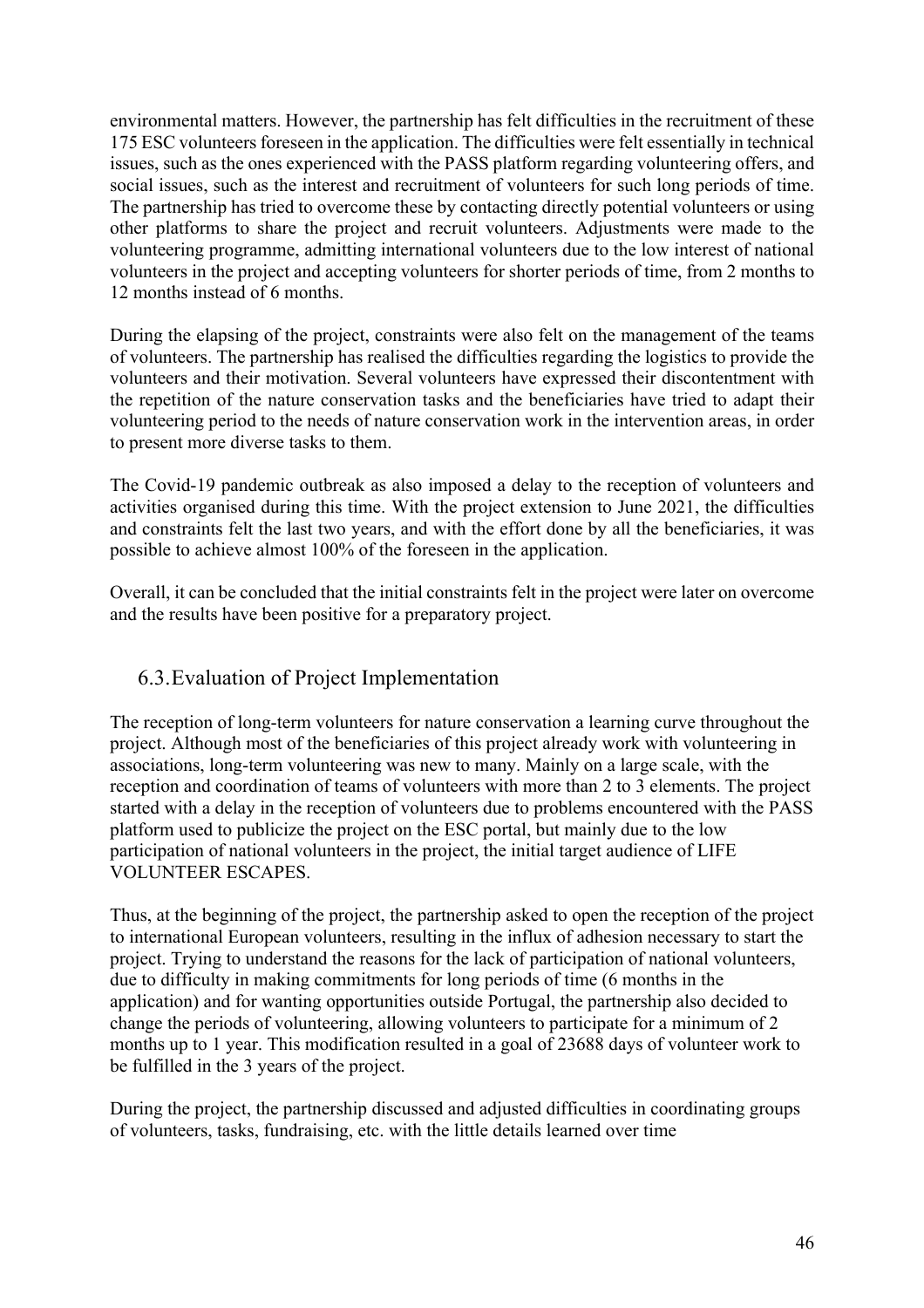Beneficiaries identified the most effective fundraising method for each one, for example, in the case of public and local entities, local volunteer grants and especially professional schools and universities. In the case of non-profit entities, direct contacts with potential volunteers, despite a lot of "time consuming" turned out to be effective, as well as using volunteers already in the project as support in disseminating the project. At the level of coordination, it was important to adapt the volunteering tasks, combining the environmental needs and the volunteers' capacities, in order to maintain the teams' motivation and offer the best possible experience to the volunteer in terms of learning.

LIFE VOLUNTEER ESCAPES ended with an overall volunteer execution of 83.2%, with 18320 days of regular volunteering (93.2%) and 1379 days of rotating volunteering (34.2%). In terms of conservation, 240,6 ha of protected areas improved and restored, 194,3 ha of controlled areas of invasive species, 94842 of planted and produced trees, 800,38 km of maintained trails, among others (see Annex XIV – "Indicators of the Project"). The partners BCSD Portugal and Playsolutions also fulfilled their project indicators, with 71 activities developed and 3774 people involved (BCSD indicators) and the 12-episode series of the project produced, respectively. The approval of the request to extend the project for another 6 months in 2021 was crucial for us to achieve the objectives of volunteering, conservation, and community involvement. Without the extension of the project's actions, we would have been around 54% of the planned normal volunteer days and 19% of the planned joint volunteer days.

Working with Nature takes time, and more with conservation and restoration, and therefore it is not yet possible to quantify with immediate certainty the results of the project, which is a more reliable task for After-LIFE. The indicators that stand out the most for an immediate result are the awareness and involvement of the community, with more than 24079 people involved in the activities developed under LIFE VOLUNTEER ESCAPES with volunteers.

It is important to draw some conclusions from the management of this project, the human resource load required to manage a long-term volunteer project, with teams of volunteers larger than 6 volunteers simultaneously, must be taken into consideration. It is necessary the involvement of coordinators in the planning of volunteers and close monitoring of them, and this reduces the ability to follow up on project management tasks, as is the case of communication and dissemination of the project, which despite the efforts made by the beneficiaries throughout of this project, and which in general were well achieved and the work developed publicized, could have benefited more from the forecast of human resources allocated exclusively to the coordination and production of communication plans.

Unfortunately, due to the covid-19 pandemic there were several networking indicators that were not possible to complete as the visits were cancelled. However, the partnership made an effort to, during this last period of the project, volunteers be able to visit other national LIFE and environmental volunteer projects, as well as joint activities between beneficiaries, as mentioned throughout actions A.4 to A.11.

## 6.4.Analysis of benefits

1. Environmental benefits

The 240 volunteers welcomed with the LIFE VOLUNTEER ESCAPES project gave the opportunity to work with nature conservation in degraded areas and with environmental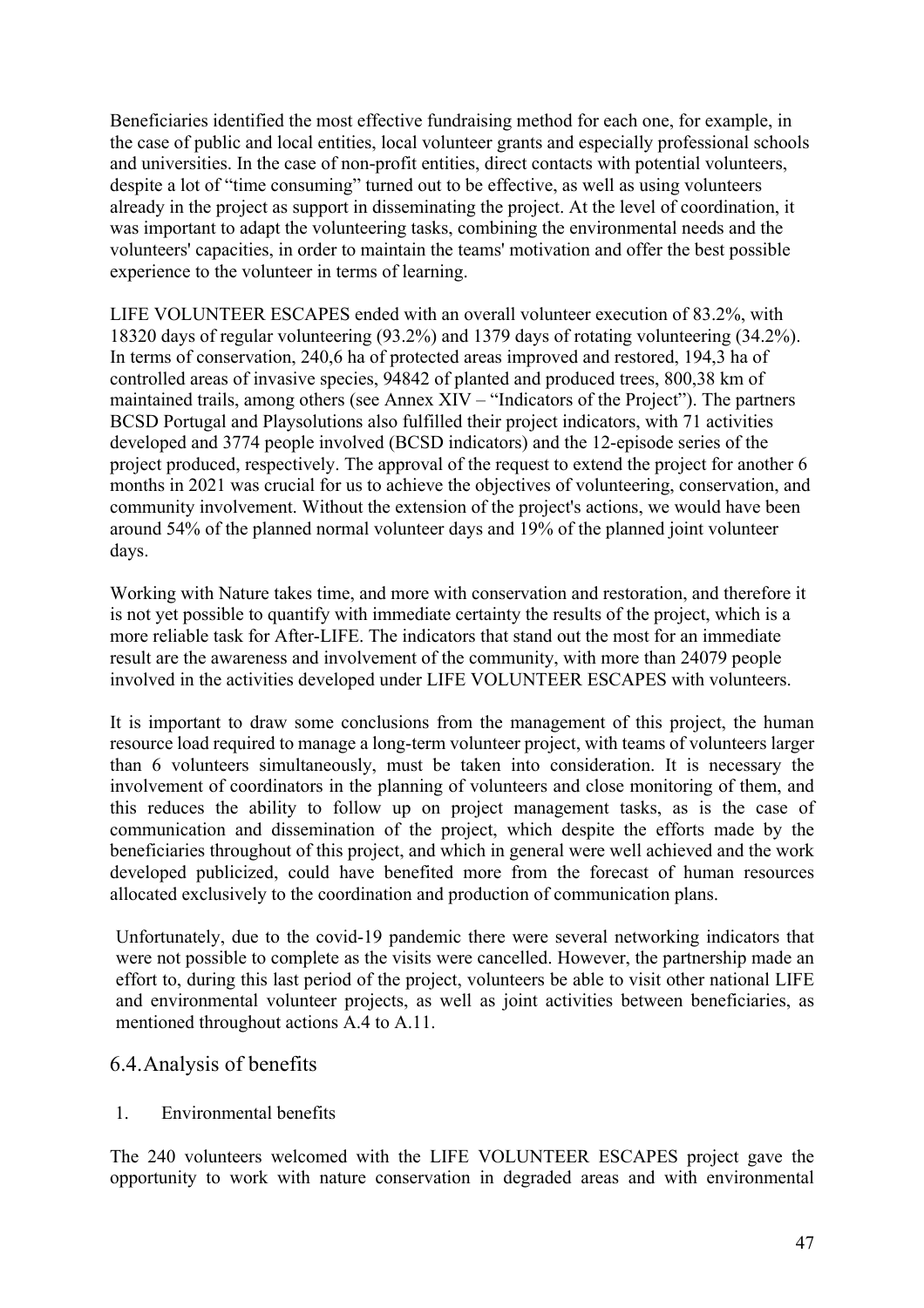problems in Portugal. In terms of nature conservation, the application foreseen for the restoration and protection work of 91 ha of relevant area in terms of habitat and control and/or eradication of 69 ha of area dominated by invasive species. Three years into the project, and with the help of the motivated work of ESC volunteers, it was possible to achieve the control of 194.3 ha of area dominated by invasive species, intervene in 240.6 ha of environmental interest area for protected habitats, work maintaining 800 km of pedestrian paths and planting 94842 native trees in the intervention areas of this project.

The use of volunteering proved to be a valuable help in the nature conservation tasks assigned to the intervention areas of this project, managing to exceed 3 times the values foreseen in the application.

## 2. Economic benefits

With more than 4252 activities carried out during this project, including workshops, volunteers, work camps, awareness sessions, among others, community involvement had a significant impact on the economic and social benefits of this project. Volunteers welcomed were involved in all partnership activities and several partnerships were established locally that supported the project.

From the 3870 individuals foreseen to engage with the activities developed in scope of the project, the partnership and the volunteers managed to engage a total of 24621 people, reaching to a substantial amount of people about environmental issues. The project's work also involved 23 private landowners from the 20 foreseen in application with the conservation work developed on the intervention sites and 172 private and/or non-profit/public organizations with the activities developed.

The project also created an average of 3 job positions in each beneficiary and more than 86 local suppliers supported the project's activities.

## 3. Social benefits:

The social benefits of this project are categorized into the benefits within the team of volunteers and the benefits arising from the interaction between volunteers and the community. The volunteers received under LIFE VOLUNTEER ESCAPES, included 28 different EU nationalities. The different cultures brought by each of the volunteers, ethnicities, and costumes drove the volunteers to be able to adapt, understand and respect each other as a team. Alongside, the communities that had the opportunity to interact with the project volunteers were also driven for a sense of curiosity regarding the different nationalities and understanding of their costumes, especially on remote communities that some of partner beneficiaries interact with. The diversity and enthusiasm of the project volunteers have allowed to elevate the social benefits foreseen with these types of projects.

Many of the volunteers received under the project have expressed that their volunteering period in LIFE VOLUNTEER ESCAPES has influenced greatly their life course and study/work choices. In MONTIS, several volunteers that were not previously from study environmental areas have continue their academy path connecting both their interests and nature conservation, for example, Adèle Pottier, with a bachelor's in law has continued to a master's in environmental law and Chloé Defoux chose to continue to a degree related with Social Environmental Sciences. In some beneficiaries, such as APA ARH-Algarve, BCSD and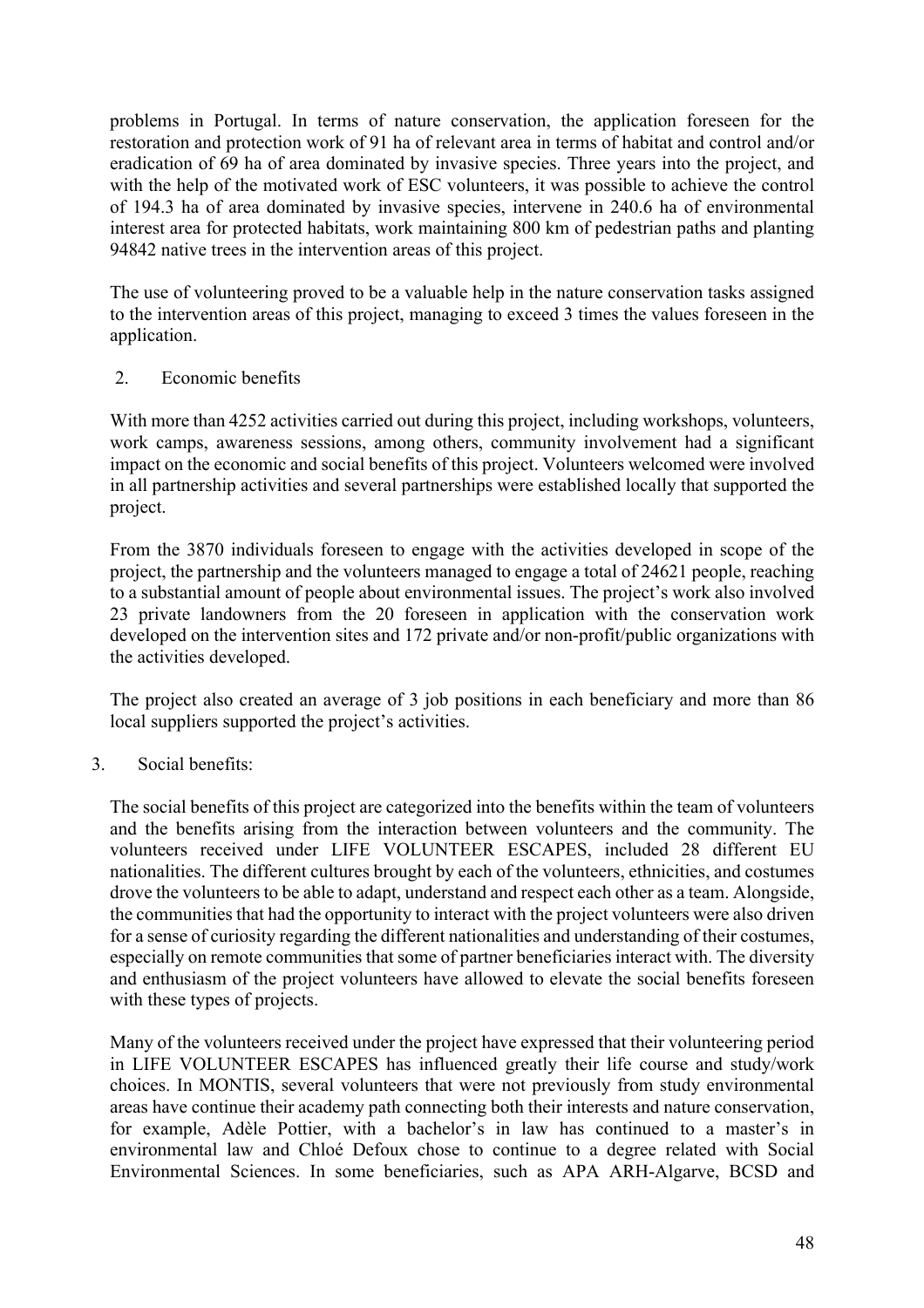MONTIS, some volunteers have even continued their work in the associations after their volunteering period, either by being hired as volunteers' coordinators, or volunteering project coordinators.

Generally, all partners throughout the project have shared that their volunteers have expressed how their volunteering period as helped them getting experience in the area from which they would greatly benefit in the future searching in the job market.

Different beneficiaries have used this project to involve the community and explore the potential of groups of people with fewer opportunities. MARCA ADL and MTV have for example focused their efforts of the reception of local volunteers. MTV has worked with the local professional schools giving the opportunity to students involved with nature-based studies to improve their knowledge and get some on-field experience for their future. P1A has given the opportunity to 12 local young people, with few opportunities to engage with the project for almost a year. Other beneficiaries such as MONTIS and P1A have collaborated with associations for mentally handicap people or refugees in activities dedicated to nature conservation in which the ESC volunteers have participated, such as ASSOL (Assoc.Sol.Soc.Lafões and Lisbon Project).

This enrollment of the project with local communities, and specially in partners that have a more isolated scope of work, such as P1A in Vila Pouca de Aguiar, MONTIS or MARCA, the volunteers have played a crucial part in the positive impacts of their stay in isolated locals helping to fight against the rural abandonment. For example, MONTIS has had more than 20 volunteers passing the village of Deilão, a village with only 5 habitants. The volunteers daily helped, after fieldwork, the population with their agricultural tasks, have participated on old traditions with them, such as magusto (chestnut festival) or desfolhada (preparation of storing of corn). P1A Vila Pouca de Aguiar, as well, as received 44 volunteers in the village of Afonsim. The village only has between 30 to 40 habitants and the insertion of this volunteers into their community has played a great part on the social and local economy.

Although it is still very soon and not being possible to measure the impact, it is expected that the exhibition of the series produces effects of the dissemination of the natura 2000 network, of the importance of volunteering for nature conservation, and consequently simultaneously motivates new volunteers and new volunteer projects for nature conservation and an increased interest in the management and conservation of the Natura 2000 network.

The volunteers have worked in degraded areas helping improve their resilience to problems that Portugal environment faces, such as wildfires. The work done by the volunteers, can help diminish the impact of wildfires into the intervention areas which produces positive economic and social effects. The gathering of the biodiversity information made by the volunteers throughout these 3 years of project have also provided relevant information for the general and scientific community. For example, volunteers in MONTIS used the platform iNaturalist to record the biodiversity evolution of the intervention areas, this has translated in finding such as record of *Platycerus spinifer* a very specific type and endemic type of Lucanus.

Overall, it was a great benefit in terms of social benefits to have received international volunteers during the project, it has made the experience richer and more diverse to the volunteers and the community that was involved with them. It was surprising seeing the low interest from national volunteers to want to engage with the project, which demonstrates that Portugal is a country that is much less socially prepared for this type of initiatives. We believe that the project has added a demonstrative value to the community, sharing the potential of this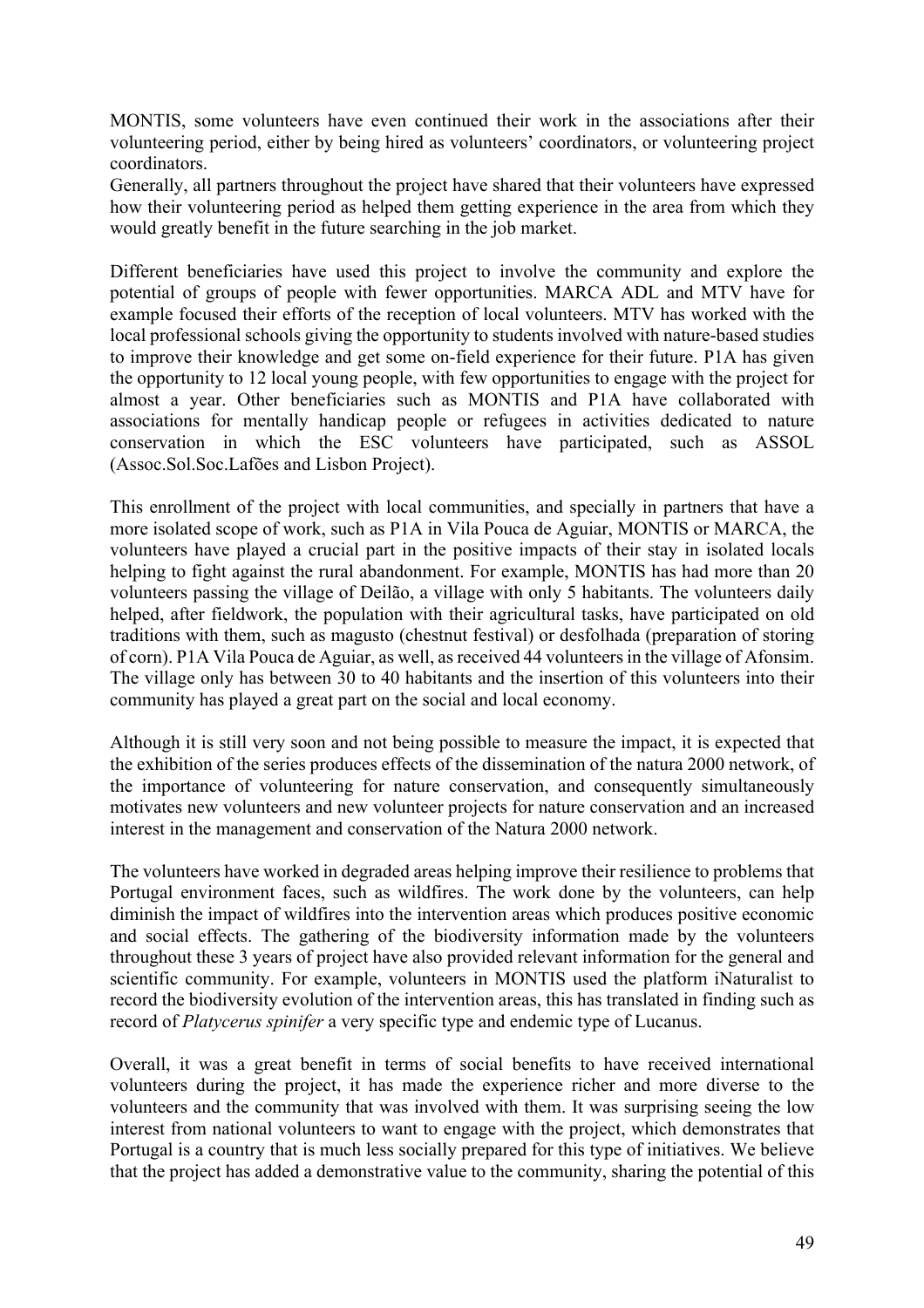type of projects to the potential interested ones by having volunteers engaged with the project. It is expected that this project can give a small contribution to the increase of this type of opportunities to future generations and that make the community more interested in being part of projects that work with volunteering for nature conservation.

# 4. Replicability, transferability, cooperation:

From the experience acquired with this project, long-term volunteering programmes have proven to be of great value for nature conservation. Being a preparatory project, LIFE VOLUNTEER ESCAPES helped understanding the difficulties and constraints of working with volunteering programmes for nature conservation, but also, and specially the value of these projects.

It seems to be likely that LIFE VOLUNTEER ESCAPES could be replicated and would be successful done so. Walking nowadays to a more green-driven society and with the sustainable development goals of EU the search from the younger generation for projects that can fulfil their desire for doing something to fight for nature there is a need for these projects to arise. Many volunteers received under this project have shared their desire to engage with these types of projects before but have found that the projects available in Europe are very limited, either for the restrictions imposed to be part of the project, or even the number of calls and funding available.

However, despite the existence of a clear search and market for this type of project, and the benefits and value they can bring to nature conservation and associations connected to these matters, the existence of entities that can finance these projects and retribute financially the volunteers are very scarce. Nature conservation fortunately is getting more financial assistance every day, but the combination of volunteering work for nature conservation, which from the LIFE VOLUNTEER ESCAPES outcomes is of great value to have a continuous work on habitat restoration and awareness raising, does not seem yet to have enough spotlight.

During the course of the project, the partnership has shown and presented the work of the volunteers in nature conservation to the community and to entities that would be potentially interested in replicating, with the means to do so, the project. As mentioned under Action B.3, resulting from the dissemination of the projects TV series, the coordinating beneficiary was contacted by Instituto Federal Farroupilha of Panambi from Brazil, to discuss the possibility of replicating the LIFE VOLUNTEER ESCAPES project, in Brazil. A meeting between the Instituto Federal Farroupilha of Panambi and MONTIS was held on the 22nd September 2021, with the participation of the Brazilian NGO Arpa Fiúza, where the project was presented, the issues of the region of action of the Instituto Federal was presented as well as the needs of the region regarding nature conservation. The discussion has also allowed the parties to brainstorm a raw project application. A future meeting was scheduled, and the next steps will converge with the need to find an entity to finance this project replication.

In September 2018, MONTIS was invited to participate and present the project in the "Plaftorm meeting" – "Volunteering for Nature Conservation" in Tartu, Estonia. As a result of the networking made by the project manager and assistant in this meeting, MONTIS has submitted in 2019, as a partner, an application for an ESC volunteering project with the Latvian Fund for Nature with short-term volunteers (6 weeks) that will occur during 2022 (postponed due to Covid-19). In the preparatory meetings of the project questions related to the ideal duration of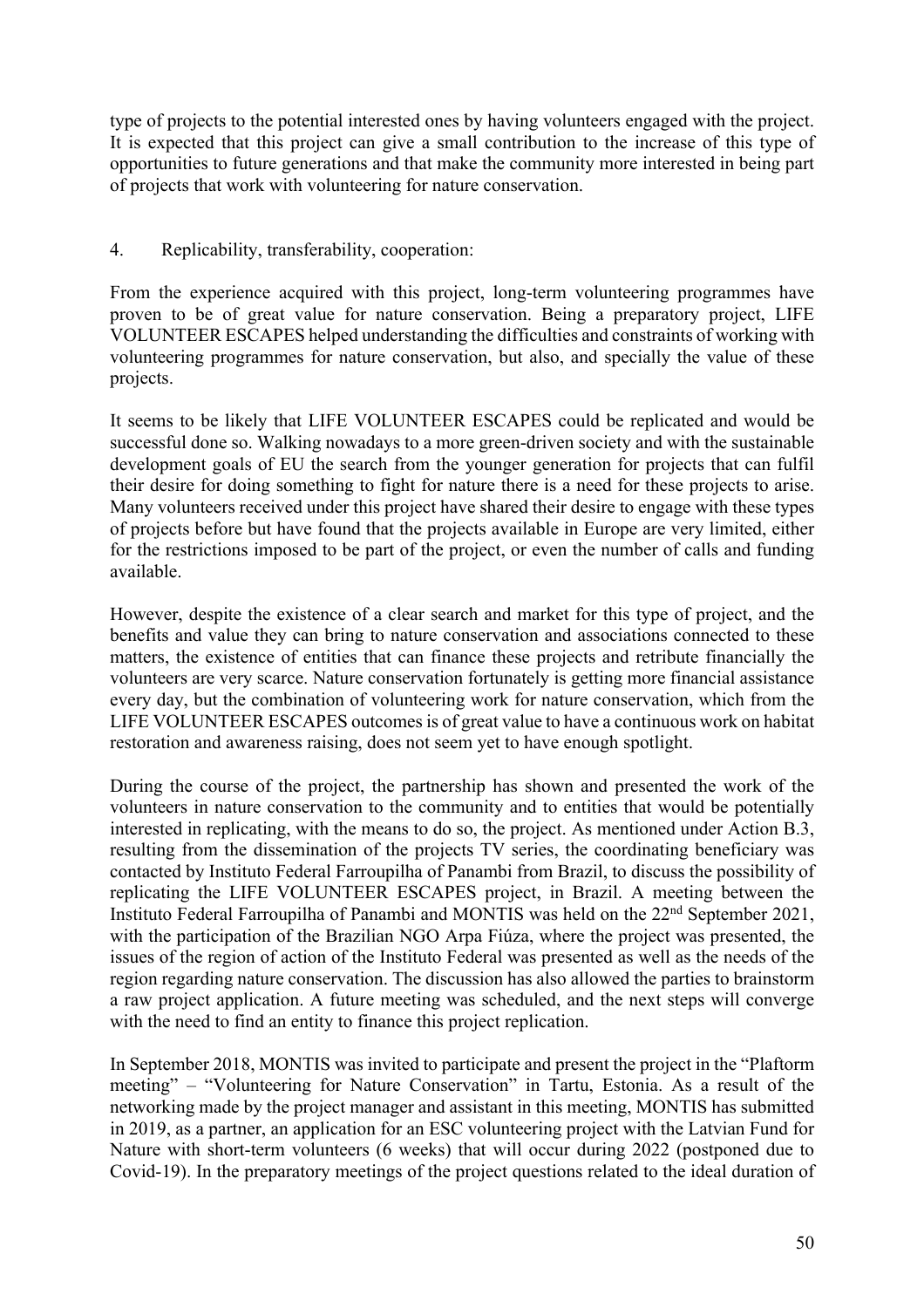the volunteering periods for nature conservation have been discussed as well as the management needed for this type of volunteers. MONTIS has been sharing the experience that resulted from LIFE VOLUNTEER ESCAPES and the lessons learnt from the beneficiaries in order to improve future volunteering project.

The experience gained with the execution of the LIFE VOLUNTEER ESCAPES has been complemented with the other LIFE projects that several beneficiaries of the project have managed and been part of, such as LIFE Terras do Priolo (SPEA), LIFE Ilhas Barreira (SPEA), LIFE LINES (MARCA ADL) and LIFE ELCN (MONTIS). This complemented experience has also allowed the partnership to invest in new LIFE projects, for example MONTIS is currently leading a volunteering group under the project LIFE ENPLC for nature conservation in private land. This volunteering group deals with volunteering topics with a vast European network of partners, that include entities such as Naturpuunt, NABU, Eurosite and MONTIS is transferring all the experience and knowledge acquired receiving and managing volunteers with LIFE VOLUNTEER ESCAPES to the partners of this new project that want to implement volunteering for nature conservation projects. A webinar is being organized with the theme of volunteering in private land in which several LIFE VOLUNTEER ESCAPES ex-volunteers will present their input from their volunteering period and MONTIS will present the LIFE VOLUNTEER ESCAPES project and lessons learnt.

Besides the external partnerships that have benefit from the experience acquired with this project, the instrument of this project has also benefits to take from it. The European Solidarity Crops could design and open specific calls for 6 months volunteering to work in nature conservation projects, with flexible volunteering periods such as the ones provided by LIFE VOLUNTEER ESCAPES, that seem to be applying to volunteers that do not want to commit for longer periods of time, and also want to have the possibility of continue to engage with other ESC projects in the future, and wouldn't be able to if engaged with a long term volunteering from the start (ESC guidelines).

The partnership has also used the experience acquired with this project to replicate and design volunteering projects, for example MARCA ADL, MONTIS and P1A are partners on a ESC volunteering programme, Nature.com, that is based on a model very close to the LIFE VOLUNTEER ESCAPES one (volunteers from several nationalities, together by long periods of time working in nature conservation). The Project is already on course and is benefiting greatly from the experience acquired during LIFE VESC and is being important to continue the work done by the volunteers received regarding nature conservation.

During the project development, P1A has programmed and developed a series of field trip activities, to which the ESC volunteers have participated and has allowed the beneficiaries to have a larger reach regarding nature conservation actions in other intervention areas. These field trip activities, were reported previously in the project reports, and have originated three new progress indicators under action A.8. Consequentially to these activities, and with the necessity to link these activities to the project LIFE VOLUNTEER ESCAPES, as the activities were developed by the project's volunteers, P1A has used a *label* "Volunteer ESCAPES" to refer to their camps. This label allowed the beneficiary to have a better reach to the public, and in social media and will continue to be used after the project is finished. A more detailed information about this label can be found on the project's After-LIFE.

In conclusion with this project was possible to comprehend: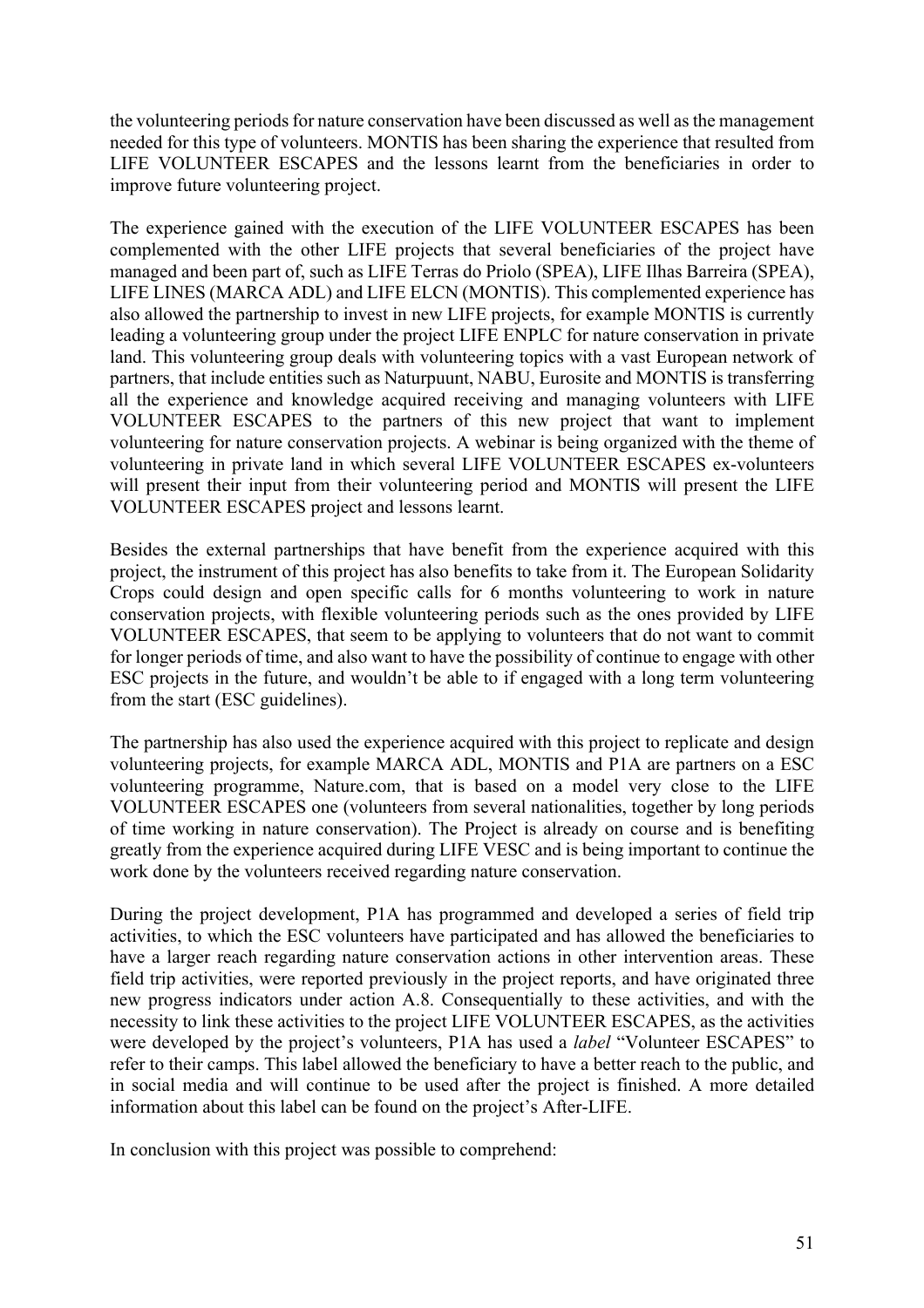- The economic advantages of long-term volunteering versus short-term volunteering, as the long-term volunteers have enabled to reduce the efforts of constant recruitment efforts (when compared to short-term volunteers), better results regarding quality and quantity of the tasks to be implemented, as the long-term volunteers have more time to adapt and internalize their tasks when compared with short-term volunteers that do not have time to evolve their volunteering and engagement with the project purposes.
- Despite the volunteering not replacing the professional work and not being necessarily less costly it has more relevant outcomes than professional work, such as the awareness raising and sensibilization for environmental issues and sharing of possible solutions for them, creation of public opinion about these topics, and volunteer's capacitation.
- Volunteering is a great instrument with great benefits to be used by NGO's for their social impacts.
- 5. Best Practice lessons:

During the course of the project the partnership has been able to learn and adjust the methods for employment of volunteers foreseen in the application. It was important to understand the volunteers' expectations and motivations to be in the project and how that would evolve and influence their volunteering time. It was important to understand the need of a full-time volunteer's coordinator allocated to the team of volunteers received to improve their field dynamics.

Managing long-term volunteers has proven to be a challenge. Managing the expectations of the volunteer before the volunteering period was one of the best adjustments employed by the partnership during this project.

The description of the volunteering tasks, the team arrangement, coordination, and general management, during the recruitment period as sometimes been perceived differently by volunteers, as well as understating the monotony and the physical demand of working with nature conservation. Shorter volunteering periods and consequent extensions if needed of the volunteering period when the volunteer is already in the project, have proven to be more effective to maintain the volunteer's interest in the project. The commitment for such longperiods of time (more than 3 months) for many volunteers was a decisive point to not engage with the project. The partnership has also come to understand that a mutual flexibility regarding planning and schedule between the volunteers and the coordination of the beneficiaries has proven to be useful to maintain the engagement of the volunteers with the tasks under contract.

As a preparatory project, these lessons learnt and the adjustments that the partnership has deployed can be a great asset for future volunteering in nature projects.

#### 6. Innovation and demonstration value:

Being a preparatory call itself, there was an innovative dimension related to the test of using the LIFE funding to support volunteers from the European Solidarity Corps for long-term volunteering for nature conservation. Despite all the problems that the project has faced, arising mostly from administrative issues related to the need to make both programmes compatible, the conclusion of the project LIFE VOLUNTEER ESCAPES is that there are many advantages in combining these two programmes.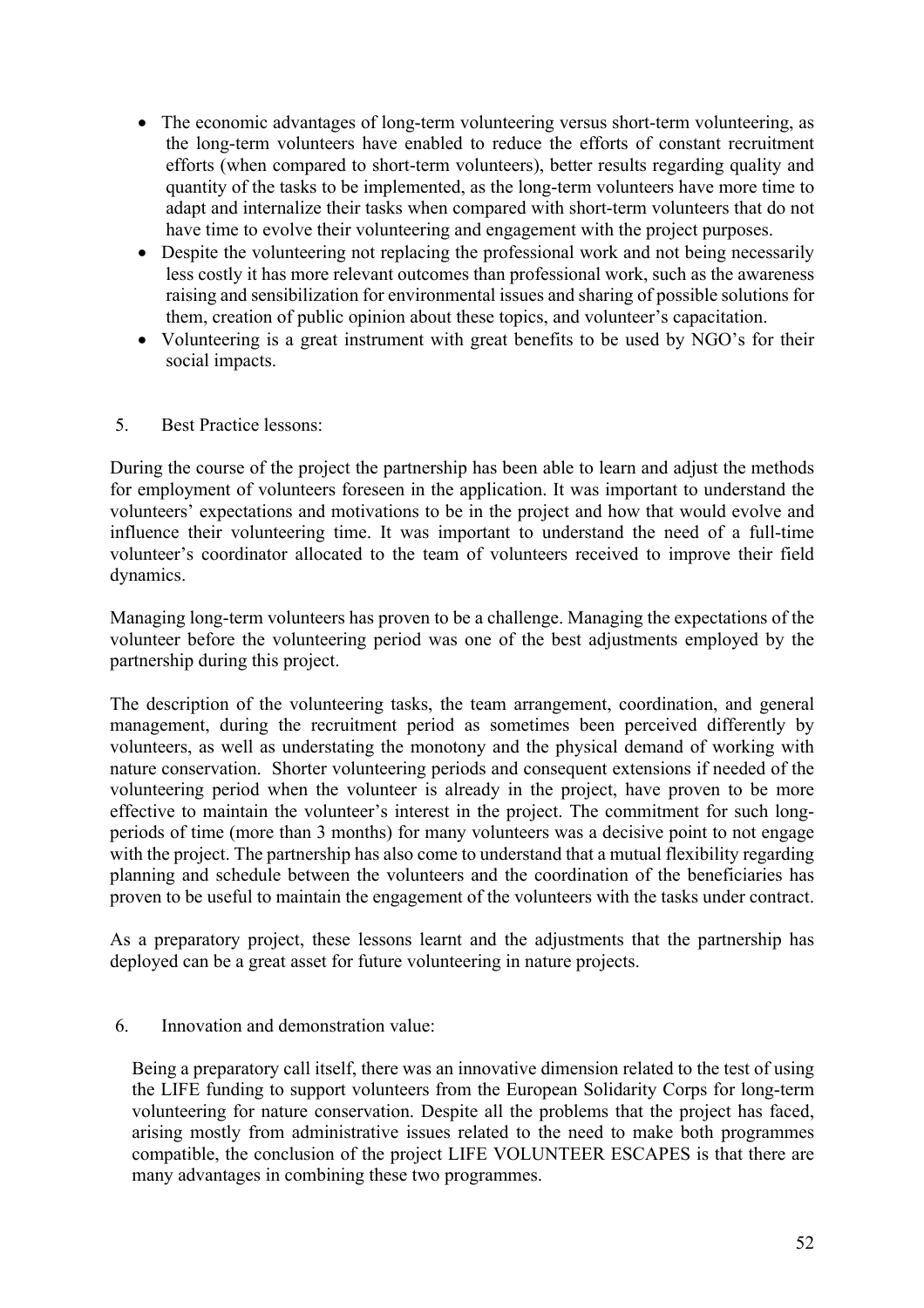Most of these advantages have already been referred throughout this final report, but to make a final statement on this subject these advantages are listed below:

- It allows longer volunteering periods, that typically between 3 to 6 months provide more and better conservation results, more engagement of the volunteers, and more capacity building and valuing of volunteers.
- It allows volunteers to receive a larger amount of pocket money. This has proven to be an important factor to increase the engagement of volunteers for longer periods of time.
- The possibility of using all the knowledge, structure, and experience from both programmes into a project is very empowering. There would have to be adjustments to the administrative processes and also an evolution in terms of the ESC platform to make it more adapted to this type of volunteers, but the outcomes would certainly overcome the efforts.

Using long-term volunteering for nature conservation has proven to be an important and effective tool and the LIFE program should consider the possibility of integrating ESC volunteers in the traditional projects for nature conservation, namely giving additional points in the evaluation of LIFE applications. Volunteering is one of the best tools to raise awareness in nature conservation and biodiversity, as the volunteers will be involved in an on-field nature conservation that brings them close to the environmental problems. An interesting result from this engagement of volunteers in on-field nature conservation that has been revealed throughout this project is the increase of the interested regarding nature conservation and environmental issues of volunteers from non-environmental related studyareas. These volunteers will potentially be future helpers for new projects and new ideas related to environment and conservation.

One of the most innovative topics of this project was the testing of a joint-volunteering programme, that would allow the volunteers to interchange knowledge acquired in the different beneficiaries regarding nature conservation and experience the work done by different types of institutions of nature conservation. This programme however demonstrated to have, during the 3 years of the project's course, low enrolment, and interest from the volunteers. The motivation needed for a volunteer to enrol with this type of programme is very specific. It was important throughout the project to adapt the original plan for this programme and to approach it with different guidelines. Instead of having volunteers deciding to engage with the project since the start the partnership allowed the enrolment after being in the project as a regular volunteer, or as discontinuous volunteers (doing 2 months in one beneficiary in 2019 and another 2 months in another beneficiary in 2021 for example); The period of volunteering of 2 months in each beneficiary was often not well taken by the volunteers, despite it being a reasonable minimum time to engage with this type of project.

Despite the adaptations made there was a constraint felt by the partnership to increase the number of joint volunteers, the availability to receive volunteers at the time they had interest. Has the demand for the joint programme was lower than the regular programme, and the partnership was focused on receiving as many volunteers as possible, there would often not be availability on the volunteers' teams in the beneficiaries to accommodate a potential jointvolunteer.

By the end of the project's time, the partnership was getting more experienced in dealing with the logistics involved to receive joint volunteers and to motivate potential volunteers to this programme. However, it seems unlikely for now, that unless this type of programme is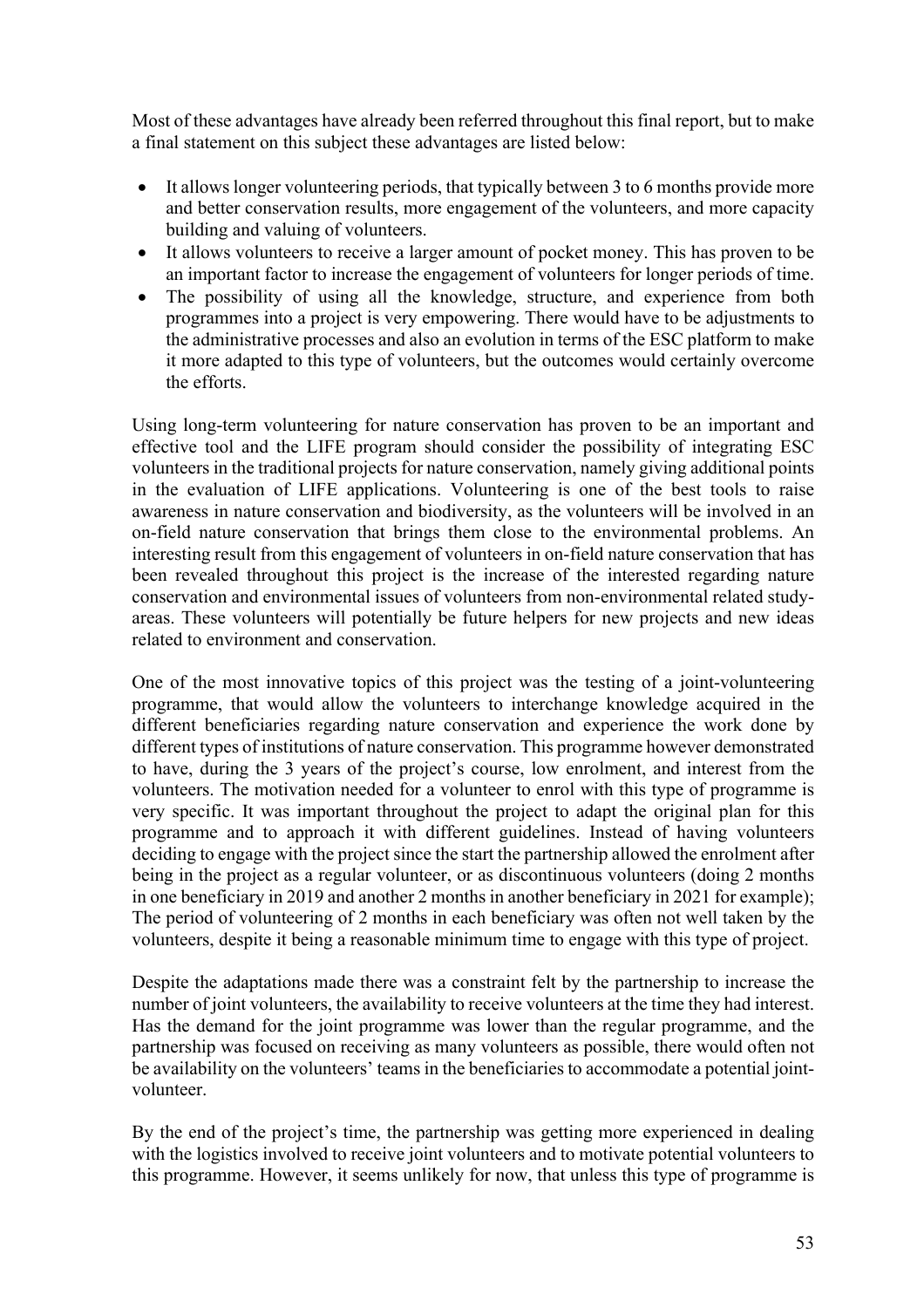restructured with some of the lessons learnt from LIFE VOLUNTEER ESCAPES it would not be a viable long-term volunteering programme. It would be also an interesting perspective to look at this type of programme as a more flexible type of volunteering, for example 2 weeks in a different beneficiary, or more volunteering camps/days with the different teams of the beneficiaries, as P1A has done during the project. This would provide the volunteers some insight on how the volunteering works in other association without having to commit beforehand and to know other volunteers in the project.

Despite the difficulties from our project regarding the joint volunteering programme, the lessons learnt from the partnership on how to better manage this type of volunteering could help improve projects within this scope. Joint volunteering programmes not only would allow the volunteers to have different experiences on several associations but can also bring the associations involved a greater interaction, networking, and cooperation with each other. Projects that could foment the cooperation of European associations for nature conservation, conservation, and policy, etc.

# 7. Key Project-level Indicators

The execution of reception of volunteers finished with 83,3%, almost at 100% despite all the constraints felt during the project. The nature conservation indicators, distributed by actions A.4 to A.11, were also largely complied with, with several of the indicators ending up with an over-execution of what was expected in the application. It was possible with the project to reach 240.6 ha of protected and restored habitat and 94842 of native trees planted, for example. The progress indicators that were significantly lower than expected in the application were the project's communication and networking indicators. The partnership had difficulty, without a fixed communication team, to put into practice the project's communication plan, and the pandemic situation of the last two years, not only made the networking plans made unfeasible, but also forced the beneficiaries to focus even more on recruiting volunteers in order to achieve as much execution as possible by the end of the project.

For most of the socio-economic indicators chosen by the partnership the baseline was 0, as working with long-term volunteering was a new tool for most beneficiaries. For those indicators that had a baseline, especially the social indicators regarding enrolment of the community and the economic indicators regarding local partners, jobs created and local expenses with the project, were, in most beneficiaries, especially on NGO's, greatly increased.

With all the activities developed within the project, it was possible to involve more than 25114 people with the ESC volunteers and nature conservation works; Create an average of three job positions in each beneficiary and establish partnerships with more than 86 local suppliers.

# 8. Comments on the financial report

At the beginning of the project, the individual financial statement provided through the LIFE toolkit was filled in, which did not include the specific items of this Project, F6A and F6B regarding costs with volunteers. The partnership inserted sheets for these costs in this document. At the end of 2019, a new individual financial statement was provided by the external monitoring team for the project that foreseen for these items mentioned, but which in terms of personnel did not provide the necessary information for the daily rate calculations. It was decided after a meeting with the monitoring team that the beneficiaries would continue to use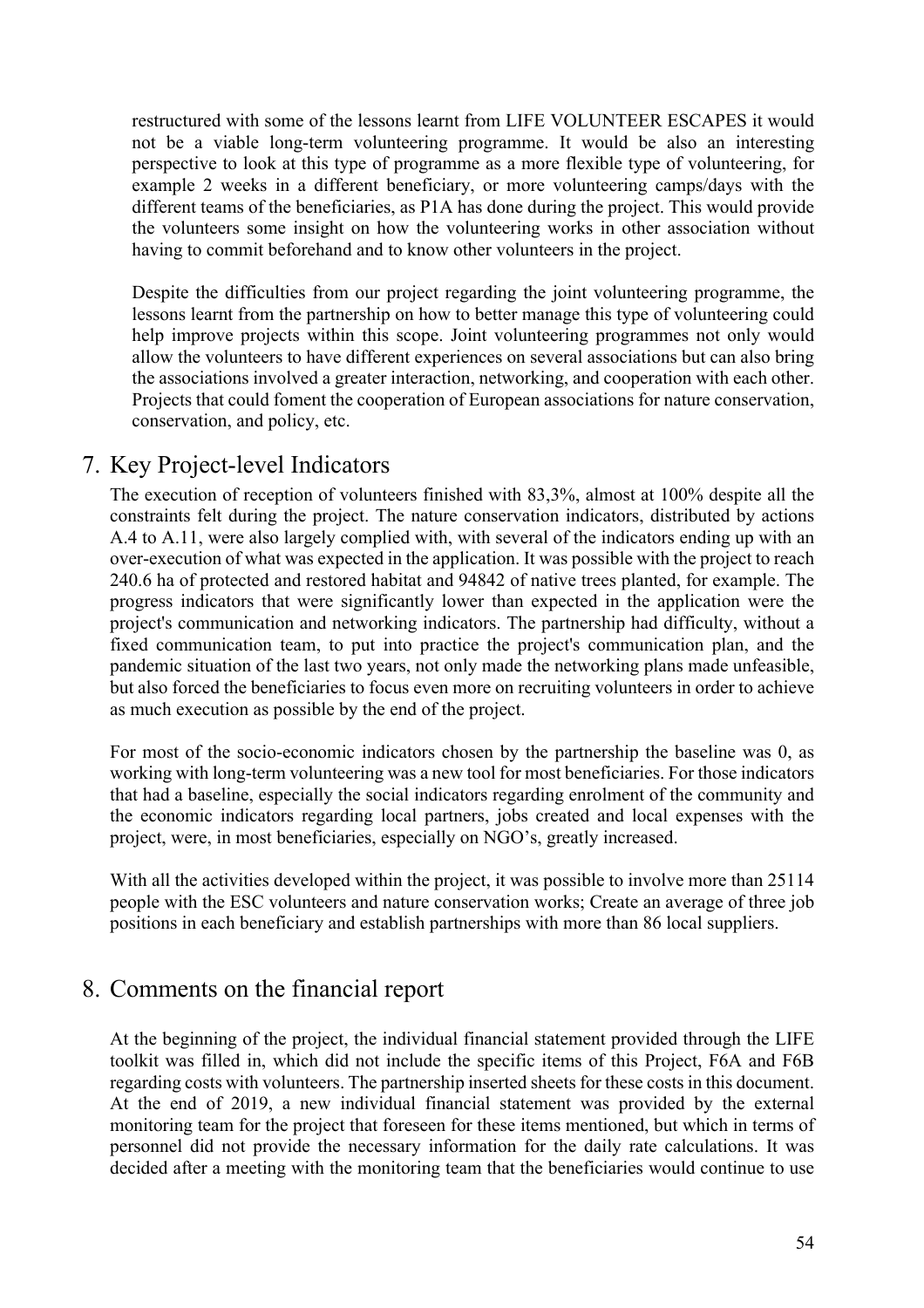the old excel to fill in the personnel categories (F1) in order to obtain the daily rate calculations that would later be added to the new financial statement.

Despite the challenges felt during the course of the project, especially in the reception of volunteers, it was possible, with the 6-month extension requested at the end of 2020, to reach 90.6% of the total financial execution of the project. A more detailed analysis by heading can be found below, in section 8.1.

During the project, with progress reports, mid-term report and monitoring visits, the partnership responded to requests for clarification of doubts and suggestions from the EC. All letters and their responses, as well as documents from the external monitoring visits, can be found in Annex XII "Communication with EC and NEEMO".

# 8.1.Summary of Costs Incurred

| PROJECT COSTS INCURRED |                                                     |                                                            |                                                       |                  |
|------------------------|-----------------------------------------------------|------------------------------------------------------------|-------------------------------------------------------|------------------|
|                        | Cost category                                       | Budget according to the<br>grant agreement in $\epsilon^*$ | Costs incurred within<br>the reporting period in<br>€ | $\frac{0}{6}$ ** |
| 1.                     | Personnel                                           | 693760                                                     | 738480,34                                             | 106,4%           |
| 2.                     | Travel and<br>subsistence                           | 98951                                                      | 40667,78                                              | 41,1%            |
| 3.                     | External assistance                                 | 102516                                                     | 142081,72                                             | 138,6%           |
| 4.                     | Consumables                                         | 75046                                                      | 67437,93                                              | 89,9%            |
| 5.                     | Other direct costs                                  | 70661                                                      | 50283,83                                              | 71,2%            |
| 6.                     | Costs for volunteers<br>(insurance)                 | 15675                                                      | 2879,72                                               | 18,4%            |
| 7.                     | Costs for volunteers<br>- Organisational<br>support | 586495                                                     | 441074,86                                             | 75,2%            |
| 8.                     | Overheads                                           | 108798                                                     | 103701,50                                             | 95,3%            |
|                        | <b>TOTAL</b>                                        | 1751902                                                    | 1586607,68                                            | 90,6%            |

\*) If the EASME has officially approved a budget modification through an amendment, indicate the breakdown of the revised budget. Otherwise, this should be the budget in the original grant agreement.

\*\*) Calculate the percentages by budget lines: e.g. the % of the budgeted personnel costs that were actually incurred

The overall costs at the end of the project were 90,6% of the budget foreseen in the application. As predicted on the second progress report, due to the increase of the duration of the project's actions initially to December 2020 and after to June 2021, the personnel category has surpassed the 100% execution foreseen in the application to 106,4%. However, in fact, this execution should consider the exceeded execution as well under External Assistance category, as several beneficiaries (APA ARH-Algarve, RV, Playsolutions) have switched their personnel costs to this category in result of the external audit to the project.

Despite the constraints throughout the project to the reception of volunteers, with the project's extension it was possible to achieve, as mentioned, 83,2% of volunteer's execution, which has translated on an increase to 75,2% of financial execution for the category costs for volunteers – organisational support. Still under the foreseen in application as the execution for either regular volunteers or joint volunteers received have not been 100% achieved. The category for costs for volunteers – insurance finished with a quite low execution, 18,4% from the foreseen in application. This is due mostly to the changes on the insurance market since the application to the time of hiring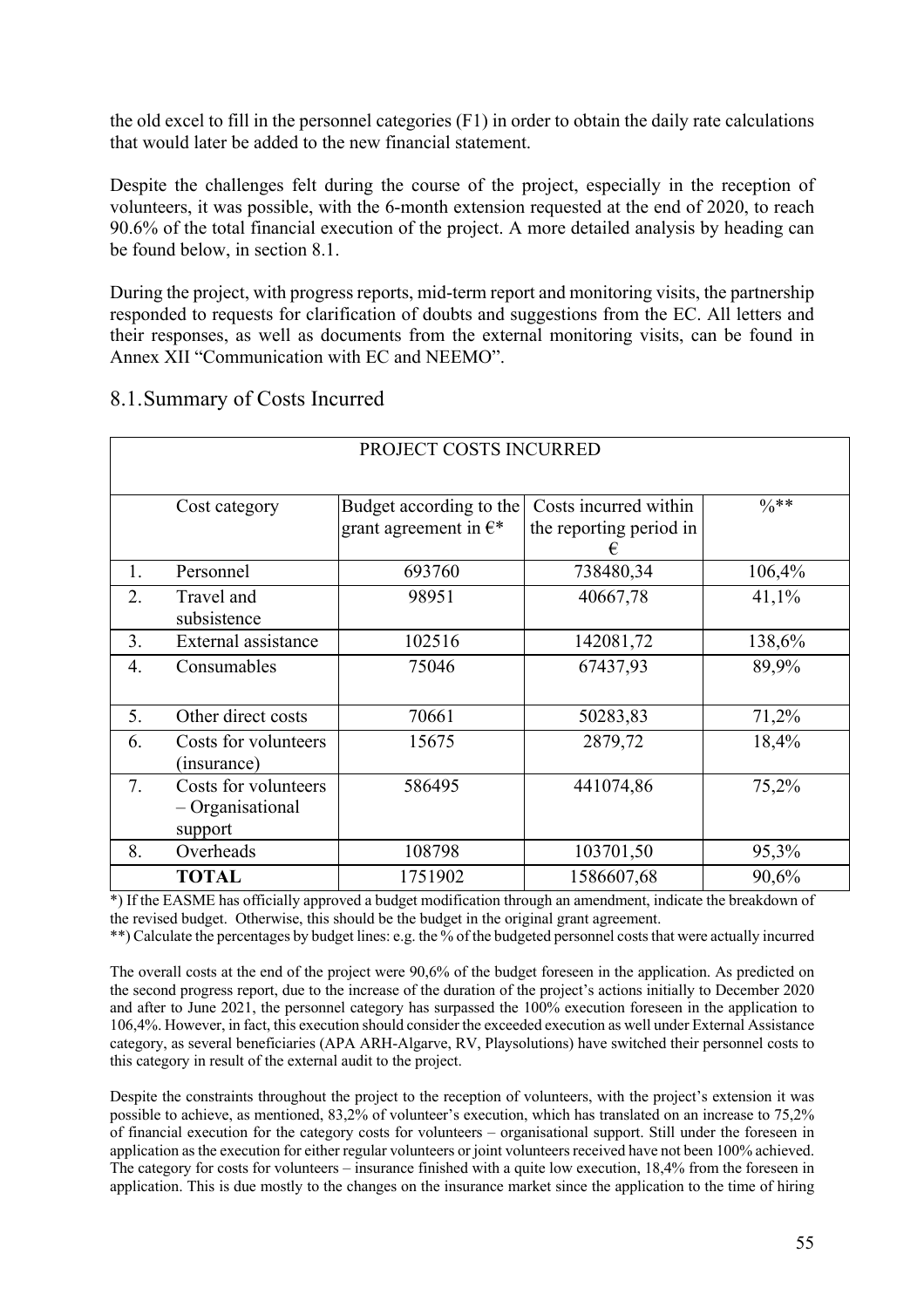for the reception of volunteers. The insurance costs were lower than the foreseen in application which has translated into a lower execution rate.

The individual financial statements of the project's beneficiaries and consolidated financial statement with more detailed information of the project's costs can be found under Annex XIII – "Financial Report". It is to mention that due to the impossibility of clearly calculating the daily rates of the project's personnel with the new financial statements templates provided at the end of 2019, the partnership has used the financial statements for personnel from the initial financial statement templates to calculate the costs for personnel. The costs were then copied to the new financial statement template. You can find the initial financial statement for personnel under Annex XIII – "Financial Report" as well. It is also to highlight that the financial statement for personnel costs has an error of "budget not in balance" only since this template was not completely filled, only the sheets for the personnel.

In spite of the Covid-19 pandemic outbreak in 2020 and the difficulties it has imposed the reception of volunteers into the project during the following years, the partnership continued to work with the volunteers already in the project at the time, and the project's extension has proven to be a good decision to increase not only the financial execution of the overall project but also the reception of volunteers received. From the extension to the project request until June 2021, the main focused of the partnership was to increase as much as possible the volunteers' teams to achieve a better execution result than the foreseen at the end of December 2020, 54% for joint volunteers and 19% for joint volunteers. These efforts made by the beneficiaries, and as predicted, have translated into the increase of execution of many financial categories, especially in personnel and volunteers' costs. Three beneficiaries have finished the project above 100% of execution (MARCA ADL, Plantar uma Árvore, APA-ARH Algarve). As the rest of the project's beneficiaries have stayed below the 100% execution foreseen in the application the exceeded budget by these three beneficiaries can be compensated with the budget of the beneficiaries that have not completed their execution.

As it can analyse on the individual statement reports and consolidated report, many of the beneficiaries' categories have surpassed the 100% financial execution, all to ensure the materials, support and coordination of the volunteers received on the project's extension.

The exceeded execution of the financial categories and the overall execution of the three mentioned partners have considered and respected the flexibility of 20% limit of budget transfers foreseen under the project's Grant Agreement Article II.22 – Budget Transfers. It is kindly requested again that all the expenses made within the projects execution not foreseen in the application to be accepted as eligible expenditures. Other changes to the budget foreseen in the application and already reported on previous reports and monitoring visits can be found under Annex XII – "Communication with EC and Neemo".

## 8.2.Accounting system

In order to ensure that the invoices charged to the project by the beneficiaries can be easily linked to the project, the beneficiaries during the project took into account some of the methods suggested by the EC, such as putting the description of the project code on the invoices, project stamp or invoices are placed on cost centers created by almost all partners.

At the personnel level, timesheets were filled in for the personnel assigned to the project, unless the personnel are assigned by contract 100% to the project, which allows the non-use of the timesheet.

Regarding the accounting system of each beneficiary, as reported previously, all beneficiaries except APA ARH-Algarve have created an accounting system specifically for the project to allow the track of the project's costs. Below are brief explanations of the beneficiaries accounting systems:

• MONTIS has created an accounting system with the code 913 for the LIFE VOLUNTEER ESCAPES project. All expenses of the project, after approved and stamped with the projects code were sent to the accountancy company of MONTIS to be categorized to the projects accounting system. This method as allowed the easy track of the expenses regarding the project. After the expenses were classified by the accountancy company were then confirmed by the project manager, filled into the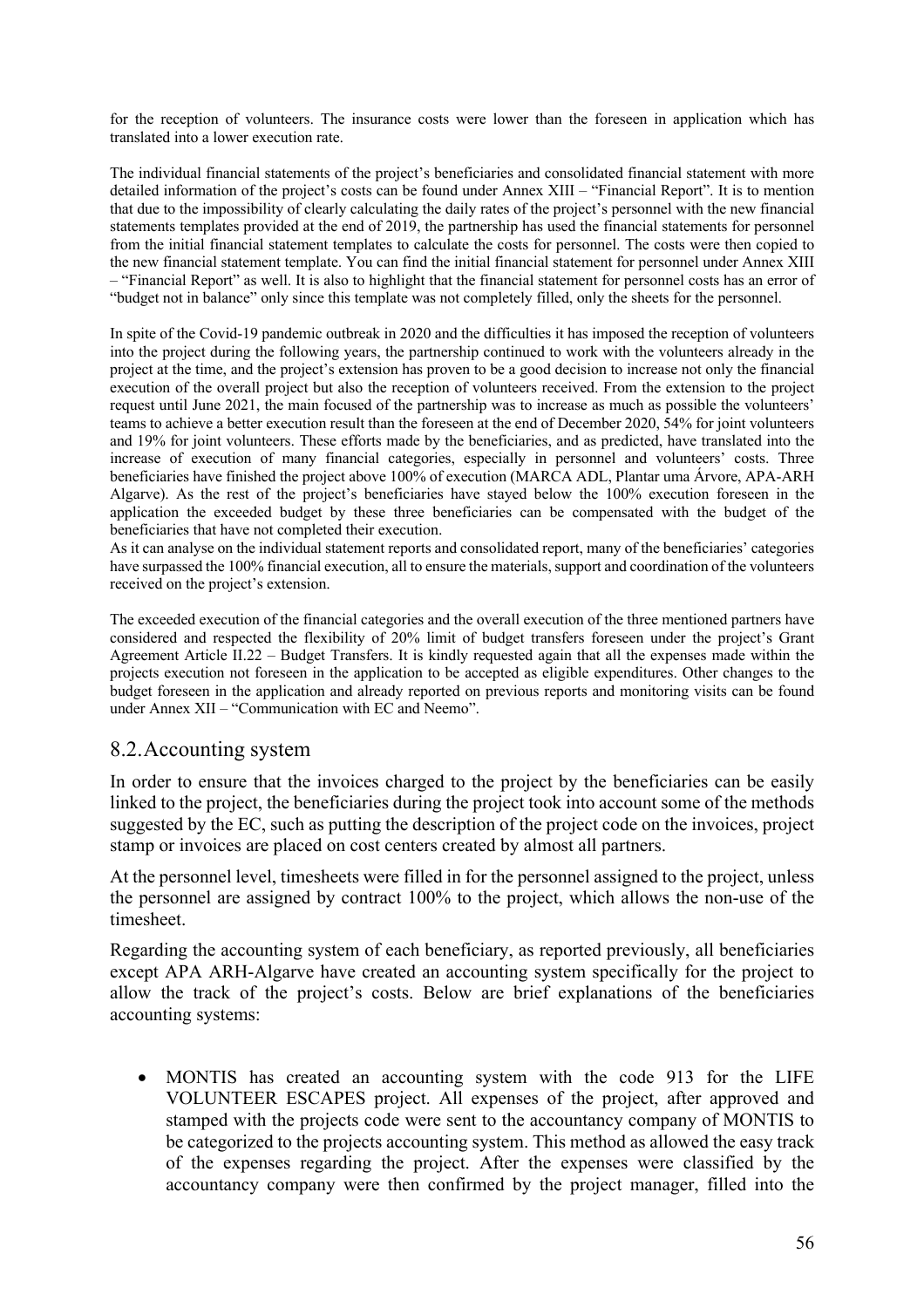financial statement of MONTIS and digitalized to the shared drive platform of the project. All personnel under the project in MONTIS have filled timesheets for their time on the project.

- BCSD has created an accounting system code 14100 for the expenses of the project. All expenses were stamped with the projects code and classified into the mentioned accounting system by the subcontracted company for this matter. Afterwards, the expenses were filled to the LIFE financial statement of BCSD and digitalized to the share drive platform. All personnel under the project have filled timesheets monthly for their time on the project.
- SPEA has created an accounting system code 265 for the project's expenses under the financial programme SAGE. The expenses were stamped with the project's code, the payments were supervised by the project's coordinator and were sent to the accountancy company to be classified under the accounting system mentioned. The project's coordinator was in charge of filling the financial statement of SPEA for the project with the expenses incurred. All staff involved in the project have filled a monthly timesheet for their project's time.
- Municipio de Torres Vedras has used the code 246099017 to all costs associated with the project LIFE VOLUNTEER ESCAPES. All invoices of the project's expenses were stamped with the projects code and allocated to the categories of the LIFE financial statement of MTV. Staff allocated to the project has filled a timesheet for their project's time.
- Rota Vicentina has 11 cost centre codes to LIFE VOLUTEERS ESCAPES Project. To ensure that invoices contained a clear reference to the LIFE project, after an internal approval, Rota Vicentina, contacted, by email, the supplier to approve a quotation for a LIFE expense and inform him/her that the invoice or receipt had to have a mandatory data plus the service or product description: "LIFE VOLUNTEER ESCAPES / LIFE17 ESC/PT/003". When the invoice arrived, the Project Manager checked if the mandatory data was there, if yes, the invoice would be sent to the Financial Manager to be paid. If it was not possible to fill the project's code on the invoice, the invoice would be stamped with the projects code. Regarding the timesheets, every personnel related to the project had its own timesheet, electronically full filed until the end of each month.
- MARCA ADL has created different accounting system codes for the project expenses: "A1 - Co- Definition of Joint Volunteering Program and Preparation of Individual Volunteering Plans" has the code 110; "A2 - Updating Information on Concrete Conservation Areas and Detailing Conservation Activities/Tasks" has the code 111; "A5 - Volunteering Activities for Green Infrastructure within the Municipality of Montemor-o-Novo" has the code 112; "B4 - Networking with other LIFE projects/teams" has the code 113; "C1 - Overall Project, Partnership and Stakeholder Management" has the code 114; "C2 - Overall Management of the ESC Volunteering Cycle" has the code 115; "C4 - Monitoring project outputs and impact in LIFE performance Indicators and the local socio-economy" has the code 116; "Overheads" has the code 117. The project expenses were all recorded with the respective cost center and were validated monthly by two people from the headboard.
- PLAYSOLUTIONS has created the accounting system code 10 for the project's expenses. All expenses were stamped with the projects code or added an observation on the invoice with the project's code. After the expenses are classified by the accounting company were then filled by the coordinator to the LIFE financial statement. All staff related to the project has filled a respective timesheet for their time on the project.
- PLANTAR UMA ÁRVORE Associação has created the accounting system code P1A LIFE17 ESC and has allocated the category of expenses related with the project to the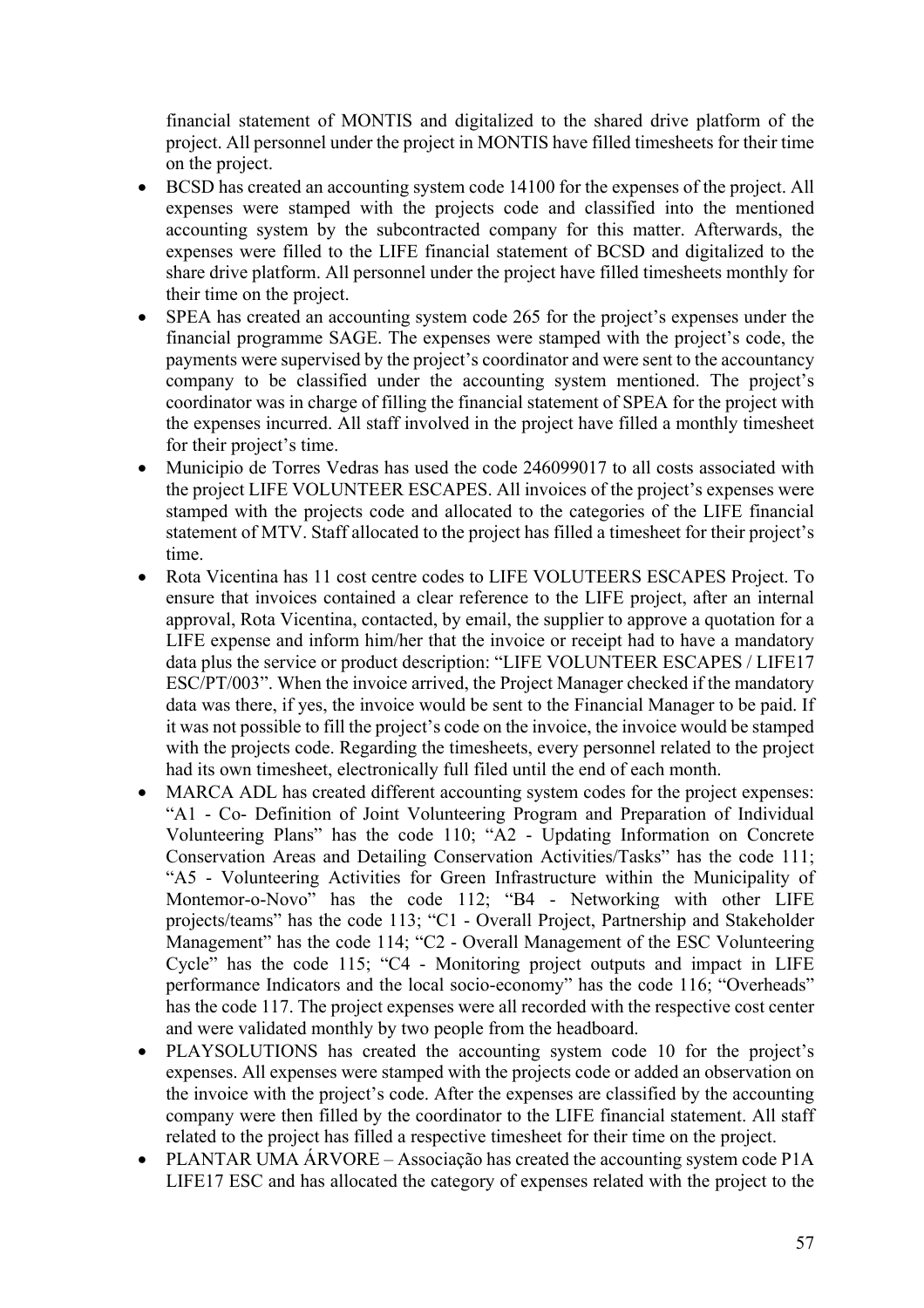described code. All expenses of the project were either stamped with the project's code or added the project's code in observations of the invoice. Every expense was added to the LIFE financial statement with the document number and relevant information. P1A staff has not filled timesheets as their time was 100% under the project.

• APA ARH- Algarve, Public institution, has not created, as previously reported, and explained, an autonomous accounting cost center for the project's expenses. The project-specific expenses were identified in the contracting procedures with the indication of the LIFE project code, allowing for their individualization and correct identification. For the expenses regarding personnel the criteria defined by the LIFE Programme Regulations were followed for the allocation of this type of expenses. Under Annex XII "Communication with EC and NEEMO", a document can be found that demonstrates an example that specifies how an expense was accounted on the accounting system. All staff under the projects have filled timesheets for their time.

# 8.3.Partnership arrangements (if relevant)

At the beginning of the project, it was decided between the partners to create an online platform, Google Drive, where all auxiliary documents for managing the project would be placed. A specific folder for the financial management of each partner was created. In this folder, subfolders were created with the categories of expenses defined in the project application. These subfolders were used to place the scans of all expenses charged to the project by the beneficiaries.

In each beneficiary folder, the Financial Statement of each beneficiary was also added. At the beginning of the project, the old Financial Statement model indicated by the EC was used, which later in 2019 the partnership changed to fill in the recent financial statement provided and requested by the EC. As this last financial statement did not provide for the same daily rate calculations as the previous document, and following the 3rd monitoring visit by NEEMO, each beneficiary used only the personnel items from the initial document for the daily rate calculations that were later added in the current financial document.

Each beneficiary was responsible for monthly filling in the corresponding financial statements and for digitizing the documents relating to expenses. The financial statement was subsequently reviewed quarterly, or when necessary monthly, by the coordinating beneficiary, as well as the timesheets associated with the staff assigned to the project, and inconsistencies found were discussed with the beneficiaries in question.

The Consolidated Cost Statement presented with the final report was produced by the project manager at the coordinating beneficiary based on the individual financial statements provided and filled in by the partners.

The partnership contracts, sent with the mid-term report, were unchanged throughout the project.

# 8.4.Certificate on the financial statement

In Accordance with the project's Grant Agreement, the coordinator beneficiary has hired an external entity to audit the project. LCA - Leal, Carreira & Associados SROC LDA was chosen by MONTIS as the entity to audit the project based on their experience with LIFE project's. A contract between both parties was celebrated in July 2019.

The auditor's report can be found under Annex VIII – "External Audit".